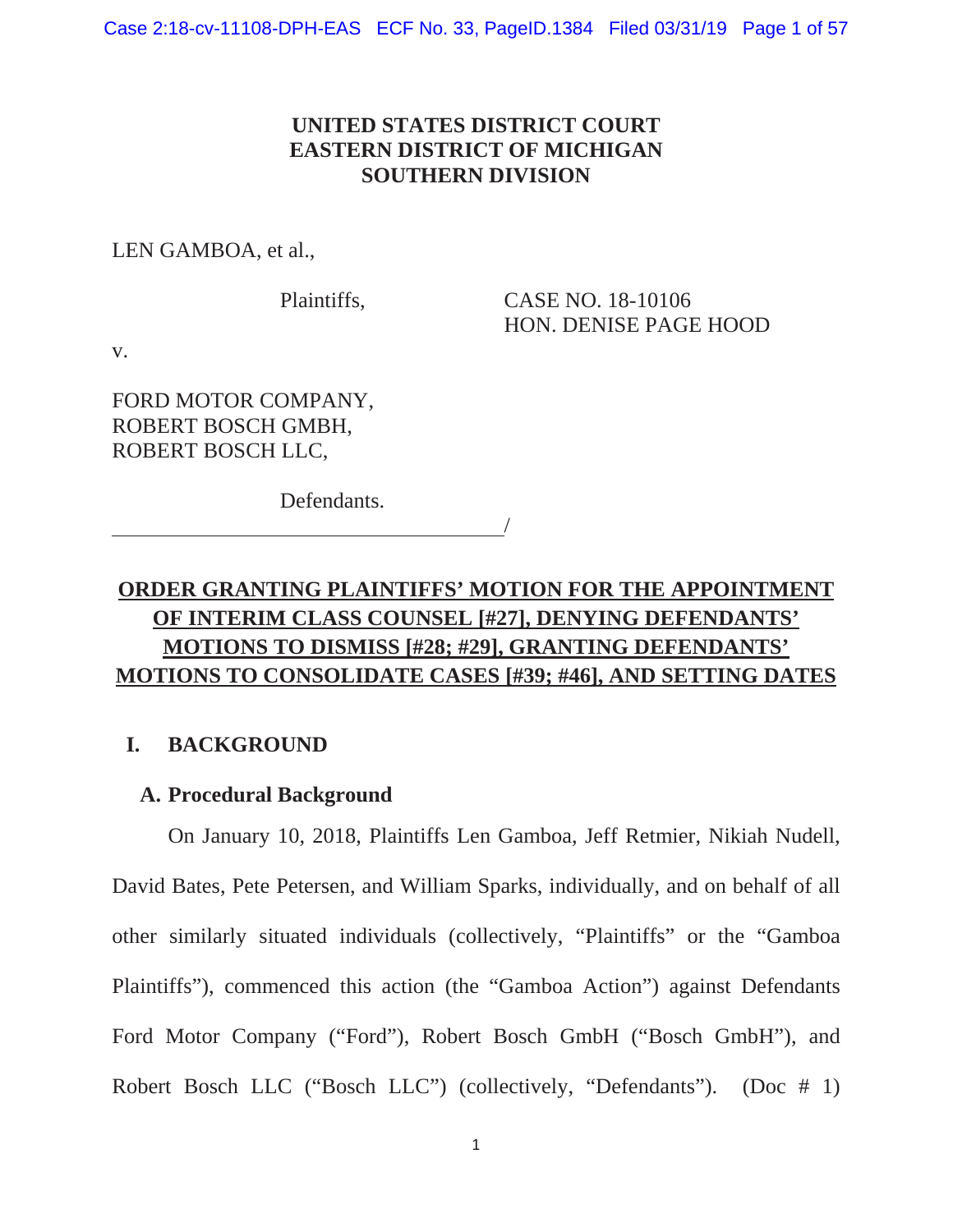Plaintiffs allege that Defendants unlawfully manufactured and sold defective vehicles that had defective emissions controls in violation of: the Racketeer Influenced and Corrupt Organizations Act ("RICO"), 18 U.S.C. § 1962(c), (d) (Count 1); and various state consumer protection statutes (Counts 2-57). (*Id.*)

On April 6, 2018, Plaintiffs James Ruston, Vic Sparano, Andreas Alsdorf, Jeffrey Martin, Ken Ryan, Christopher Dieterick, Johnny Tolly, Kohen Marzolf, and Bruce Szepelak, individually, and on behalf of all other similarly situated individuals filed a Complaint (the "Ruston Action")<sup>1</sup> against all Defendants from the Gamboa Action. These plaintiffs are represented by the same attorneys who represented the Gamboa Plaintiffs. The same attorneys who represented Defendants in the Gamboa Action are representing Defendants in the Ruston Action. In the Ruston Action, the plaintiffs allege that in connection with Ford's vehicles, Defendants were in violation of: RICO (Count 1); and various state consumer protection statutes (Counts 2-63).

On April 20, 2018, Plaintiffs Glenn Goodroad, Jr., Richard Castro, Alan Flanders, Edward Hatten, Michael King, William McKnight, Luther "Ed" Palmer, Don Recker, Ivan Tellez, Brian Urban, Christina Bouyea, Value Additives LLC, and Michael Wilson, individually, and on behalf of all other similarly situated

<sup>1</sup> *Ruston et al. v. Ford Motor Company et al.*, Case No. 2:18-cv-11108.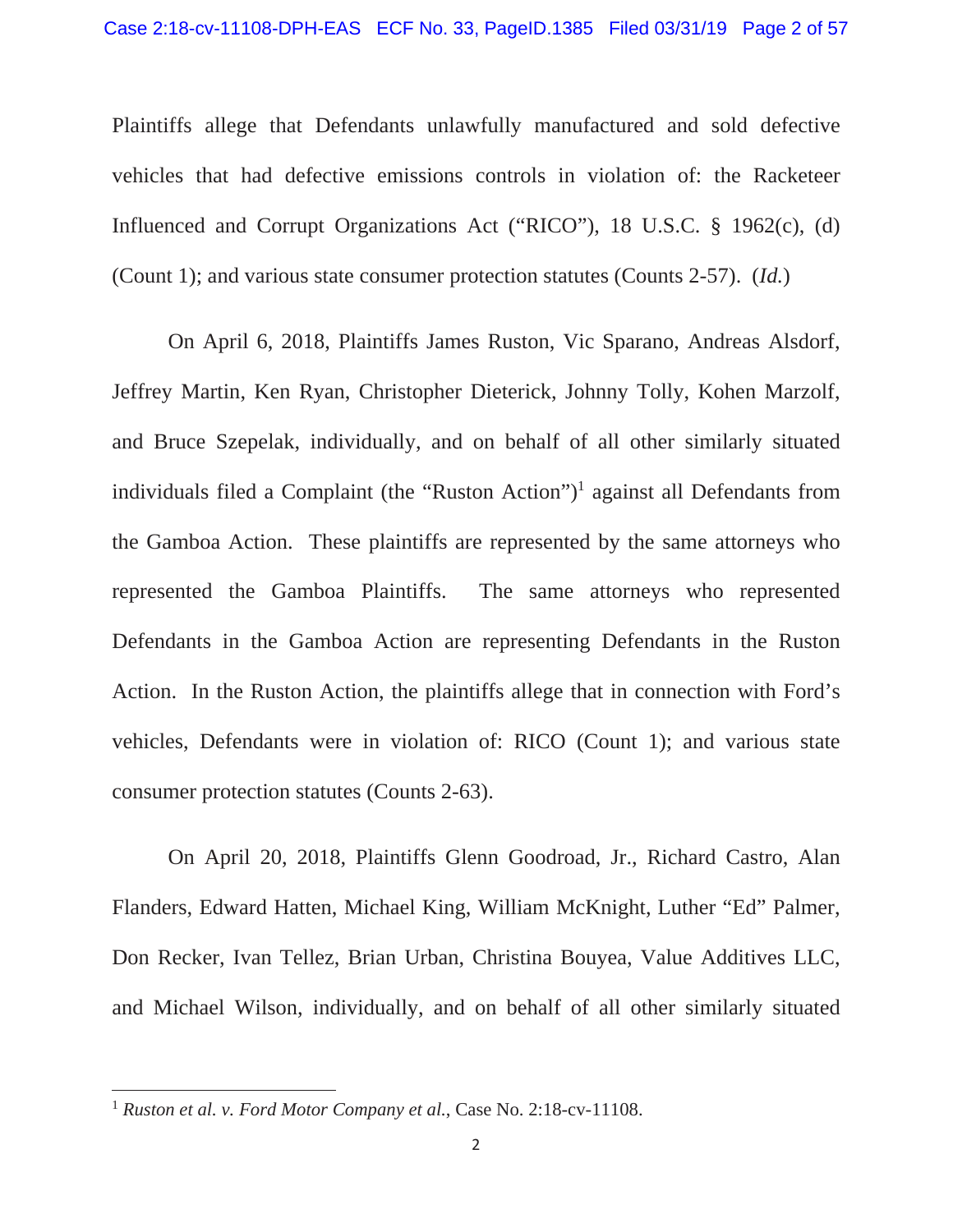individuals filed a Complaint (the "Goodroad Action")<sup>2</sup> against all Defendants from the Gamboa Action as well as James Hackett ("Hackett"), Mark Fields ("Fields"), and Volkmar Denner in the United States District Court, Northern District of California. Attorneys Elizabeth J. Cabraser, David Stellings, Gretchen Freeman Cappio, Jason Henry Alperstein, Lynn L. Sarko, and Paul Jeffrey Geller represent the plaintiffs. Ford is represented by Attorneys Jeffrey M. Yeatman, Joel A. Dewey ("Dewey") , Stephanie A. Douglas, and Susan M. McKeever. Attorney Dewey represents Hackett and Fields. Attorney Matthew D. Slater represents Bosch GmbH and Bosch LLC in the Goodroad Action. In the Goodroad Action, the plaintiffs allege that in connection with Ford's vehicles, the defendants were in violation of: RICO (Count 1); and fraud by concealment (Count 2).

On June 14, 2018, the plaintiffs and defendants in the Goodroad Action agreed to stipulate to a transfer of the case to the Eastern District of Michigan. When the parties agreed to this stipulation, they both expressed that once their case was transferred, they would work with the plaintiffs from the Gamboa and Ruston Actions to file a consolidated amended complaint in the Eastern District of Michigan. (Doc # 39-2) On June 14, 2018, the Honorable Beth Labson Freeman signed a Stipulation and Order to Transfer the Class Action Complaint Pursuant to

<sup>2</sup> *Goodroad, Jr. et al. v. Ford Motor Company et al.*, Case No. 5:18-cv-02403.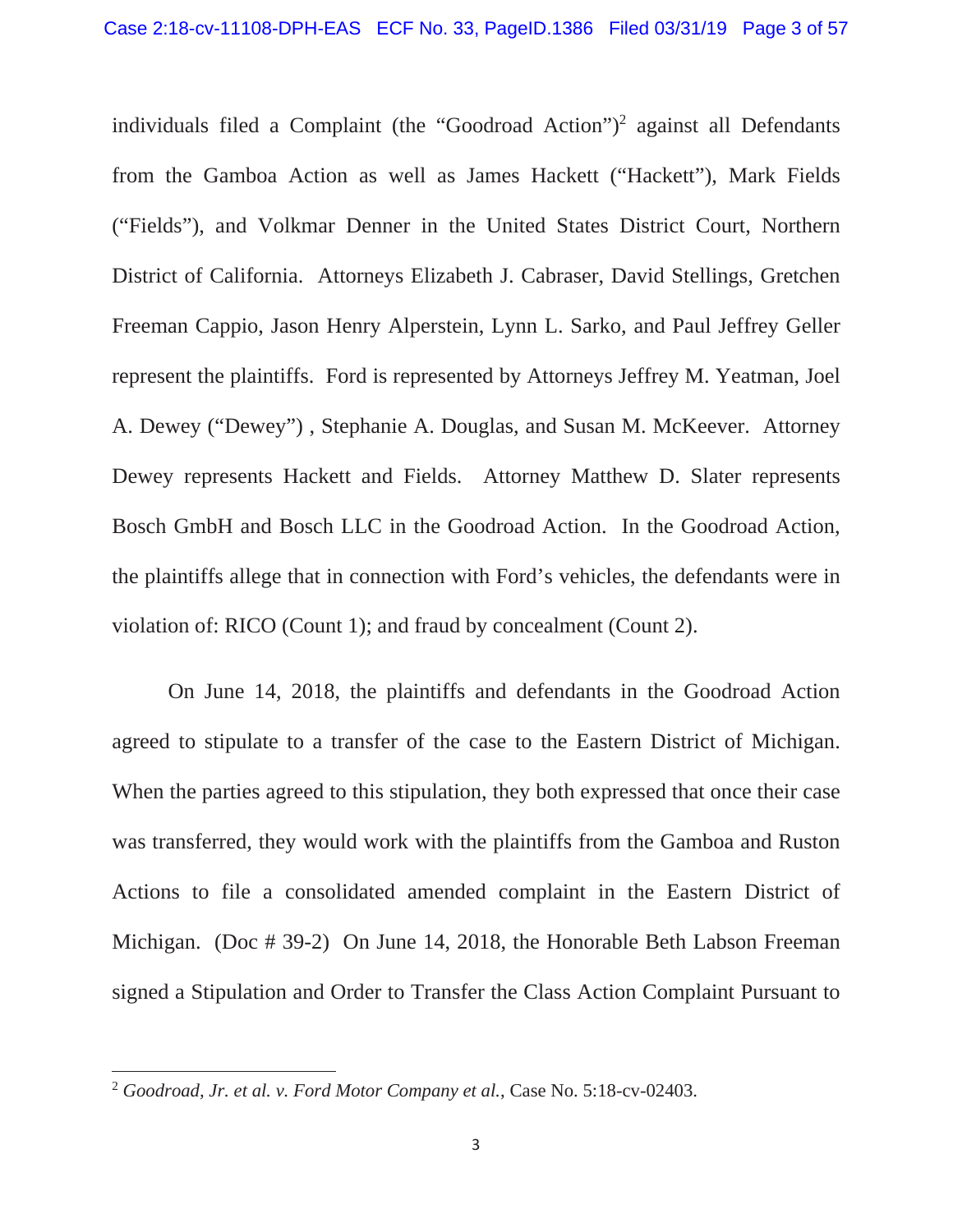28 U.S.C. § 1404(a). On June 15, 2018, the Goodroad case was transferred from the Northern District of California to the Eastern District of Michigan.<sup>3</sup>

On July 31, 2018, Dina Badagliacco ("Badagliacco") individually, and on behalf of all other similarly situated individuals filed a Complaint (the "Badagliacco Action")<sup>4</sup> against all Defendants from the Gamboa Action. Attorneys Sharon S. Almonrode, Melvin B. Hollowell, and E. Powell Miller represent Badagliacco. The same attorneys who represented Defendants in the Gamboa Action are representing Defendants in the Badagliacco Action. In the Badagliacco Action, Badagliacco alleges that in connection with Ford's vehicles, Defendants were in violation of: RICO (Count 1); New Jersey's Consumer Fraud Act (Count 2); and fraud by concealment under New Jersey common law (Count 3).

On April 9, 2018, Gamboa Plaintiffs filed a Motion for the Appointment of Interim Class Counsel. (Doc # 27) Defendants filed their Response to this Motion on April 23, 2018. (Doc # 31) On April 27, 2018, Gamboa Plaintiffs filed their Reply.  $(Doc # 33)$ 

<sup>3</sup> *Goodroad, Jr. et al. v. Ford Motor Company et al.*, Case No. 2:18-cv-11900.

<sup>4</sup> *Badagliacco v. Ford Motor Company et al.*, Case No. 2:18-cv-12379.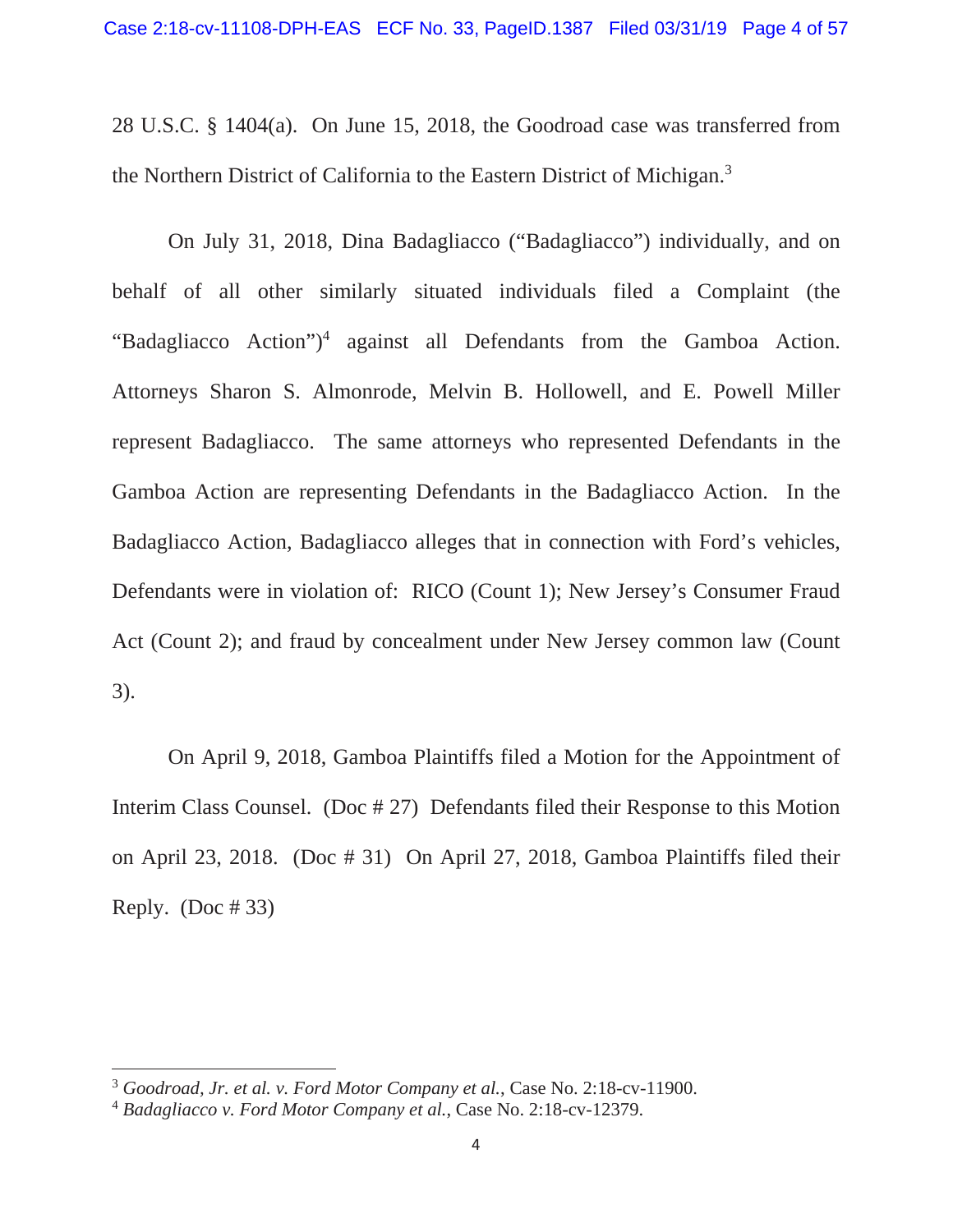On April 9, 2018, Ford filed a Motion to Dismiss Gamboa Plaintiffs' Complaint. (Doc # 28) Gamboa Plaintiffs filed their Response to this Motion on June 15, 2018. (Doc # 35) On July 18, 2018, Ford filed its Reply. (Doc # 42)

On April 9, 2018, Bosch LLC filed a Motion to Dismiss Gamboa Plaintiffs' Complaint. (Doc # 29) Gamboa Plaintiffs filed their Response to this Motion on June 15, 2018. (Doc # 34) On July 18, 2018, Bosch LLC filed its Reply. (Doc # 43)

On July 9, 2018, Defendants filed a Motion to Consolidate Cases. (Doc # 39) Gamboa Plaintiffs filed their Response to this Motion on July 23, 2018. (Doc  $\#$  44) On July 30, 2018, Defendants filed their Reply. (Doc  $\#$  45)

On August 17, 2018, Ford filed a second Motion to Consolidate Cases. (Doc # 46) Plaintiffs have not responded to this Motion.

These five Motions are currently before the Court. A hearing on these five Motions was held on September 17, 2018.

# **B. Factual Background**

Plaintiffs are suing Ford, Bosch GmbH, and Bosch LLC for allegedly selling vehicles that were not sold to consumers as advertised. (Doc # 1) According to Plaintiffs, Ford made several claims to consumers regarding its Ford F-250 and F-350 "Super Duty" vehicles that were untrue, including that its: (1) 6.7-liter Power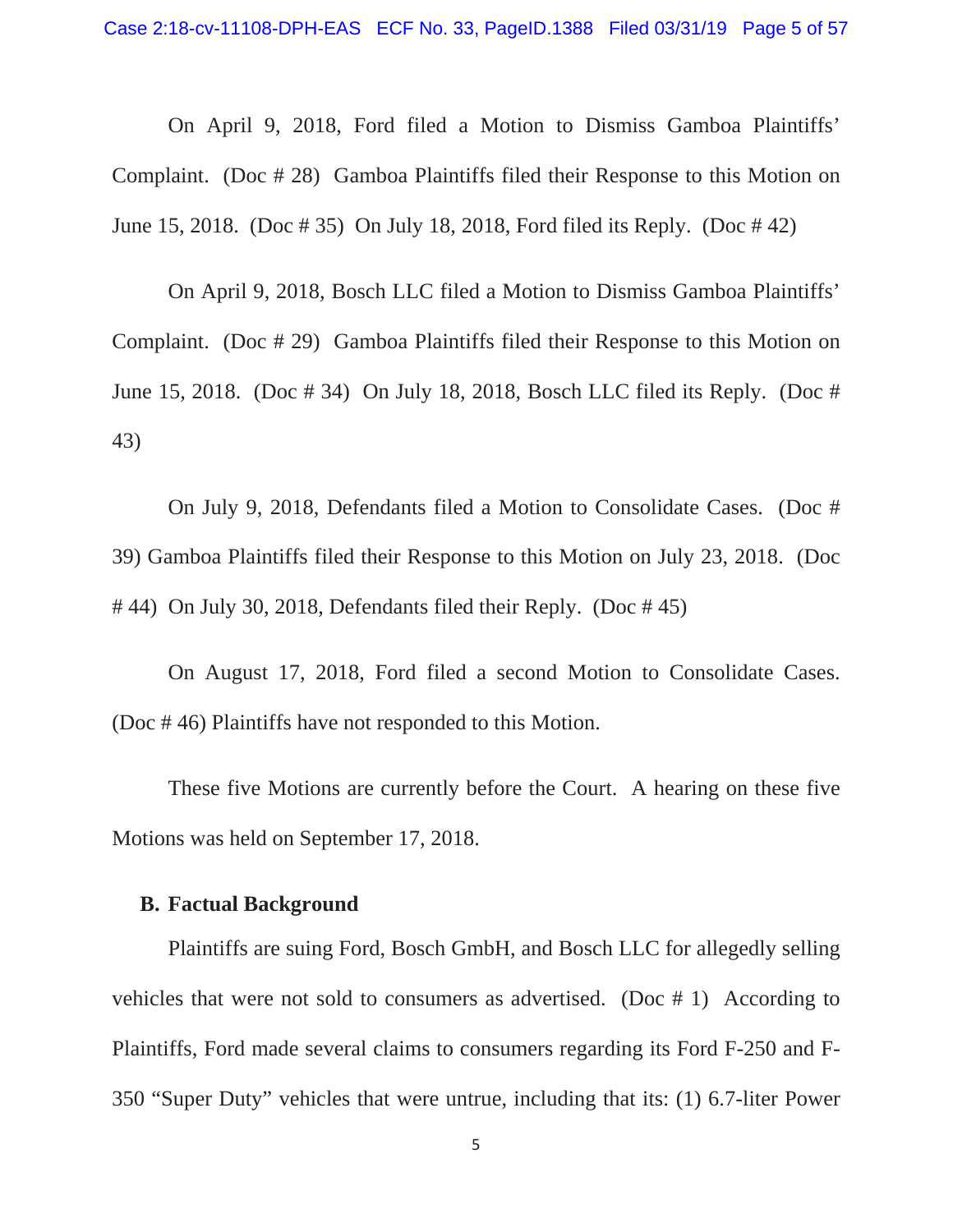Stroke Diesel is the "Cleanest Super Diesel Ever"; (2) proven technology and innovative strategies were used to meet the latest federal emissions standards; (3) vehicles reduced nitrogen oxide ("NOx") by 80% over previous models; and (4) vehicles were "best-in-class" with respect to fuel economy and that they were the most tested Power Stroke diesel engines ever. (*Id.* at 9.) Plaintiffs contend that scientifically valid emissions testing revealed that Ford's Super Duty vehicles emit levels of NOx that are many times higher than: (1) its gasoline counterparts; (2) what a reasonable consumer would expect; (3) what Ford had advertised; (4) the Environmental Protection Agency's ("EPA") maximum standards; and (5) the levels set for the vehicles to obtain a certificate of compliance, which allows them to be sold in the United States. (*Id.*) Plaintiffs state in their Complaint that exposure to the pollutants from NOx has been linked with "serious respiratory illnesses and premature death due to respiratory-related or cardiovascular-related effects." (*Id.* at 12.)

Plaintiffs' claims are based on the fact that they believe that "Ford's top selling Super Duty vehicles often emit far more pollution on the road than in the emissions-certification testing environment." (*Id.* at 10.) Plaintiffs argue that Ford's vehicles employ "defeat devices" to turn down emissions controls when the vehicles sense that they are not in the certification test cycle. (*Id.*) According to Plaintiffs, Ford benefits by using defeat devices because they allow Ford to reverse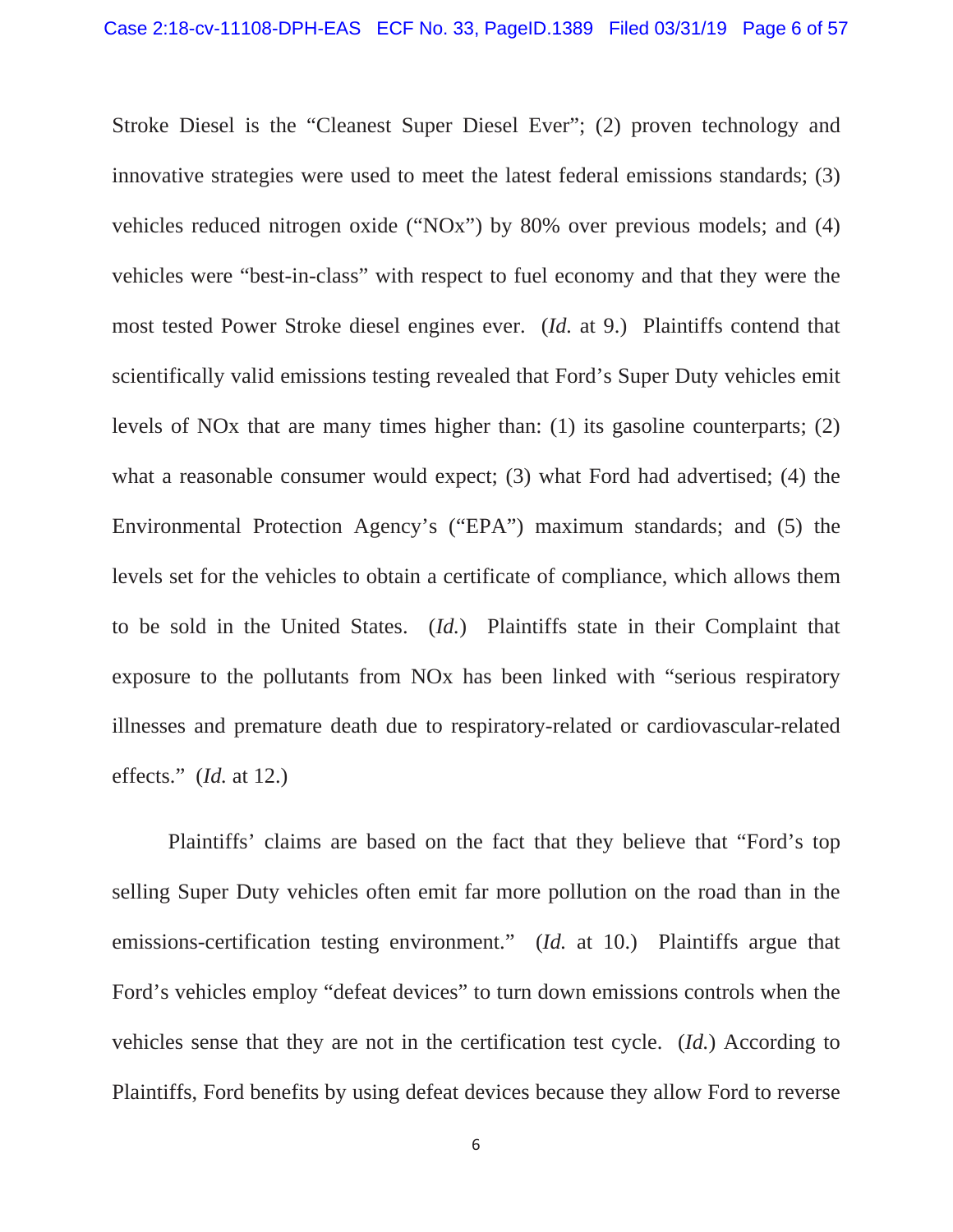the traditional order of the exhaust treatment components and put the selective catalytic reduction in front of the diesel particulate filter. (*Id.* at 11.) Plaintiffs state that in modern vehicles with electronic engine controls, defeat devices are almost always activated by illegal software in each vehicle's engine control module. (*Id.*) Plaintiffs contend that these defeat devices give Ford the ability to obtain and market higher power and fuel efficiency from its engines while still passing cold-start emissions certifications tests. (*Id.*)

Plaintiffs argue that Ford's representations are "deceptive and false" and should cause Ford to be held legally responsible for selling their vehicles while omitting information that would be material to a reasonable consumer. (*Id.* at 16.) It is Plaintiffs' contention that Ford had a duty to disclose that in real-world driving conditions, Ford's vehicles could "only achieve high fuel economy, power, and durability by reducing emission controls in order to spew NOx into the air." (*Id.* at 18.) Plaintiffs further contend that Ford was responsible for disclosing to consumers that their vehicles may be "clean" diesels in certain circumstances, but are "dirty" diesels under common driving conditions. (*Id.*)

 Plaintiffs bring their present lawsuit forward against the named Defendants because they believe that they are all responsible for the harms associated with Ford's alleged misrepresentations. While these are Ford's vehicles, Plaintiffs name Bosch GmbH and Bosch LLC as defendants because Plaintiffs allege that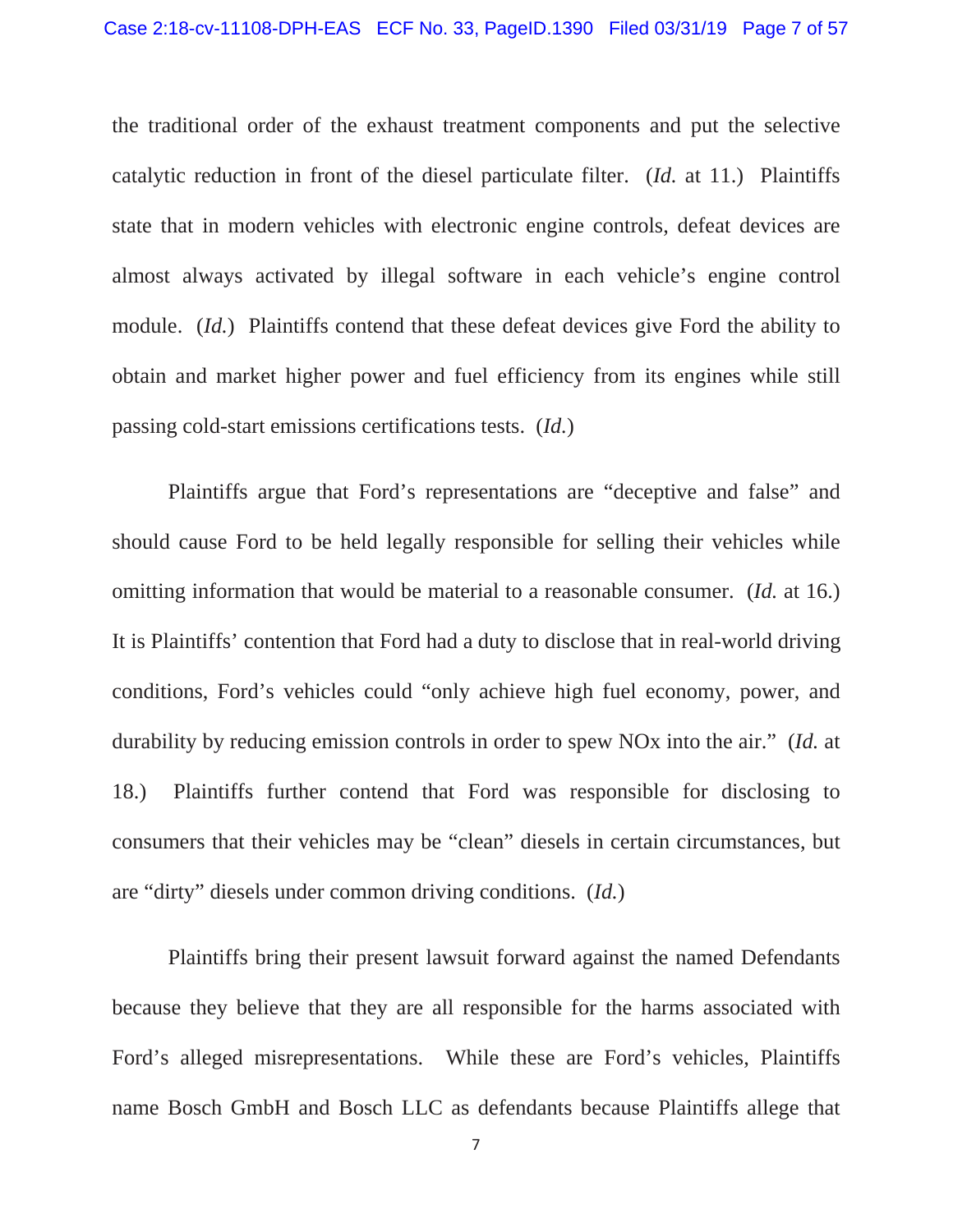they were active and knowing participants in Ford's scheme. (*Id.* at 18-19.) Plaintiffs claim that Bosch GmbH and Bosch LLC developed, manufactured, and tested electronic diesel controls that allowed Ford to implement the defeat devices. (*Id.*)

 Plaintiffs bring this action individually, but also on behalf of all other current and former owners or lessees of the vehicles. (*Id.* at 19.) Plaintiffs are seeking damages, injunctive relief, and equitable relief for Defendants' alleged misconduct related to the design, manufacture, marketing, sale, and leasing of the vehicles. (*Id.*)

### **II. MOTION TO CONSOLIDATE CASES**

#### **A. Standard of Review**

Rule  $42(a)(2)$  provides that a court may consolidate actions involving "a common question of law or fact." Fed. R. Civ. P. 42(a)(1); *Cantrell v. GAF Corp.,* 999 F.2d 1007, 1011 (6th Cir. 1993). The objective of consolidation is to administer the court's business with expedition and economy while providing justice to the parties. *Advey v. Celotex Corp.,* 962 F.2d 1177, 1181 (6th Cir. 1992). Consolidation of separate actions does not merge the independent actions into one suit. *Id.* at 1180. The party seeking consolidation bears the burden of demonstrating the commonality of law, facts or both in cases sought to be combined. *Young v. Hamrick,* 2008 WL 2338606 at \*4 (E.D. Mich. 2008). Once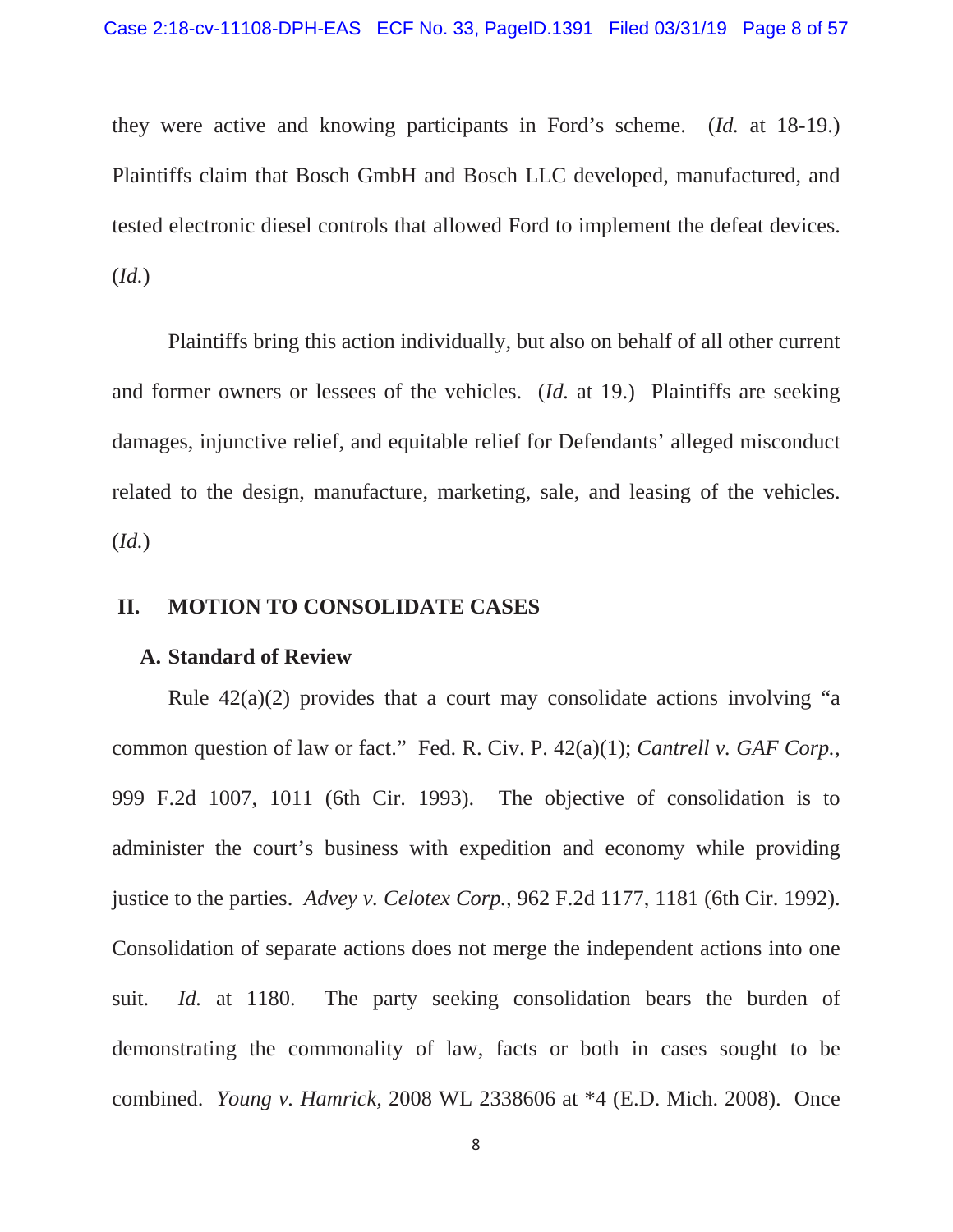the threshold requirement of establishing a common question of law or fact is met, the decision to consolidate rests in the sound discretion of the district court. *Stemler v. Burke,* 344 F.2d 393, 396 (6th Cir. 1965). The court weighs the interests of judicial economy against the potential for new delays, expense, confusion, or prejudice. *Banacki v. OneWest Bank, FSB,* 276 F.R.D. 567, 571 (E.D. Mich. 2011). Considerations of convenience and economy must yield to a paramount concern for a fair and impartial trial. *Id.* at 572. Consolidation is not justified or required simply because the actions *include* a common question of fact or law. *Id.* When cases involve *some* common issues but individual issues predominate, consolidation should be denied. *Id.*

The trial court must consider whether the specific risks of prejudice and possible confusion are overborne by the risk of inconsistent adjudications of common factual and legal issues, the burden on the parties, witnesses and available judicial resources posed by multiple lawsuits, the length of time required to conclude multiple suits as against a single one, and the relative expense to all concerned of the single-trial, multiple-trial alternatives. *Cantrell,* 999 F.2d at 1011 (citations omitted). "Care must be taken that consolidation does not result in unavoidable prejudice or unfair advantage." *Id.* Even though conservation of judicial resources is a laudable goal, if the savings to the judicial system are slight, the risk of prejudice to a party must be viewed with even greater scrutiny. *Id.*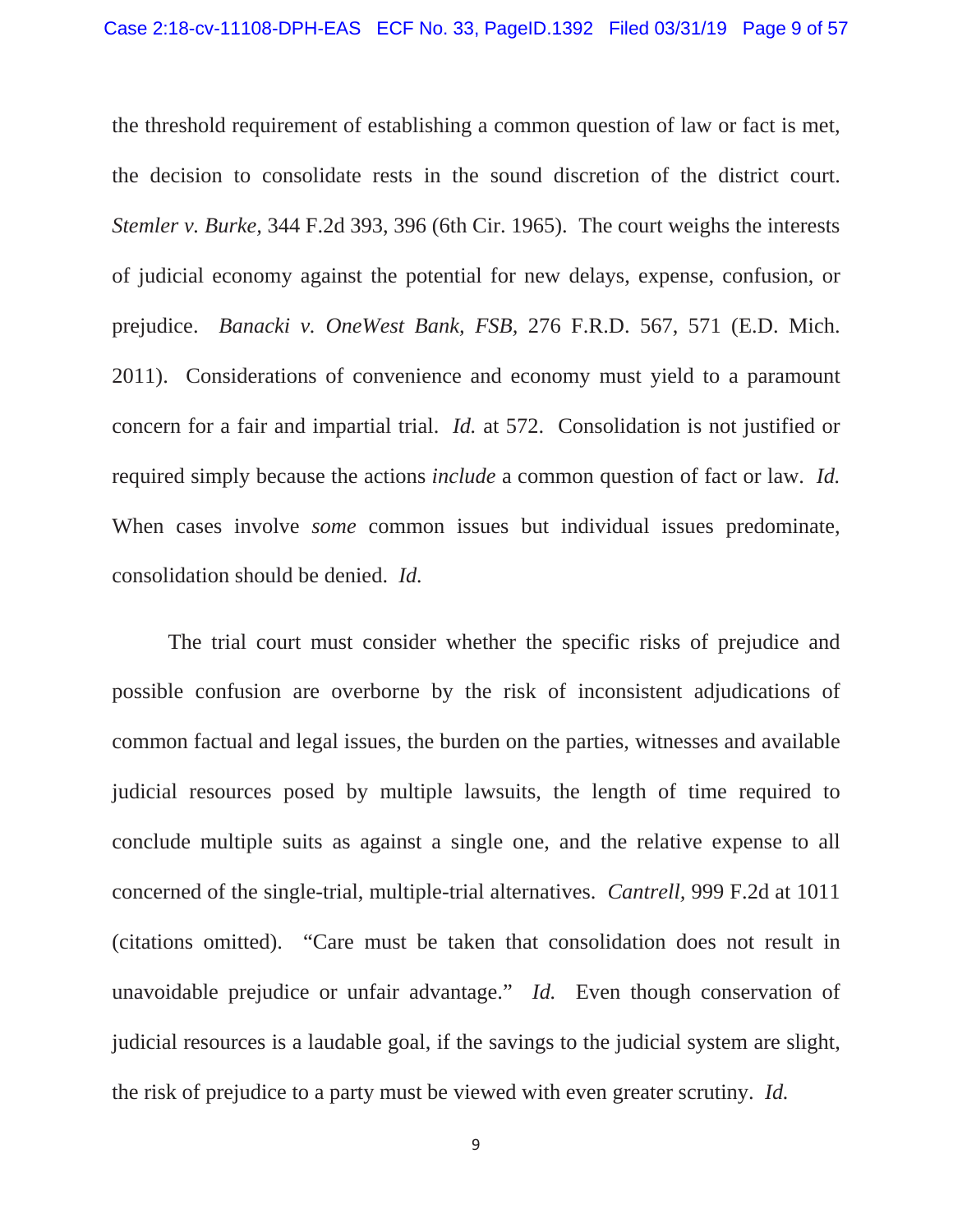# **B. Whether Plaintiffs Have Sufficiently Demonstrated That They Will be Prejudiced if the Four Actions are Consolidated**

 Defendants request that the Ruston, Goodroad, and Badagliacco Actions be consolidated with the Gamboa Action under Federal Rule of Civil Procedure 42. (Doc # 39; Doc # 46) The Court finds that Defendants have demonstrated that it is necessary to consolidate these four actions. First, Defendants have adequately satisfied their requirement of demonstrating that the four actions share common questions of law and fact. In the four actions, the Gamboa, Ruston, Goodroad, and Badagliacco Plaintiffs allege that Ford was dishonest with regard to the claims that were made about its vehicles that are equipped with 6.7-liter Power Stroke diesel engines. All of the plaintiffs similarly contend that because of these alleged misrepresentations, Ford violated RICO and various consumer protection state statutes. All of the plaintiffs argue that they have been harmed by Ford in the same manner, and request the same relief. Commonality of law and facts exist.

The Court has a legitimate interest in judicial economy here that is not outweighed by potential prejudice. In Plaintiffs' Response, their only substantial argument raised demonstrating prejudice is insufficient. Plaintiffs argue that they would be unfairly prejudiced by consolidation because it would unfairly give Defendants the opportunity to revise their previously submitted motions to dismiss, which they would then in theory offer this Court in response to a consolidated complaint. (Doc # 44, Pg ID 1876-1877) Due to this "unfairness," Plaintiffs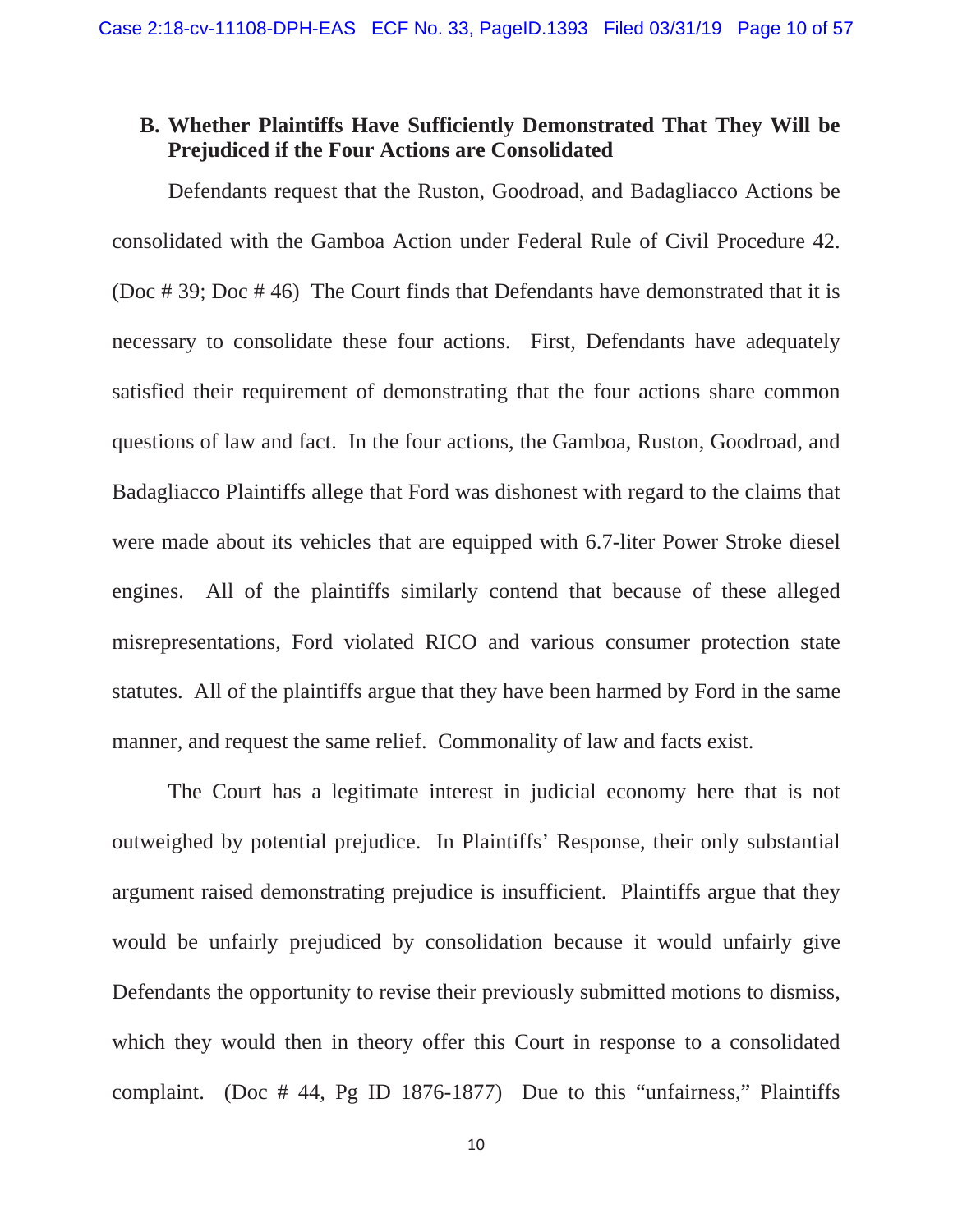request that this Court only consider consolidating these actions after ruling on the Defendants' pending motions to dismiss. (*Id.* at 1877.)

The Court does not consider Defendants' ability to potentially revise their previous motions prejudicial enough to warrant denying Defendants' Motions to Consolidate Cases. If Defendants were to alter their motions to dismiss, Plaintiffs will still be afforded with the chance to adequately respond to any such filings. Plaintiffs have not shown prejudice that would result from the consolidation. For the sake of efficiency, time, and resources, in this instance, it is in the interest of judicial economy to consolidate the four actions.

# **III. MOTION FOR THE APPOINTMENT OF INTERIM CLASS COUNSEL**

#### **A. Standard of Review**

Federal Rule of Civil Procedure  $23(g)(3)$  provides that "[t]he court may designate interim counsel to act on behalf of the putative class before determining whether to certify the action as a class action." Fed. R. Civ. P.  $23(g)(3)$ . "[D]esignation of interim counsel clarifies responsibility for protecting the interests of the class during precertification activities, such as making and responding to motions, conducting any necessary discovery, moving for class certification, and negotiating settlement." Manual for Complex Litigation (Fourth) § 21.11. Designation of interim counsel is particularly appropriate when a number of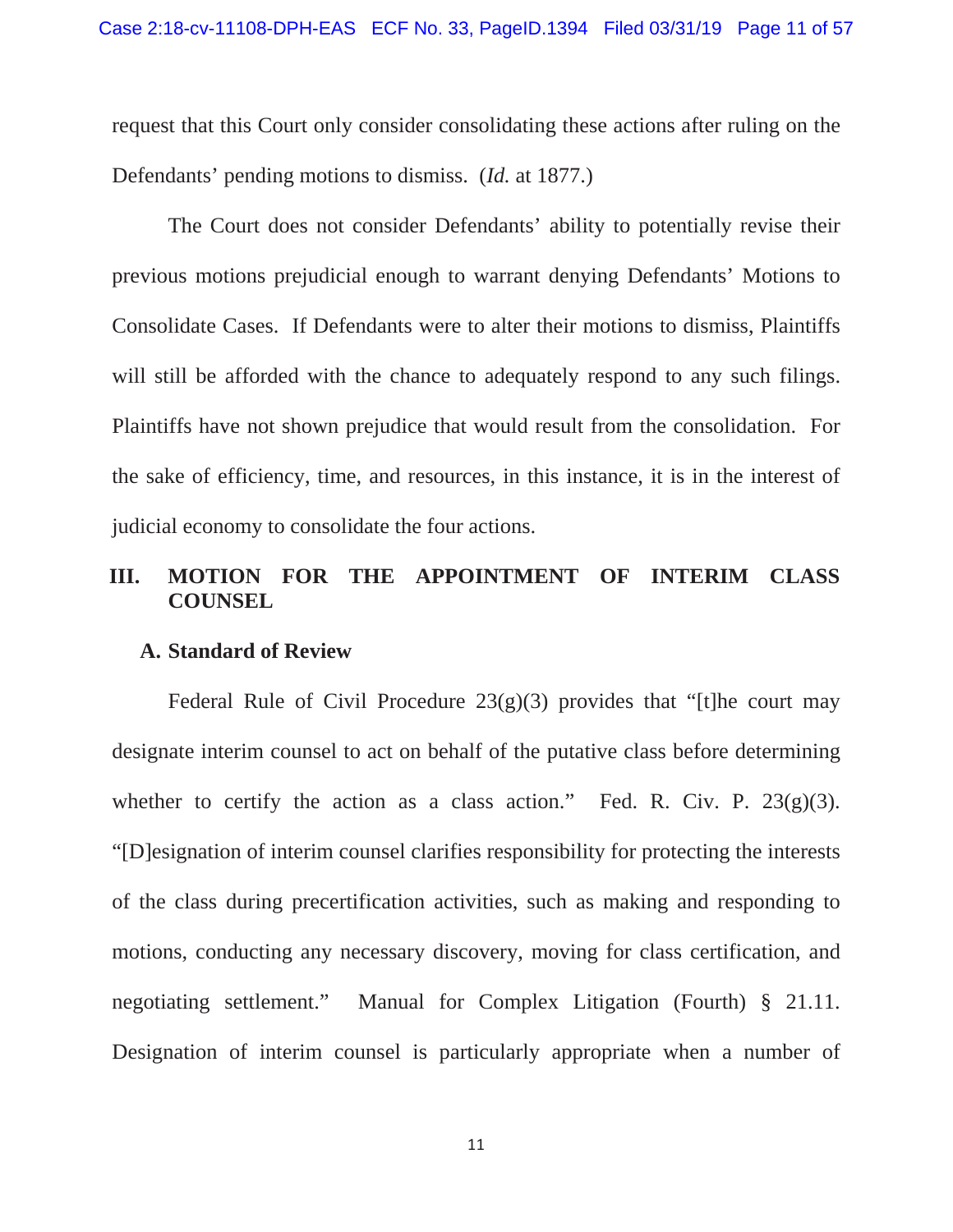lawyers have filed related "copycat" actions. *Tolmasoff v. Gen. Motors, LLC*, No. 16-11747, 2016 WL 3548219, at \*9 (E.D. Mich. June 30, 2016).

Courts have determined that the considerations set out in Rule  $23(g)(1)$ , which govern the appointment of post-certification class counsel, are equally applicable to a decision on whom to designate as interim class counsel. *Id.* (citing *In re Air Cargo Shipping Servs. Antitrust Litig.*, 240 F.R.D. 56, 57 (E.D.N.Y. 2006)). In deciding whether to designate Plaintiff's counsel as interim class counsel, courts consider: (1) the work counsel has done in identifying or investigating potential claims in the action; (2) counsel's experience in handling class actions, other complex litigation, and the types of claims asserted in the action; (3) counsel's knowledge of the applicable law; and (4) the resources that counsel will commit to representing the class. Fed. R. Civ. P.  $23(g)(1)(A)$ . The Court will also consider whether Plaintiff's counsel will "fairly and adequately represent the interests of the [putative] class." Fed. R. Civ. P.  $23(g)(4)$ .

### **B. Whether it is Appropriate to Designate Interim Class Counsel**

Plaintiffs request that the Court appoint E. Powell Miller ("Miller") of the Miller Law Firm and Steve Berman ("Berman") of the Hagens Berman Law Firm as interim co-lead class counsel, and an interim executive committee consisting of Miller, Berman, Christopher A. Seeger of the Seeger Weiss Law Firm, and James Cecchi of the Carella Byrne Law Firm to assist them in this case. (Doc # 27, Pg ID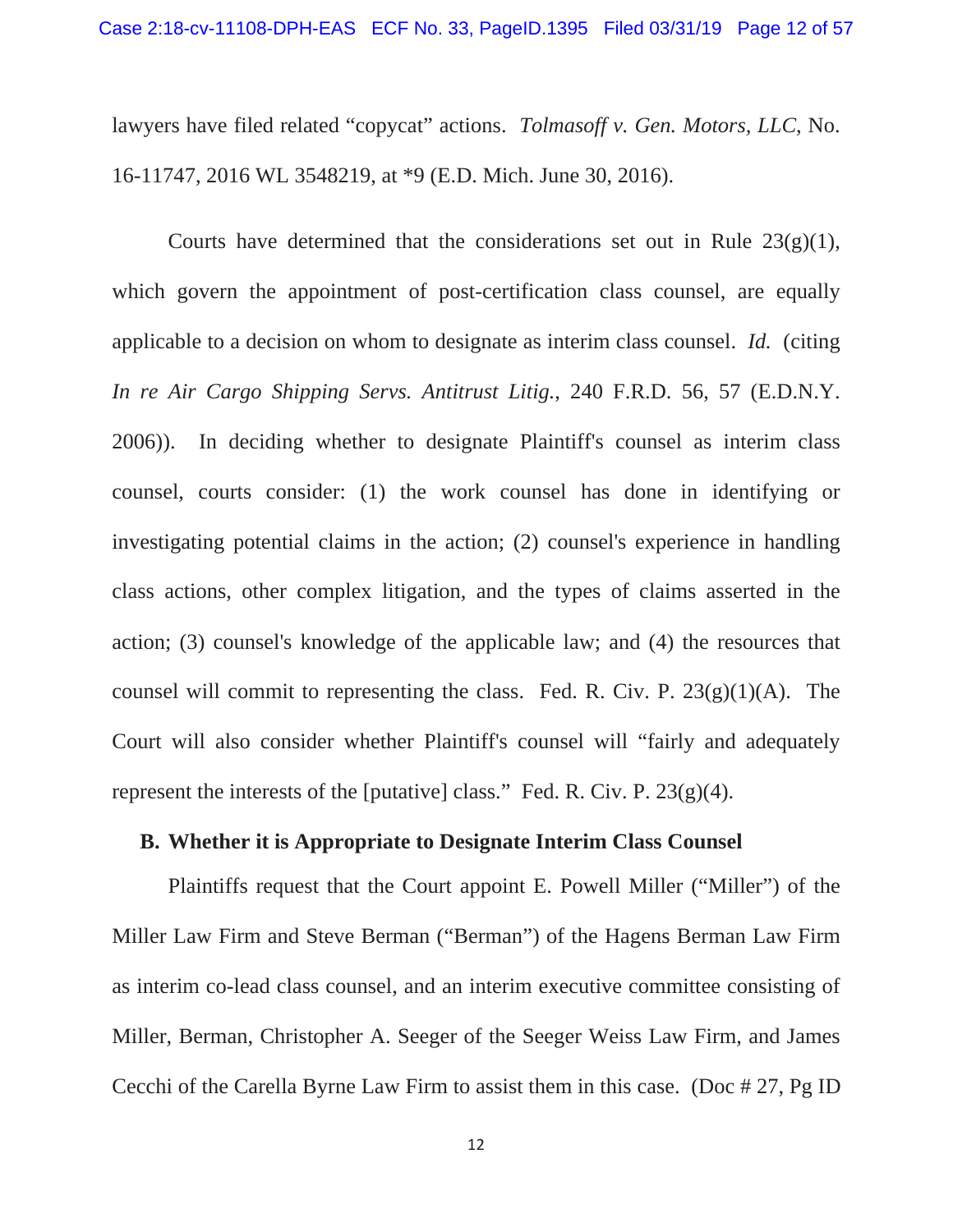1161) Plaintiffs state that appointment of class counsel is appropriate at this time in order to define the roles and responsibilities of the different law firms presently involved with this case and that are representing the individual plaintiffs. (*Id.*) Plaintiffs have sufficiently demonstrated that each aforementioned attorney has spent a significant amount of time and energy identifying and investigating potential claims in the Gamboa Action. (*Id.* at 1162-1163.) In Plaintiffs' Motion, they thoroughly explain in detail that each aforementioned attorney has extensive experience handling class actions and complex litigation, including automobile defect cases. (*Id.*) Additionally, Plaintiffs believe that having four law firms lead this litigation will ensure that there are sufficient resources available to handle this high stakes action. (Doc  $\# 27$ , Pg ID 1163)

Defendants' only argument in response to Plaintiffs' Motion is that Plaintiffs' request is premature because "there are only two lawsuits in this Court," and therefore, there is no need to establish interim class counsel nor an interim executive committee. (Doc # 31, Pg ID 1539-1540) This argument fails however because at this point in the case, there are now four similar lawsuits before this Court. Defendants have not demonstrated that there is any reason to deny Plaintiffs' request to appoint both interim class counsel and an interim executive committee to assist with the complexities involved in this case. The Court grants Plaintiffs' Motion.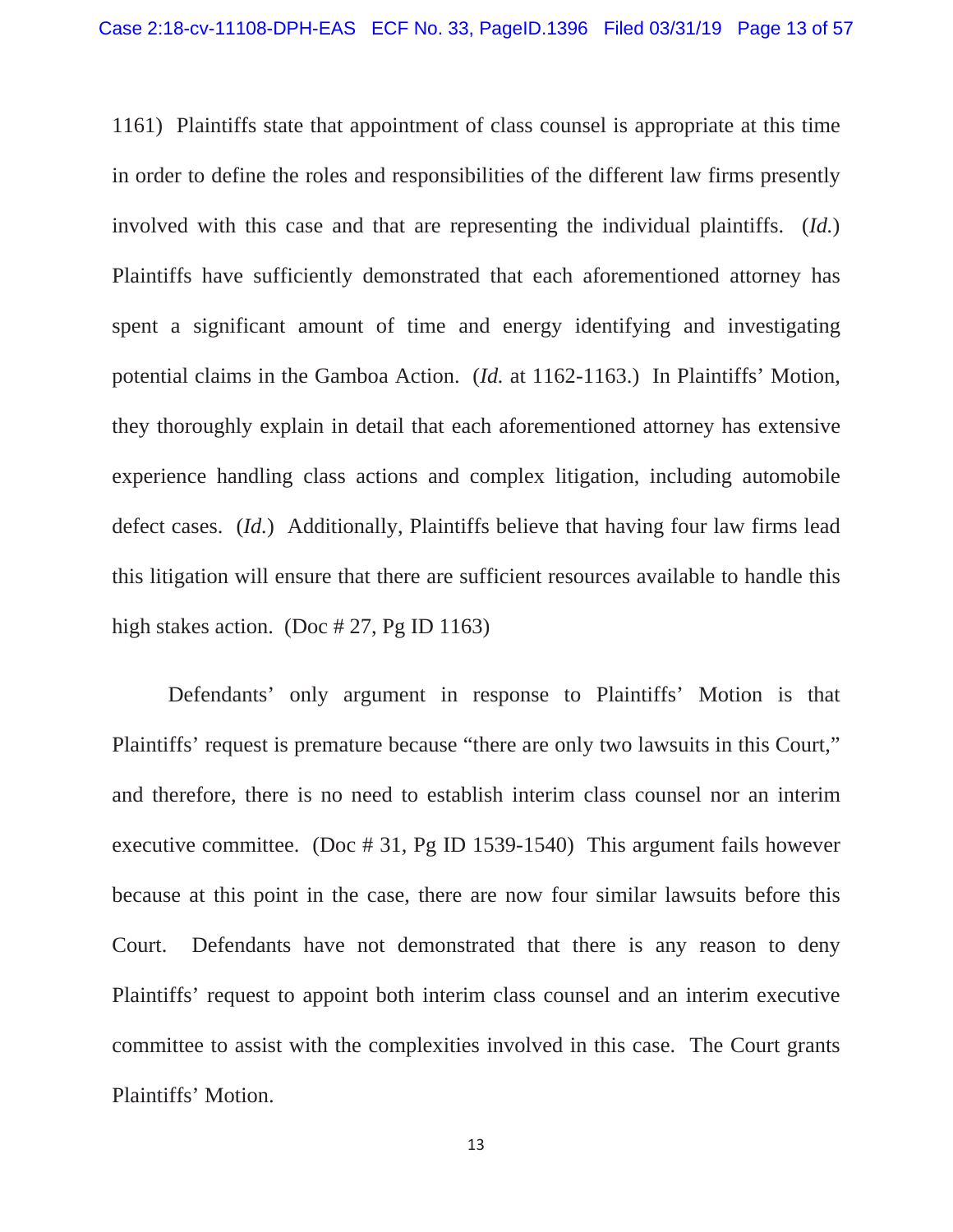# **IV. DEFENDANTS FORD MOTOR COMPANY AND ROBERT BOSCH**  LLC'S MOTIONS TO DISMISS<sup>5</sup>

### **A. Standard of Review**

Rule 12(b)(6) of the Federal Rules of Civil Procedure provides for a motion to dismiss for failure to state a claim upon which relief can be granted. Fed. R. Civ. P.  $12(b)(6)$ . This type of motion tests the legal sufficiency of the plaintiff's complaint. *Davey v. Tomlinson*, 627 F. Supp. 1458, 1463 (E.D. Mich. 1986). When reviewing a motion to dismiss under Rule 12(b)(6), a court must "construe the complaint in the light most favorable to the plaintiff, accept its allegations as true, and draw all reasonable inferences in favor of the plaintiff." *Directv Inc. v. Treesh*, 487 F.3d 471, 476 (6th Cir. 2007). A court, however, need not accept as true legal conclusions or unwarranted factual inferences." *Id.* (*quoting Gregory v. Shelby Cnty.*, 220 F.3d 443, 446 (6th Cir. 2000)). "[L]egal conclusions masquerading as factual allegations will not suffice." *Edison v. State of Tenn. Dep't of Children's Servs.*, 510 F.3d 631, 634 (6th Cir. 2007).

As the Supreme Court has explained, "a plaintiff's obligation to provide the 'grounds' of his 'entitle[ment] to relief' requires more than labels and conclusions, and a formulaic recitation of the elements of a cause of action will not do. Factual allegations must be enough to raise a right to relief above the speculative level… ."

 $5$  Ford and Bosch LLC essentially make the same arguments in their Motions to Dismiss (Doc # 28; Doc # 29). In certain sections however, Bosch LLC makes separate arguments, and the Court has addressed those accordingly.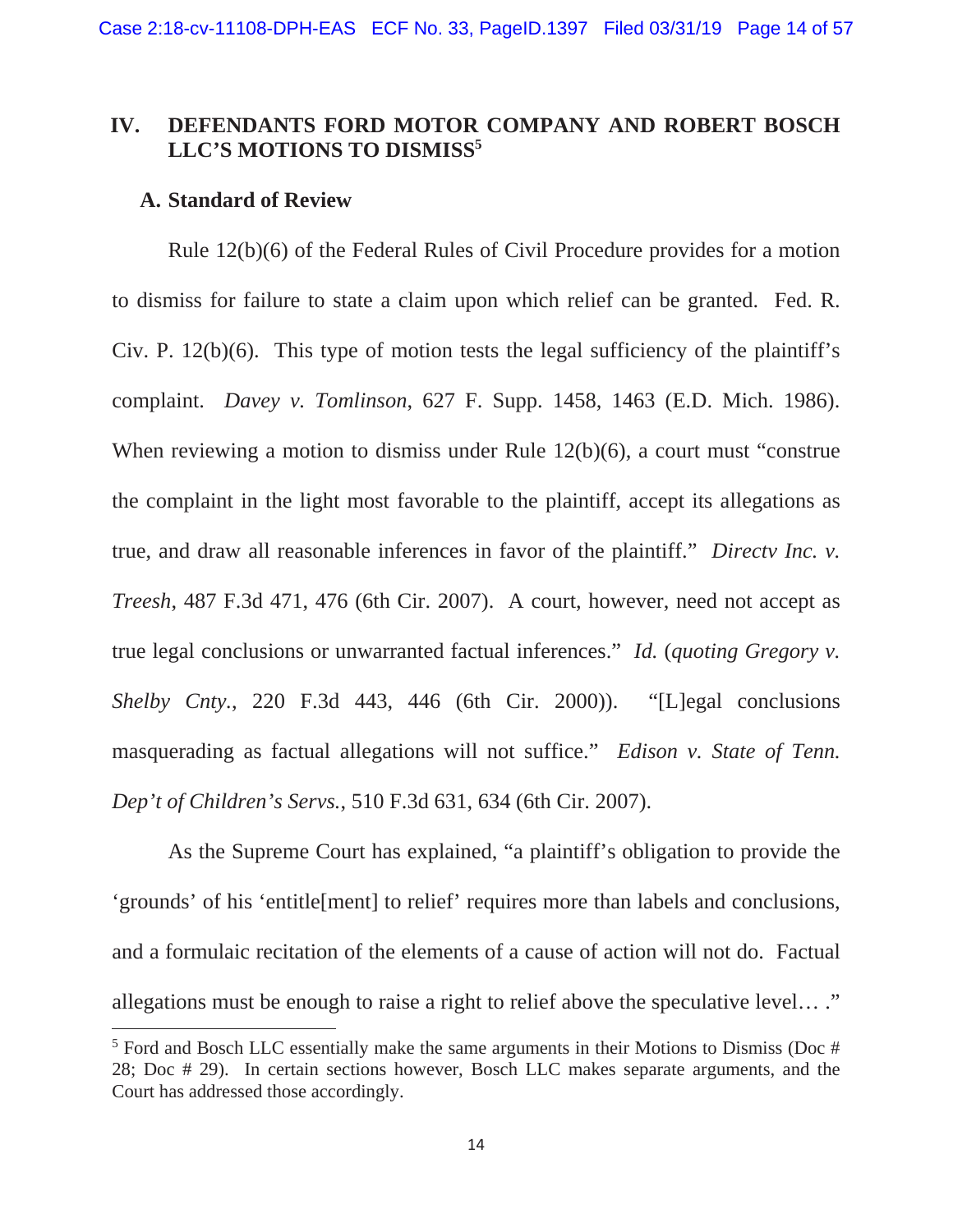*Bell Atlantic Corp. v. Twombly*, 550 U.S. 544, 555 (2007) (citations omitted); *see LULAC v. Bresdesen*, 500 F.3d 523, 527 (6th Cir. 2007). To survive dismissal, the plaintiff must offer sufficient factual allegations to make the asserted claim plausible on its face. *Ashcroft v. Iqbal*, 556 U.S. 662, 663 (2009). "A claim has facial plausibility when the pleaded factual content allows the court to draw the reasonable inference that the defendant is liable for the misconduct alleged." (*Id.*)

#### **B. Clean Air Act**

Ford alleges that all of Plaintiffs' state law claims are expressly and impliedly preempted by the Clean Air Act ("CAA"), 42 U.S.C. § 7543(a).

"[Preemption] may be either expressed or implied, and 'is compelled whether Congress' command is explicitly stated in the statute's language or implicitly contained in its structure and purpose.' " *Gade v. Nat'l Solid Wastes Mgmt. Ass'n*, 505 U.S. 88, 98 (1992) (quoting *Jones v. Rath Packing Co.*, 430 U.S. 519, 525 (1977)). In all preemption cases, and especially where "Congress has 'legislated...in a field in which the States have traditionally occupied,'...[courts] 'start with the assumption that the historic police powers of the States were not to be superseded by the Federal Act unless that was the clear and manifest purpose of Congress.' " *Medtronic, Inc. v. Lohr*, 518 U.S. 470, 485 (1996) (quoting *Rice v. Santa Fe Elevator Corp.*, 331 U.S. 218, 230 (1947)). "Environmental regulation is a field that the states have traditionally occupied." *Merrick v. Diageo Americas*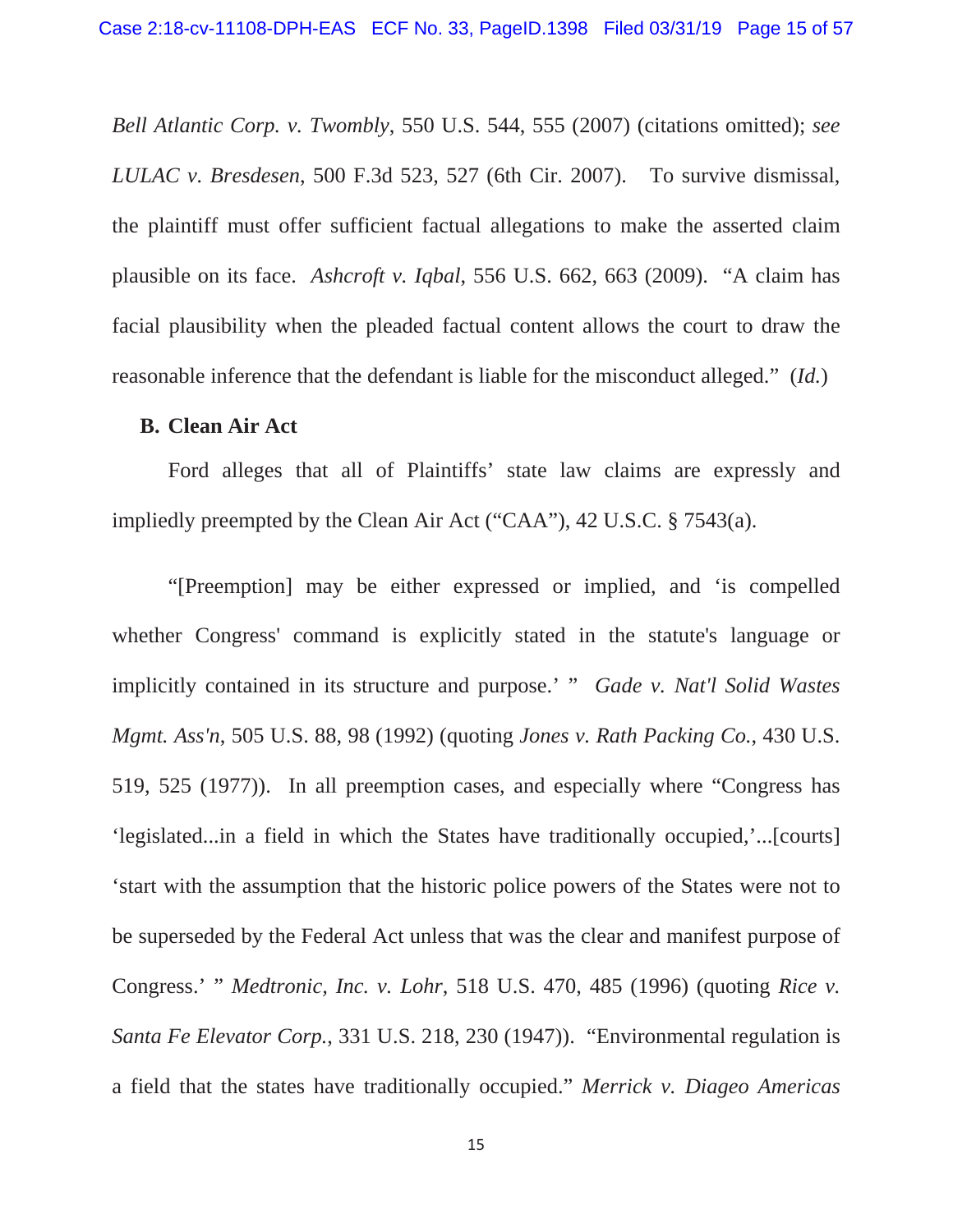*Supply, Inc.*, 805 F.3d 685, 694 (6th Cir. 2015). The same is true of consumer protection and advertising regulations. *See In re Ford Fusion & C–Max Fuel Econ. Litig.*, No. 13-MD-2450 KMK, 2015 WL 7018369, at \*28 (S.D.N.Y. Nov. 12, 2015); *Gilles v. Ford Motor Co.*, 24 F.Supp.3d 1039, 1047 (D. Colo. 2014). Where the statute does not expressly preempt state law, preemption may be implied. The Supreme Court has recognized:

two types of implied preemption: field preemption, where the scheme of federal regulation is so pervasive as to make reasonable the inference that Congress left no room for the States to supplement it, and conflict preemption, where compliance with both federal and state regulations is a physical impossibility, or where state law stands as an obstacle to the accomplishment and execution of the full purposes and objectives of Congress.

*Gade*, 112 S.Ct. at 2389 (internal citations omitted).

Ford's preemption arguments are premised on Section 209 of the CAA.

That section, codified at 42 U.S.C. § 7543, reads as follows:

No State or any political subdivision thereof shall adopt or attempt to enforce any standard relating to the control of emissions from new motor vehicles or new motor vehicle engines subject to this part. No State shall require certification, inspection, or any other approval relating to the control of emissions from any new motor vehicle or new motor vehicle engine as condition precedent to the initial retail sale, titling (if any), or registration of such motor vehicle, motor vehicle engine, or equipment.

42 U.S.C. § 7543(a).

Section 7543 also specifies, that "[n]othing in this part shall preclude or

deny to any State or political subdivision thereof the right otherwise to control,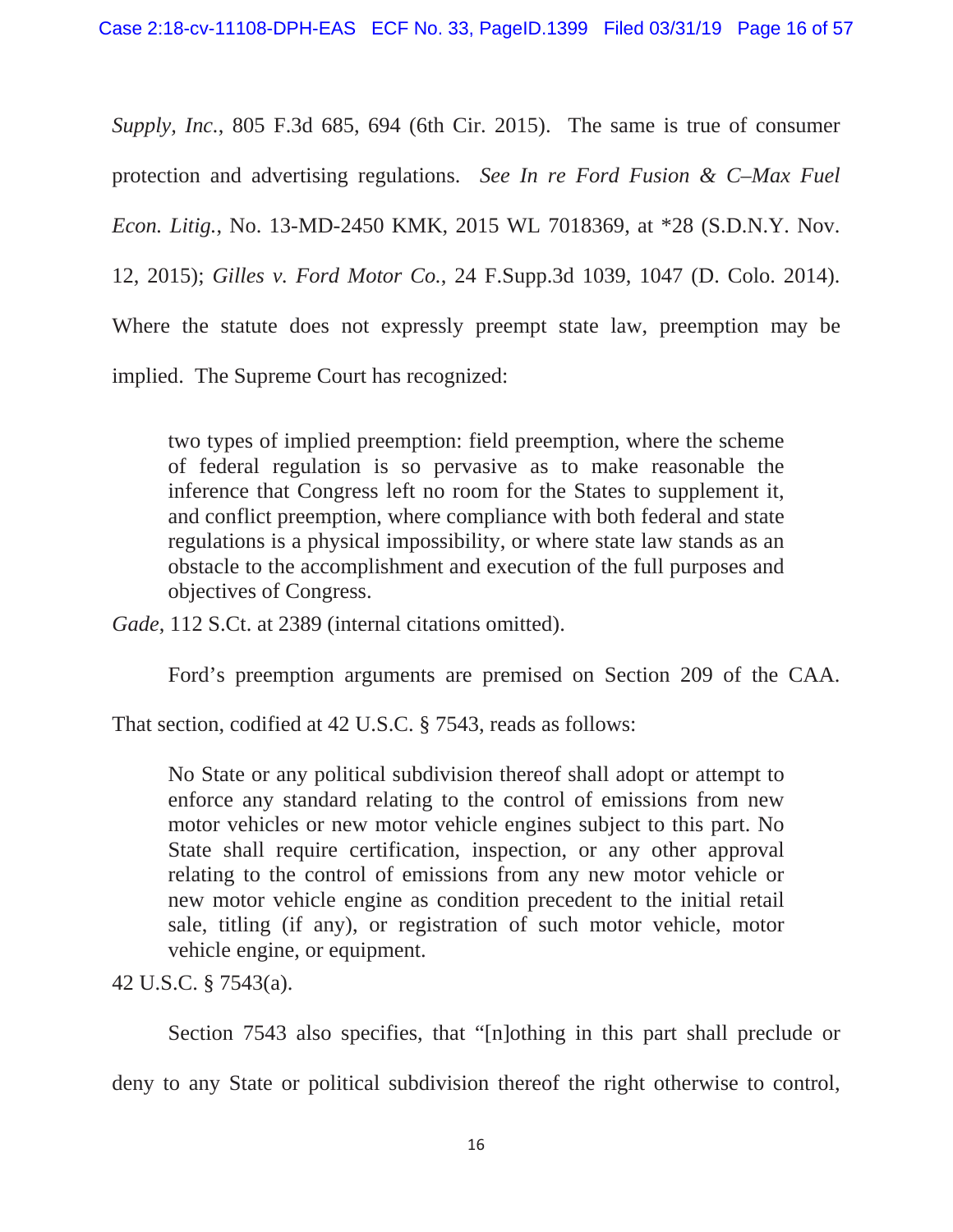regulate, or restrict the use, operation, or movement of registered or licensed motor vehicles." *Id.* at § 7543(d).

### **1. Express Preemption**

Ford alleges that Section 209 of the CAA expressly preempts Plaintiffs' state law claims. According to Ford, since the Supreme Court recently decided that there is no longer a presumption against preemption, this Court is required to evaluate Plaintiffs' claims based on the plain language of the CAA. *See Puerto Rico v. Franklin Cal. Tax-Free Tr.*, 136 S. Ct. 1938, 1946 (2016) (explaining that any claim of preemption must be grounded in statutory language). The CAA explicitly preempts "any standard relating to the control of emissions." 42 U.S.C. § 7543(a). Ford argues that Plaintiffs' state law claims fall under this CAA provision because they are filled with conclusions pertaining to Ford's vehicles' emission levels. Ford acknowledges that courts have held that plaintiffs' claims are not preempted by the CAA if plaintiffs do not attempt to enforce a numerical standard. *See, e.g.*, *In re Duramax Diesel Litig.,* 298 F. Supp. 3d 1037, 1058-59 (E.D. Mich. 2018) ("Duramax"). However, Ford argues that these rulings are not supported by the CAA's text, and even if they are, Plaintiffs are attempting to enforce a standard "based purely on numeric comparisons between Plaintiffs' own emissions measurements and federal standards."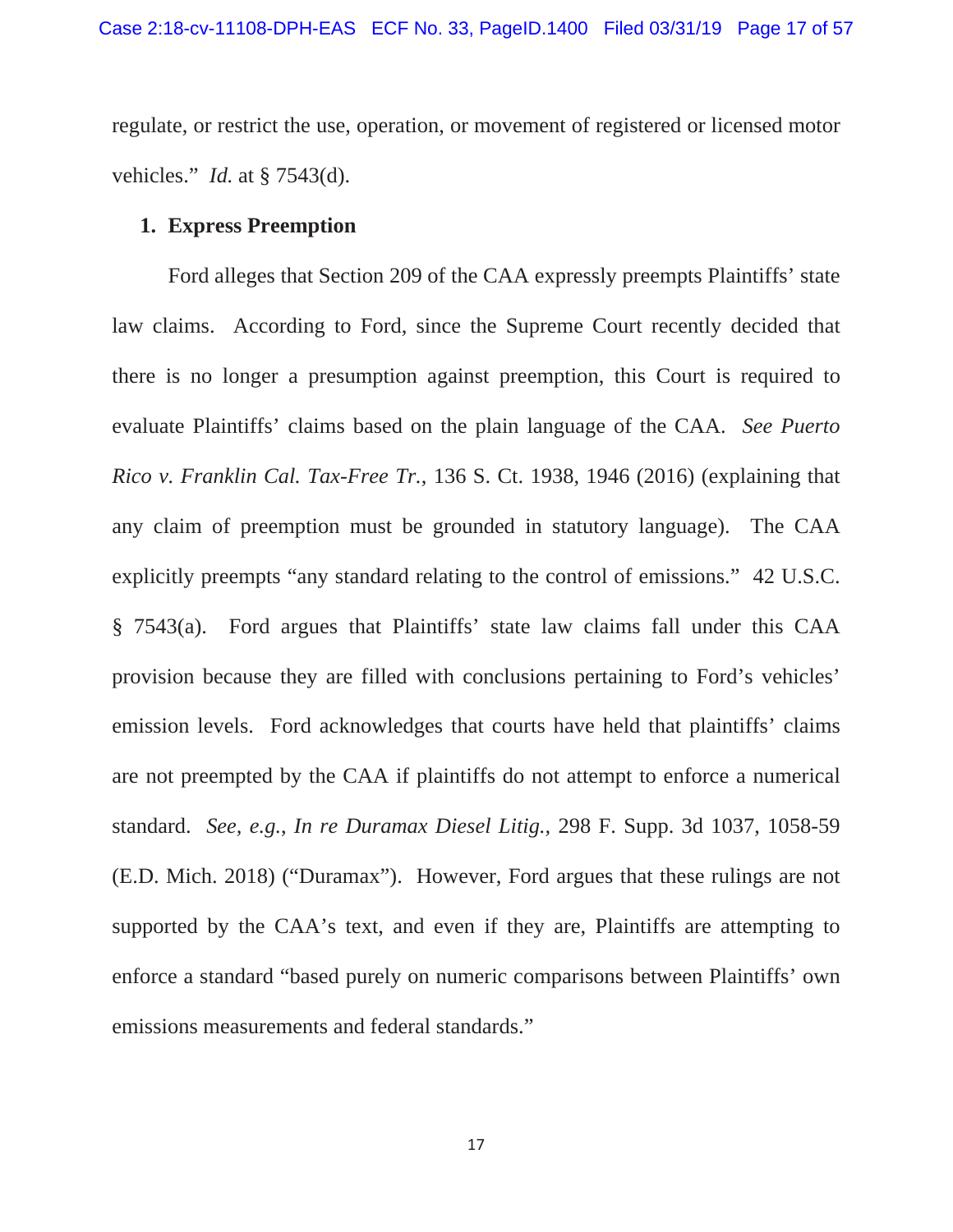In response, Plaintiffs argue that the Supreme Court's ruling in *Franklin California Tax-Free* confirms that their state law claims are valid according to the CAA's plain language. Plaintiffs claim that they are not seeking to enforce any numerical emissions levels, and state that their fraud-on-the-consumer claims only seek to redress Ford's deception. Plaintiffs explain that the Supreme Court construes the term "standard" narrowly, and only refers to "requirements such as numerical emissions levels with which vehicles or engines must comply…or emission-control technology with which they must be equipped." *Engine Mfrs. Ass'n v. S. Coast Air Quality Mgmt. Dist.*, 541 U.S. 246, 253 (2004).

Courts in this district have recently ruled on claims that are similar to the Plaintiffs'. In *Counts v. General Motors, LLC*, 237 F. Supp. 3d 572 (E.D. Mich. 2017) ("*Counts I*") and *Duramax*, courts held that the CAA does not preempt statelaw consumer fraud claims because they do not seek to set or enforce any emissions standards or obligations. *Counts I*, 237 F. Supp. 3d at 591 ("Plaintiffs' claims…focus on the deceit about compliance, rather than the need to enforce compliance") (internal quotation marks and citation omitted); *Duramax*, 298 F. Supp. 3d at 1062 ("The gravamen of [plaintiffs'] state law claims is that they purchased a vehicle which polluted at levels far greater than a reasonable consumer would expect."). While this Court is not bound by the rulings from *Counts I* and *Duramax*, it does find those holdings to be persuasive. Ford has not attempted to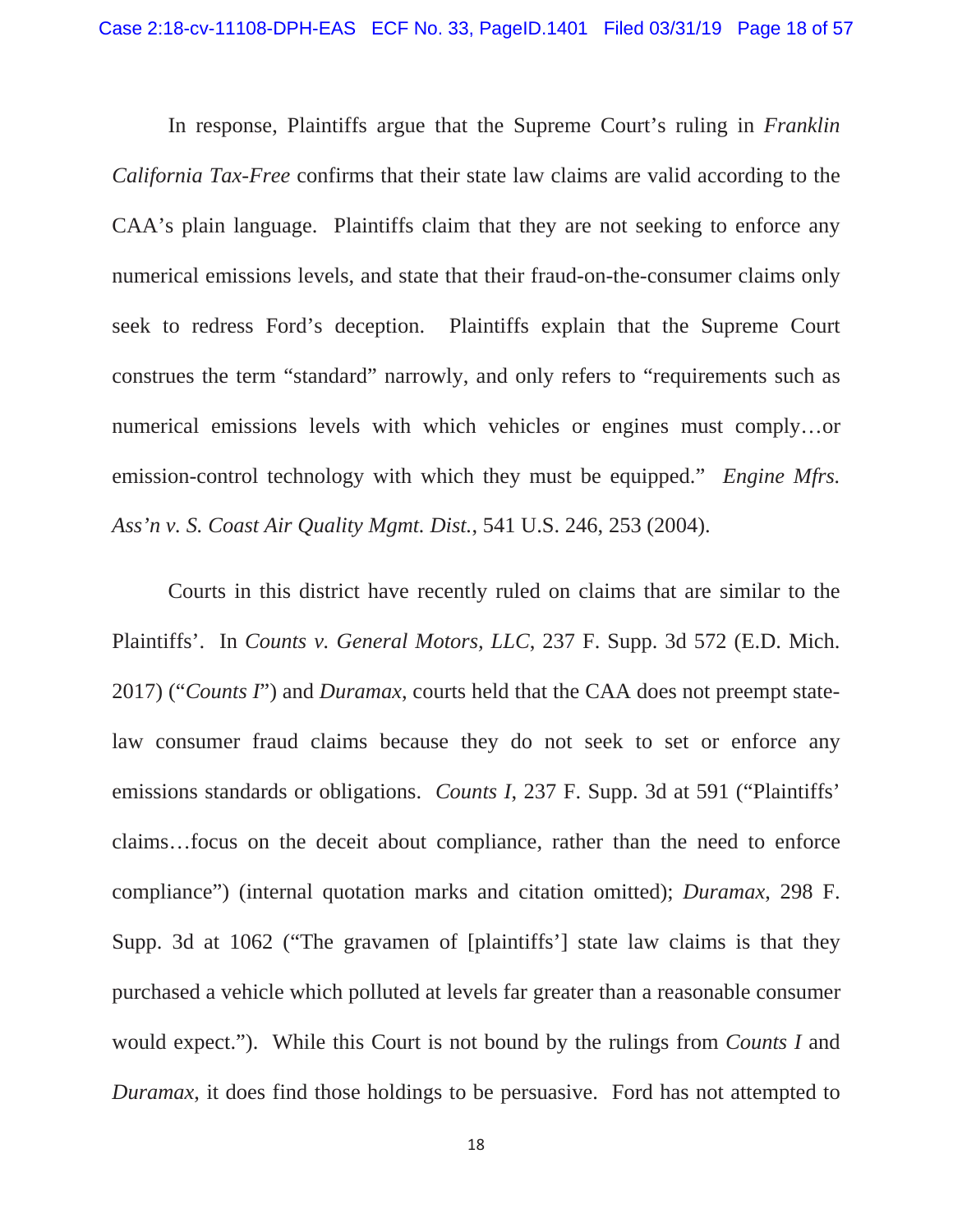distinguish *Counts I* and *Duramax* from this present case. Instead, Ford argues that both the *Counts I* and *Duramax* courts reached decisions that were inconsistent with the CAA. The Court agrees that Plaintiffs' state law claims pertain to Ford's alleged fraudulent claims and not emissions standards.

Ford also argues that Plaintiffs' state law claims should be dismissed because they are premised on the fact that Ford's vehicles allegedly contain illegal "defeat devices." In Ford's Motion, it mentions that in *Counts I*, the Court held that when plaintiffs sue defendants for manufacturing a vehicle that emits an excessive amount of NOx or particulate emissions in violation of EPA regulations, or claim that vehicles are not equipped with properly functioning and federally required emission-control technology, their claims are preempted by the CAA. Ford goes on to recognize that in *Counts I* and *Duramax*, the Court found that plaintiffs' claims were not preempted because they did not attempt to define the term "defeat device" using the EPA definition, and therefore, they did not technically allege the existence of a defeat device. Ford argues that those holdings do not apply in the present case. Ford claims that Plaintiffs defined "defeat device" using the exact wording of federal law, and do not make generalized claims like plaintiffs did in *Counts I* and *Duramax*. Ford further claims that Plaintiffs "cannot simultaneously base their claims on these federal predicates, and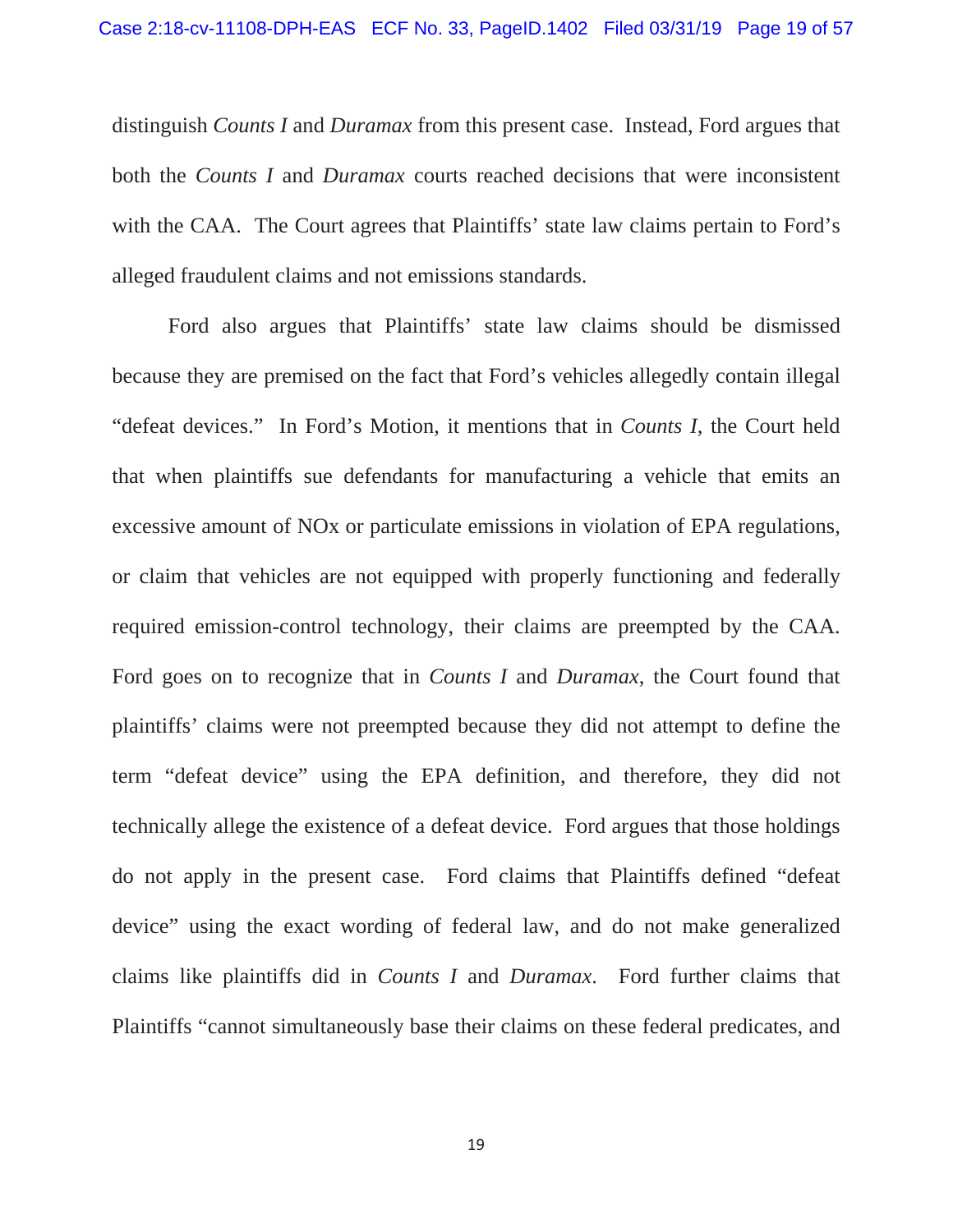then disclaim them in favor of some theoretical parallel state standard in an attempt to evade preemption."

Plaintiffs argue that their claims do not require proof that Ford used a "defeat device" as defined by federal law, and state that they are not seeking to replace existing EPA certification tests. Plaintiffs contend that their claims are analogous to the plaintiffs' claims from *Counts I* and *Duramax* because they are similarly using the term "defeat device" as "shorthand to describe Ford's bait and switch by touting its intentionally defective technology." Furthermore, Plaintiffs have stated that in order to prove their fraud claims, they are not required to demonstrate directly or indirectly that Ford committed fraud on the EPA by using a defeat device. Plaintiffs believe that they can alternatively prove their fraud claims by reference to what a reasonable consumer would have expected of the "clean" vehicles without proof of Ford's regulatory noncompliance.

The Court agrees that Plaintiffs' claims are not contingent on their ability to prove that Ford used defeat devices in its vehicles. Although Ford correctly asserts that this present case is dissimilar from *Counts I* and *Duramax* because Plaintiffs define "defeat device" using the exact statutory language that Congress has used in its definition,<sup>6</sup> Ford fails to point out that even if Plaintiffs were no longer able to refer to Ford's alleged use of defeat devices, Plaintiffs could still succeed with

<sup>6</sup> *Compare* Doc # 1, Pg ID 11, 114, 121-122 *with* 40 C.F.R. § 86.1803-01.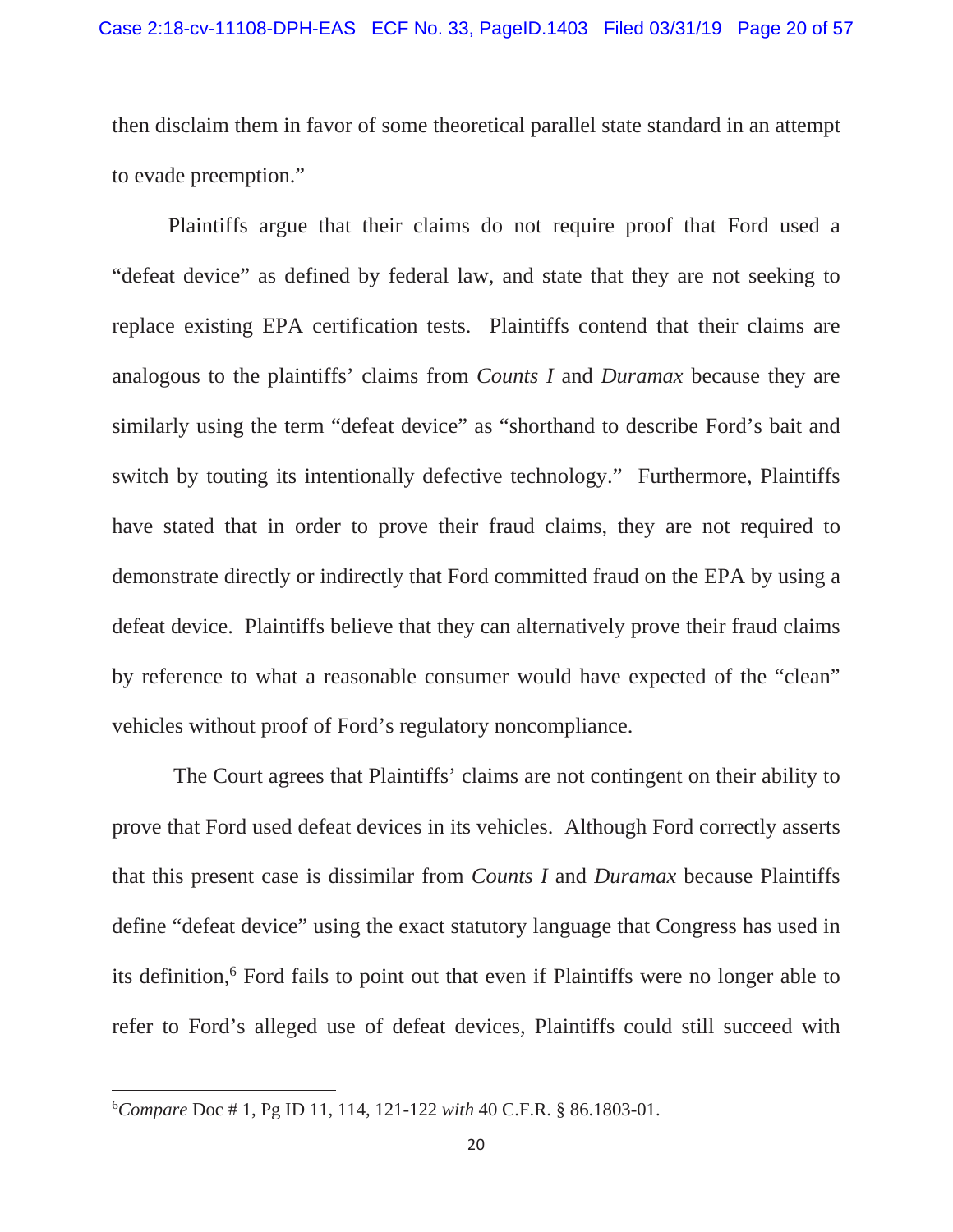their fraud claims. The true issue with regard to Plaintiffs' fraud claims is whether or not Ford materially deceived (under the various state laws) its consumers. The Court finds that Plaintiffs have sufficiently stated a claim for fraud, under state laws, without relying on Ford's alleged use of defeat devices.

#### **2. Implied Preemption**

In addition to express preemption, Ford claims that Plaintiffs' state law claims are impliedly preempted. As explained previously, there are two types of implied preemption. The first, field preemption, occurs where federal regulations are so expansive that Congress has left no room for supplemental state regulation. Defendants do not advance a field preemption argument. Field preemption is inapplicable in this case because the CAA includes a "savings clause" wherein Congress expressly confirms that states retain the ability to regulate "the use, operation, or movement" of motor vehicles. § 7543(d). *See also Geier v. Am. Honda Motor Co.*, 529 U.S. 861, 868 (2000).

The second kind of implied preemption that courts have recognized is conflict preemption. *Gade*, 505 U.S. at 98. There are two types of conflict preemption. First, conflict preemption exists when compliance with both federal and state requirements is physically impossible. *Id.* Ford does not advance that argument. Second, conflict preemption exists when state law would operate as an obstacle to "the accomplishment and execution of the full purposes and objectives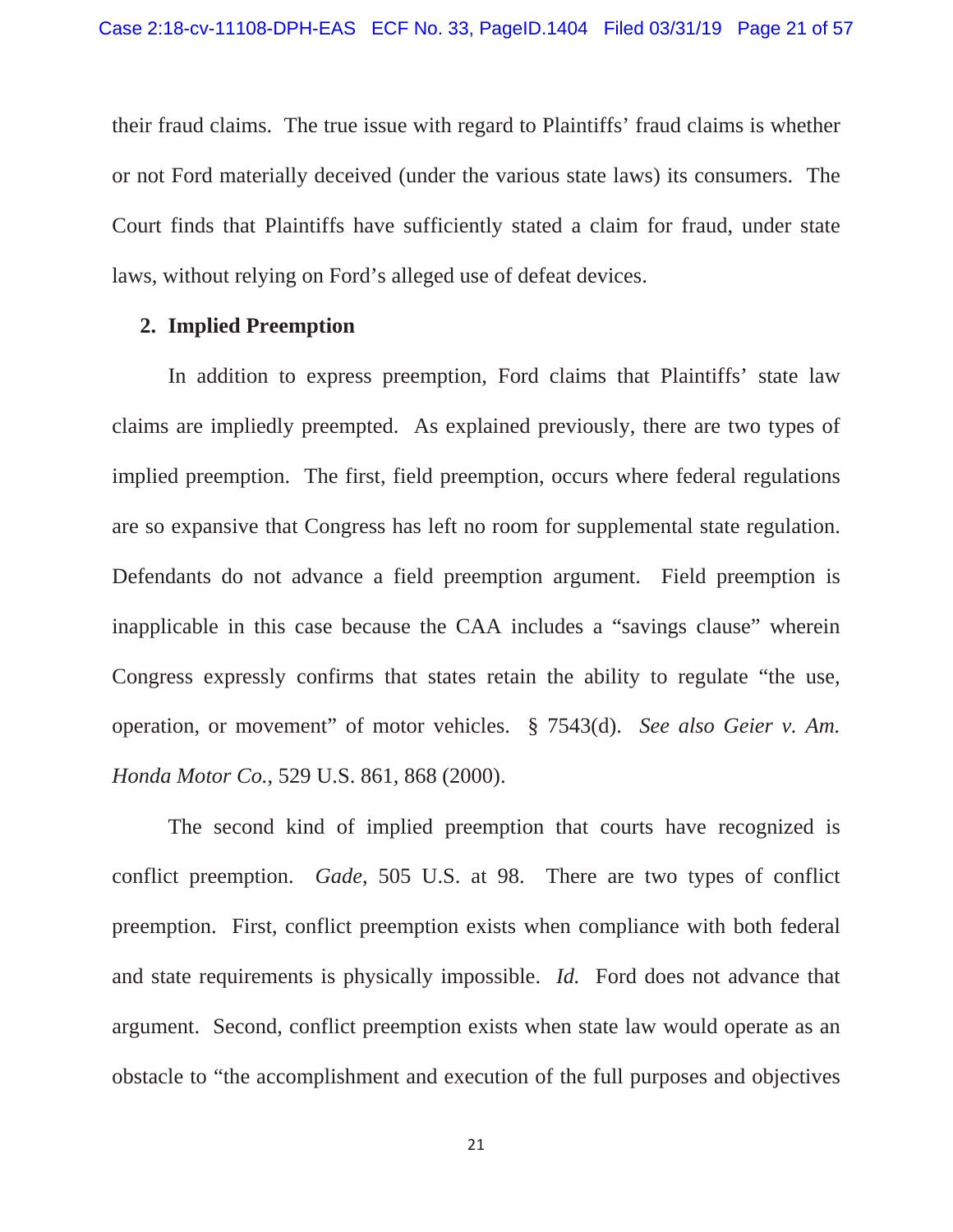of Congress." *Id.* (internal citations omitted). Ford argues that Plaintiffs' claims represent an obstacle to Congress's purpose and objectives in enacting the CAA. Specifically, Ford argues that if this Court grants Plaintiffs relief pursuant to its state law claims, "[t]his would lead to confusion for consumers, place manufacturers in impossible positions, and undermine the federal scheme and plan for consistent information and testing relating to emissions for new automobiles."

Ford's argument fails because it incorrectly addresses Plaintiffs' state law claims. The Court in *Duramax* said that in order for a car company to argue that claims arising from state consumer protection statutes are impliedly preempted by the CAA, a defendant would have to prove that Congress intended for the CAA to regulate the scope of a vehicle manufacturer's disclosure obligations to consumers. *Duramax*, 298 F. Supp. 3d at 1064. Ford has not provided this Court with any legal authority to support that position. Plaintiffs' state law claims are not impliedly preempted by the CAA.

#### **C. Rule 9(b)**

Ford argues in its Motion that Plaintiffs' state law claims do not comply with Rule 9(b) because they do not adequately plead an actionable misrepresentation or omission.

Under Federal Rule of Civil Procedure 9(b), "[i]n alleging fraud or mistake, a party must state with particularity the circumstances constituting fraud or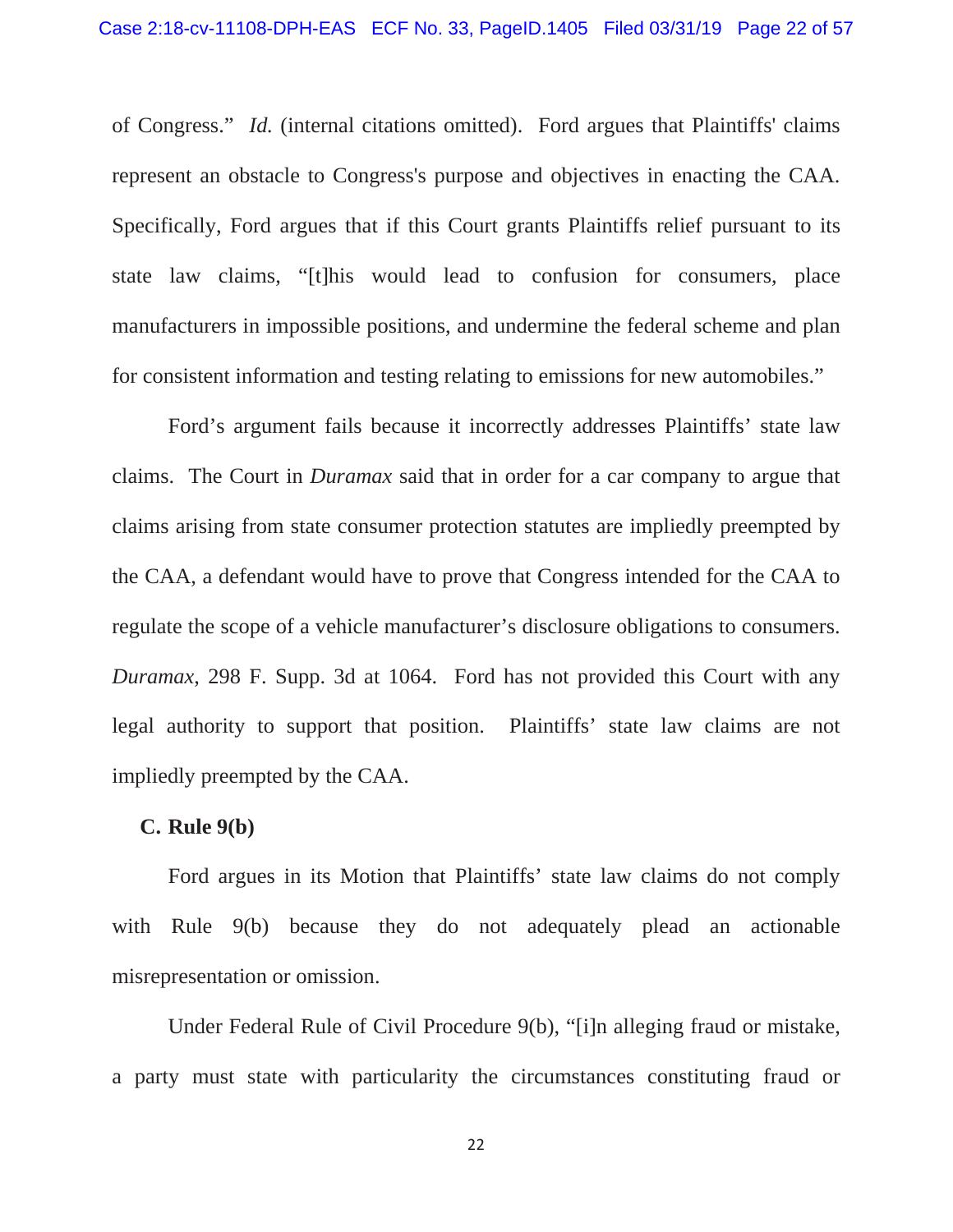mistake. Malice, intent, knowledge, and other conditions of a person's mind may be alleged generally." Fed. R. Civ. P. 9(b). The purpose of Rule 9(b) is to put defendants on notice of the nature of the claim. *See Williams v. Duke Energy Int'l, Inc.*, 681 F.3d 788, 803 (6th Cir. 2012) ("Ill is a principle of basic fairness that a plaintiff should have an opportunity to flesh out her claim through evidence unturned in discovery. Rule 9(b) does not require omniscience; rather the Rule requires that the circumstances of the fraud be pled with enough specificity to put defendants on notice as to the nature of the claim." (internal citations omitted)). "Although Rule 9(b) heightens the pleading standard, it always must be read 'against the backdrop' of Fed. R. Civ. P. 8, which aims simply to put a defendant on notice of the claims against him so that he may reasonably respond [to] the allegations in the complaint." *State Farm Mut. Auto. Ins. Co. v. Pointe Physical Therapy, LLC*, 107 F. Supp. 3d 772, 788 (E.D. Mich. 2015).

The specificity required for allegations of affirmative misrepresentations is necessarily different than the specificity required for allegations of fraudulent omissions. *Duramax*, 298 F. Supp. 3d at 1055. "When it comes to claims of fraud by omission or fraudulent concealment, the plaintiff faces a slightly more relaxed pleading burden; the claim 'can succeed without the same level of specificity required by a normal fraud claim.' " *Beck v. FCA US LLC*, 273 F.Supp.3d 735, 751 (E.D. Mich. 2017) (quoting *Baggett v. Hewlett–Packard Co.*, 582 F.Supp.2d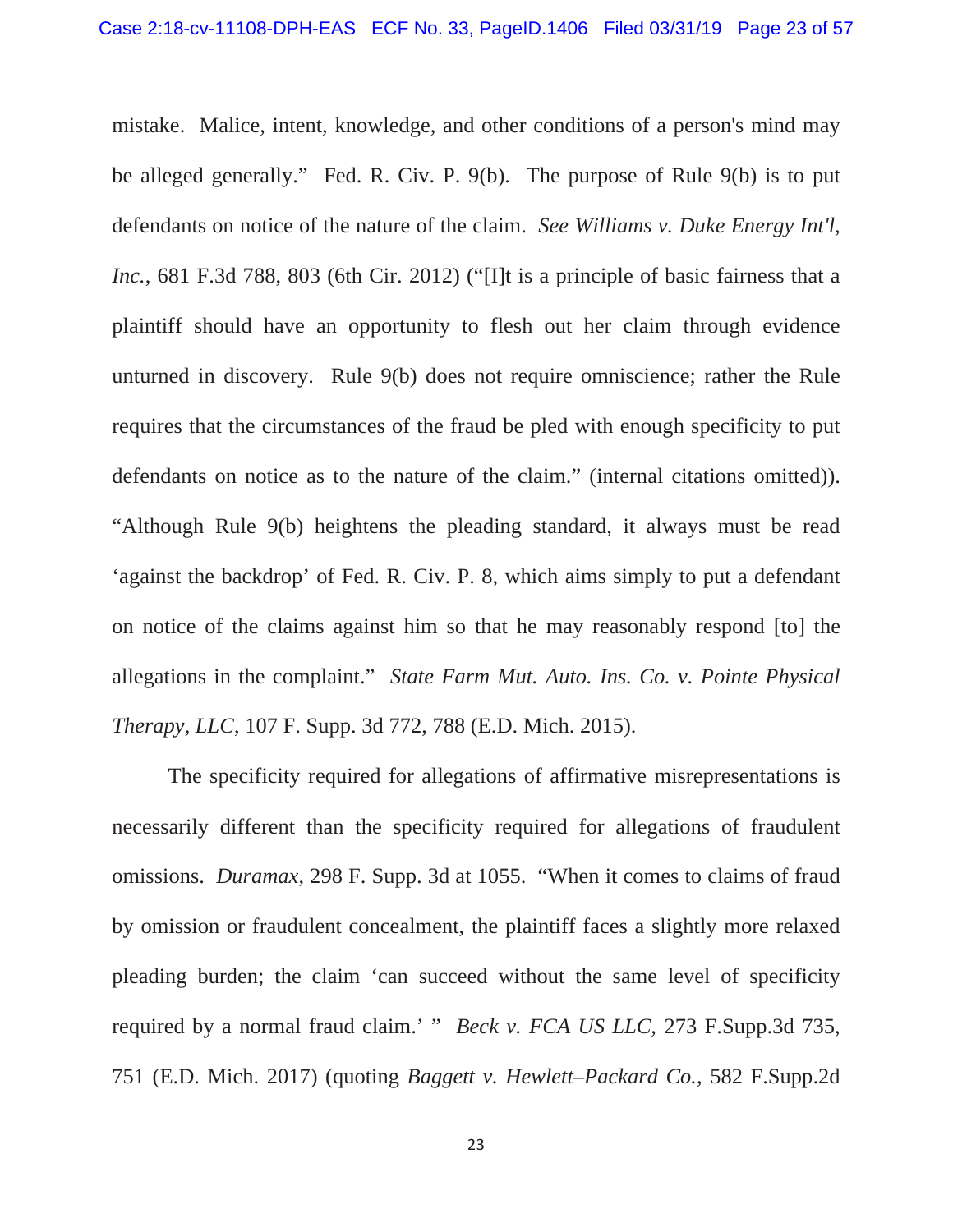1261, 1267 (C.D. Cal. 2007)). There is a disparate burden between the two types of fraud because fraudulent acts occur at a specific time, but fraudulent omissions occur over a period of time. *Duramax*, 298 F. Supp. 3d at 1055. While fraudulent acts can be specifically described, fraudulent omissions are, by very definition, more amorphous. *Id.*

Even in the context of a fraudulent omission claim, Rule 9(b) requires a plaintiff to set forth the "who, what, when, where, and how" of the alleged omission. *Republic Bank & Tr. Co. v. Bear Stearns & Co.*, 683 F.3d 239, 256 (6th Cir. 2012). Plaintiffs must set forth: (1) precisely what was omitted; (2) who should have made a representation; (3) the content of the alleged omission and the manner in which the omission was misleading; and (4) what [defendant] obtained as a consequence of the alleged fraud. *Republic Bank & Tr. Co. v. Bear Stearns & Co.*, 683 F.3d 239, 256 (6th Cir. 2012).

### **1. Whether Plaintiffs Adequately Comply with Rule 9(b)**

Ford claims that Plaintiffs are in violation of Federal Rule of Civil Procedure 9(b) because no Plaintiff states with any specificity what deceptive statements they were exposed to before purchasing their vehicles. Ford further argues that it did not deceive Plaintiffs, and distinguished their claims from the claims made by the plaintiffs in *Counts I* and *Duramax*. Specifically, Ford contends that in *Counts I* and *Duramax*, General Motors was responsible for a "pervasive advertising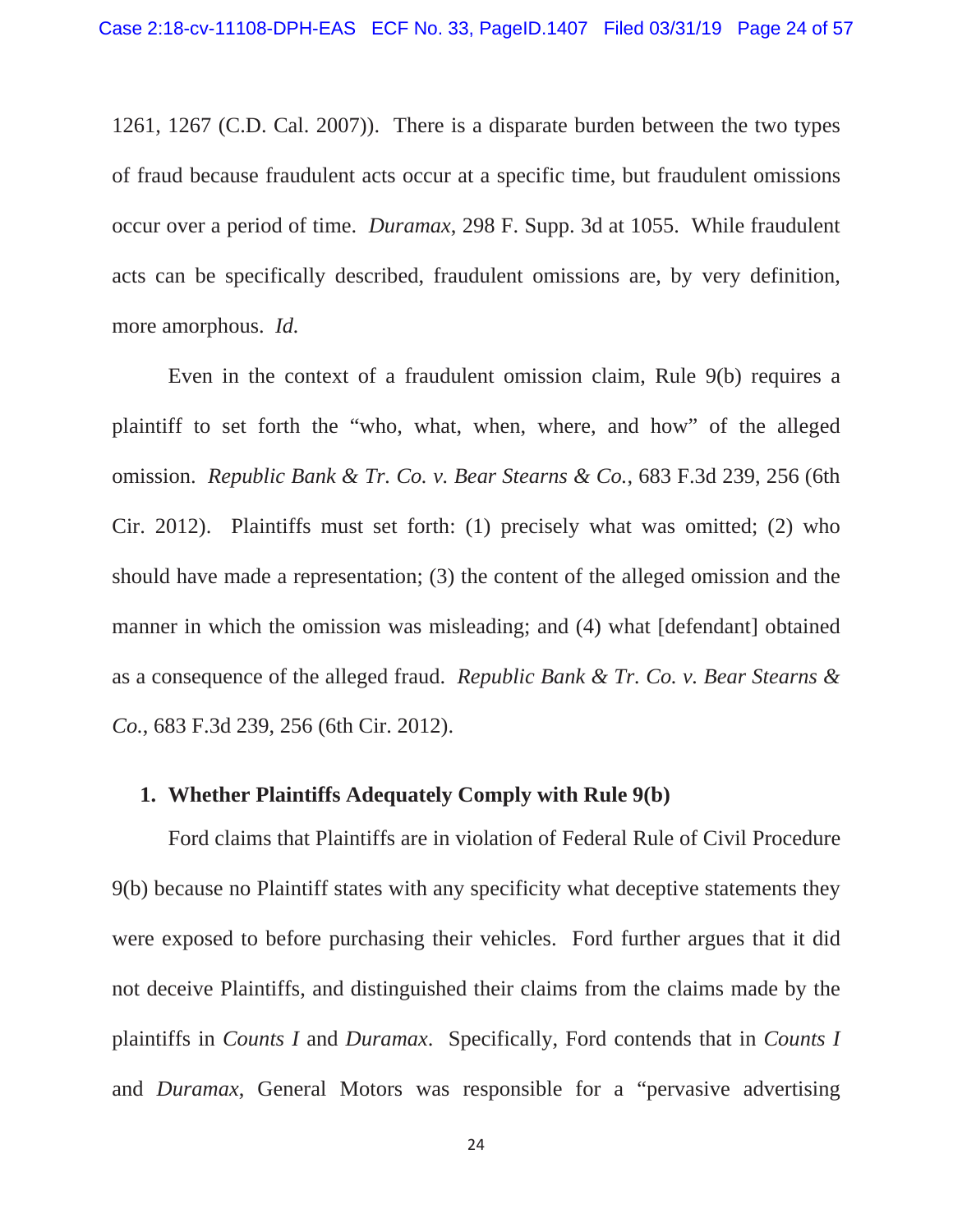campaign" that focused on the concept of "clean diesel" or "green" "environmentally friendly trucks." According to Ford, it only made the following claims in its advertisements:

- The 29-page 2011 brochure (Doc  $# 1$ , Ex. 6) twice refers to the "cleanest Super Duty diesel ever" – a comparative statement relative to Super Duty engines – but none of the individual Plaintiffs claim to have purchased a 2011 model year vehicle. And when discussing emissions, it measures Ford's compliance *strictly against government standards*.
- The 28-page 2012 brochure (*Id.* at Ex. 7.) refers to the subject vehicles as the "cleanest Super Duty diesel ever" on only *one*  occasion, and again measures compliance *strictly against government standards.* The only individual Plaintiff who claims to have purchased a 2012 vehicle bought it used in 2015, and does not allege that he ever saw this brochure (much less this specific statement in this brochure) prior to his purchase.
- The 30-page 2013 brochure (*Id.* at Ex. 8.) refers to the subject vehicles as the "cleanest Super Duty diesel ever" on *one* occasion and again measures compliance *strictly against government standards*. No individual Plaintiff claims to have purchased a 2013 model year vehicle.
- The 24-page 2014 brochure (*Id.* at Ex. 9.) does not make any reference to the Super Duty as a "clean diesel" or "low emission" vehicle. One individual Plaintiff claims to have purchased a new 2014 Super Duty vehicle. (*Id.*)
- The 25-page 2015 brochure *(Id.)* does not refer to the Super Duty as being a "clean diesel" or "low emission" vehicle. It merely mentions that the vehicle's new "high pressure fuel injectors achieve a more efficient, cleaner burn."
- The 25-page 2016 brochure (*Id.* at Ex. 11.) does not refer to the Super Duty as a "clean diesel" or "low emission" vehicle. It merely mentions that the vehicle's "best-in class" diesel fuel economy is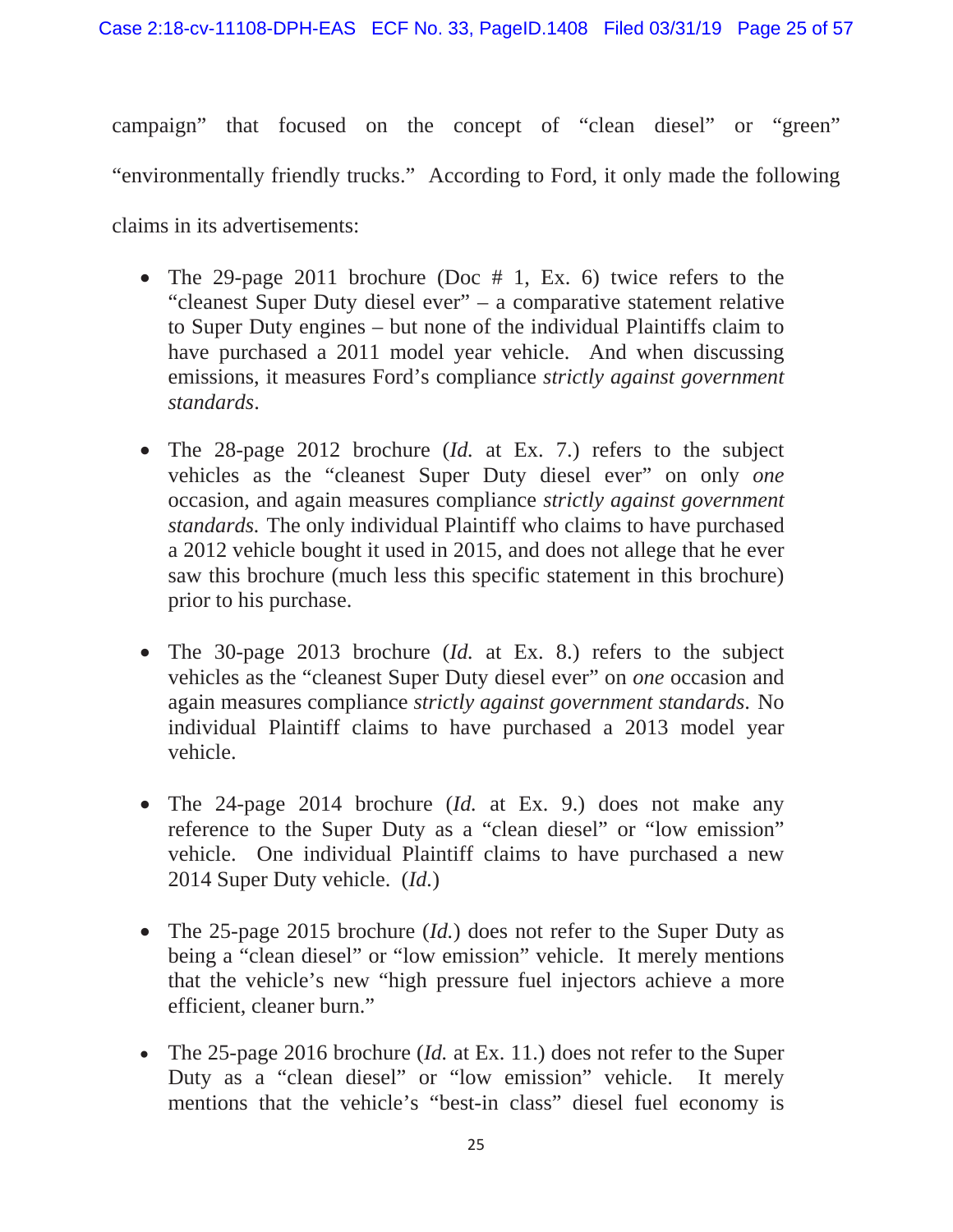"maintained with the help of high-pressure fuel injectors that achieve a clean, efficient burn."

• The 31-page 2017 brochure (*Id.* at Ex. 12.) does not make any reference to the Super Duty as being a "clean diesel" or "low emission" vehicle. No individual Plaintiff claims to have purchased a 2017 model year vehicle.

(Doc # 28, Pg ID 1455-1457) Ford argues that the term "cleanest Super Duty diesel ever," which the Plaintiffs state in their Complaint, was only used sparingly between 2011 and 2013. Ford further argues that no plaintiff alleges that they viewed any of the aforementioned product brochures, or relied upon any advertisements before buying their vehicles.

 Plaintiffs argue that they satisfied Rule 9(b)'s standard that applies when plaintiffs' claims are based on fraudulent omissions because they identified the "who, what, when, where, and how" of Ford's alleged omissions and misstatements. Plaintiffs claim that in their Complaint, they stated that:

the "who" is defendants; the "what" is the identified Ford Super-Duty Truck models and the representations and omissions knowingly made by Ford; the "when" is prior to the sale or lease of the Affected Vehicles (including during the production years of the Affected Vehicles and during plaintiffs' selection of their vehicles); the "where" is the various means through which defendants promoted the Affected Vehicles as identified in the Complaint, including through the dealerships where plaintiffs bought or leased their vehicles; the "how" is misrepresentations and omissions resulting in premium payments that would not have otherwise been made; and the "why" is "engine power" and "increased profits."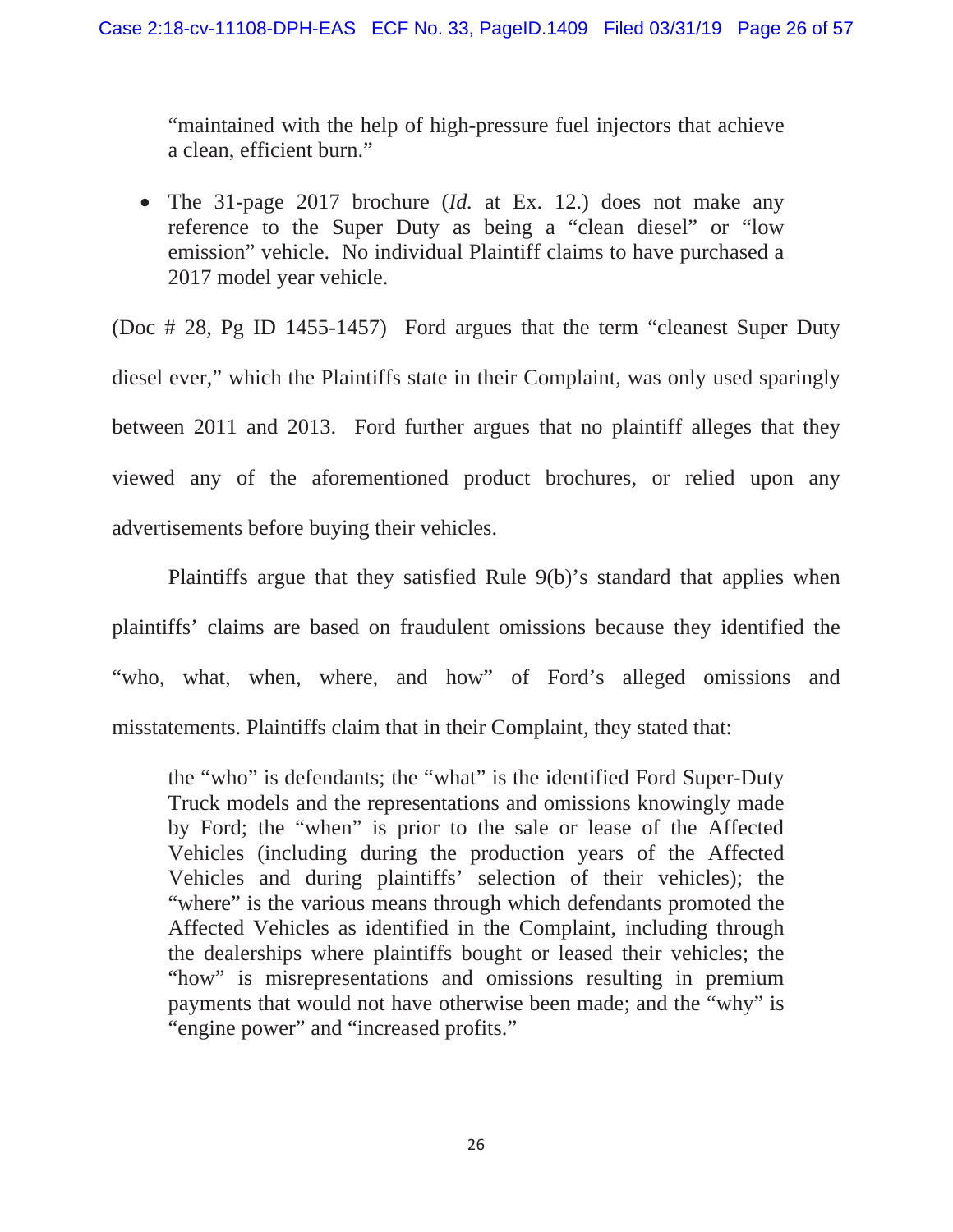(Doc # 35, Pg ID 1725-1726) Plaintiffs contend that they are not obligated to address their claims based on Ford's fraudulent omissions with any additional specificity, and claim that Ford has not identified any of their state law claims that require a heightened standard that they are required to abide by. Plaintiffs also rebut Ford's reliance argument by arguing that reliance is not an element for many of their state law claims, where, as here, the omission or misrepresentation is a material part of an extensive campaign. Plaintiffs claim that they sufficiently demonstrated that they bought Ford's vehicles on the reasonable but mistaken belief, due to Ford's omission and concealment of material facts, that each vehicle "was a 'clean diesel' and/or a 'low emission diesel,' complied with U.S. emissions standards, was EPA-certified, and would retain all of its promised fuel economy and performance throughout its useful life."

 Plaintiffs' state law claims have satisfied Federal Rule of Civil Procedure 9(b). Plaintiffs have stated: (1) precisely what was omitted—material facts regarding the vehicles' engines; (2) who should have made a representation—Ford; (3) the content of the alleged omission and the manner in which the omission was misleading—the content being that the vehicles had clean diesel engines and low emissions diesel engines, and the manner being that those claims were false; and (4) what [defendant] obtained as a consequence of the alleged fraud—increased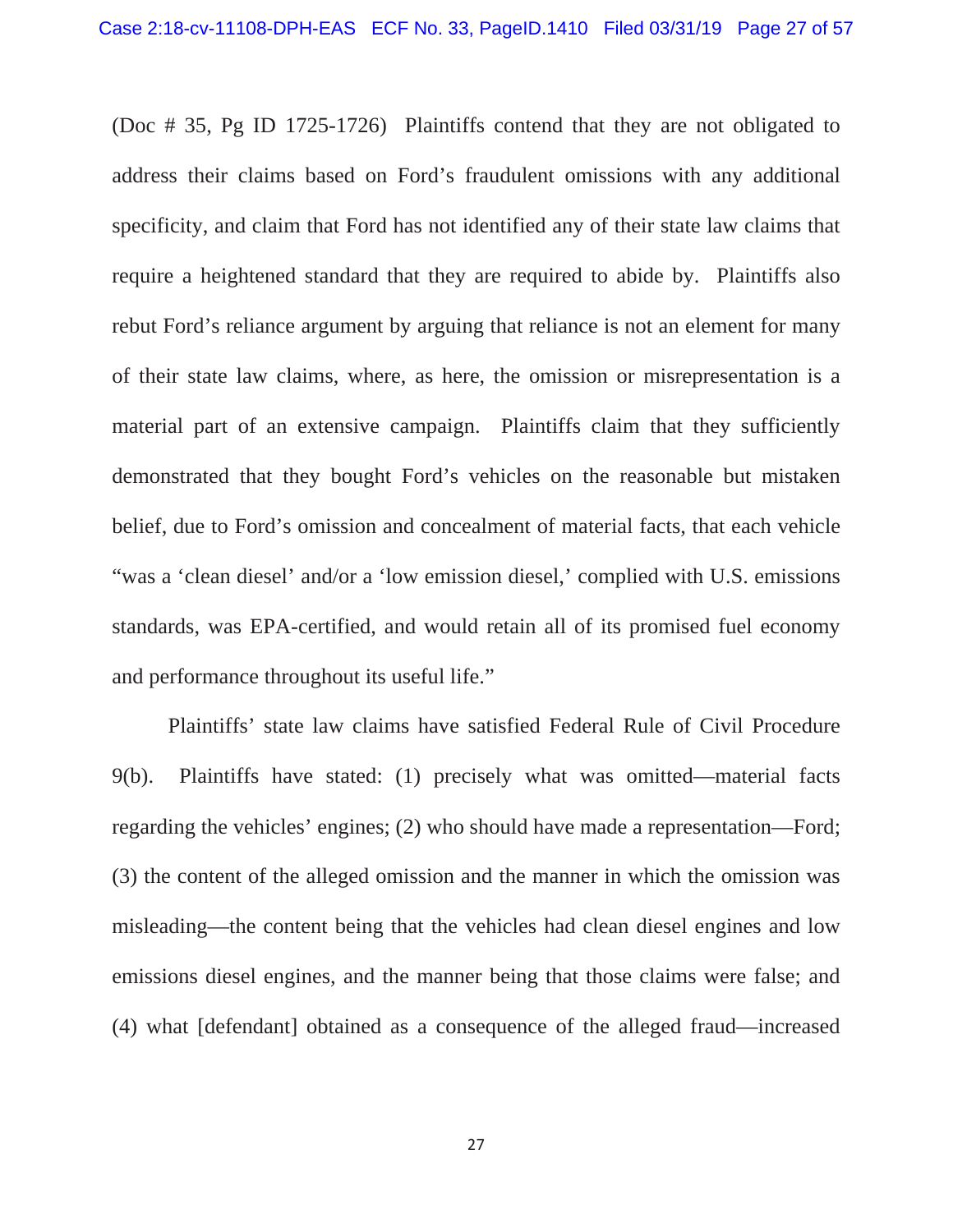profits. Plaintiffs have sufficiently stated valid fraudulent omissions claims under Rule 9(b).

#### **2. Whether Plaintiffs State Actionable Misrepresentations or Omissions**

#### **a. Misrepresentations**

Ford argues that affirmative misrepresentation claims fail when they are based on non-actionable puffery upon which no reasonable person would have relied. Ford claims that the statements it made regarding its vehicles could not have caused individuals to rely on those types of comments, and cannot form the basis of a fraud action. Ford also argues that Plaintiffs did not state in their Complaint what affirmative misrepresentations state the basis of their claims.

Ford is correct in asserting that Plaintiffs' misrepresentations are nonactionable puffery. Courts in the Sixth Circuit have explained that statements of cleanliness convey "inherently subjective" concepts and constitute non-actionable opinions. *Seaton v. TripAdvisor LLC*, 728 F.3d 592, 598 (6th Cir. 2013). Additionally, promises of efficiency and reliability "cannot form the basis for a fraud claim." *Ram Int'l Inc. v. ADT Sec. Servs., Inc.*, No. 11–10259, 2011 WL 5244936, at \*6 (E.D. Mich. Nov. 3, 2011), aff'd, 555 Fed.Appx. 493 (6th Cir. 2014). Courts are much more likely to find representations actionable when assertions make specific representations, especially numerically quantifiable representations. *Counts I*, 237 F. Supp. 3d at 597. However, representations that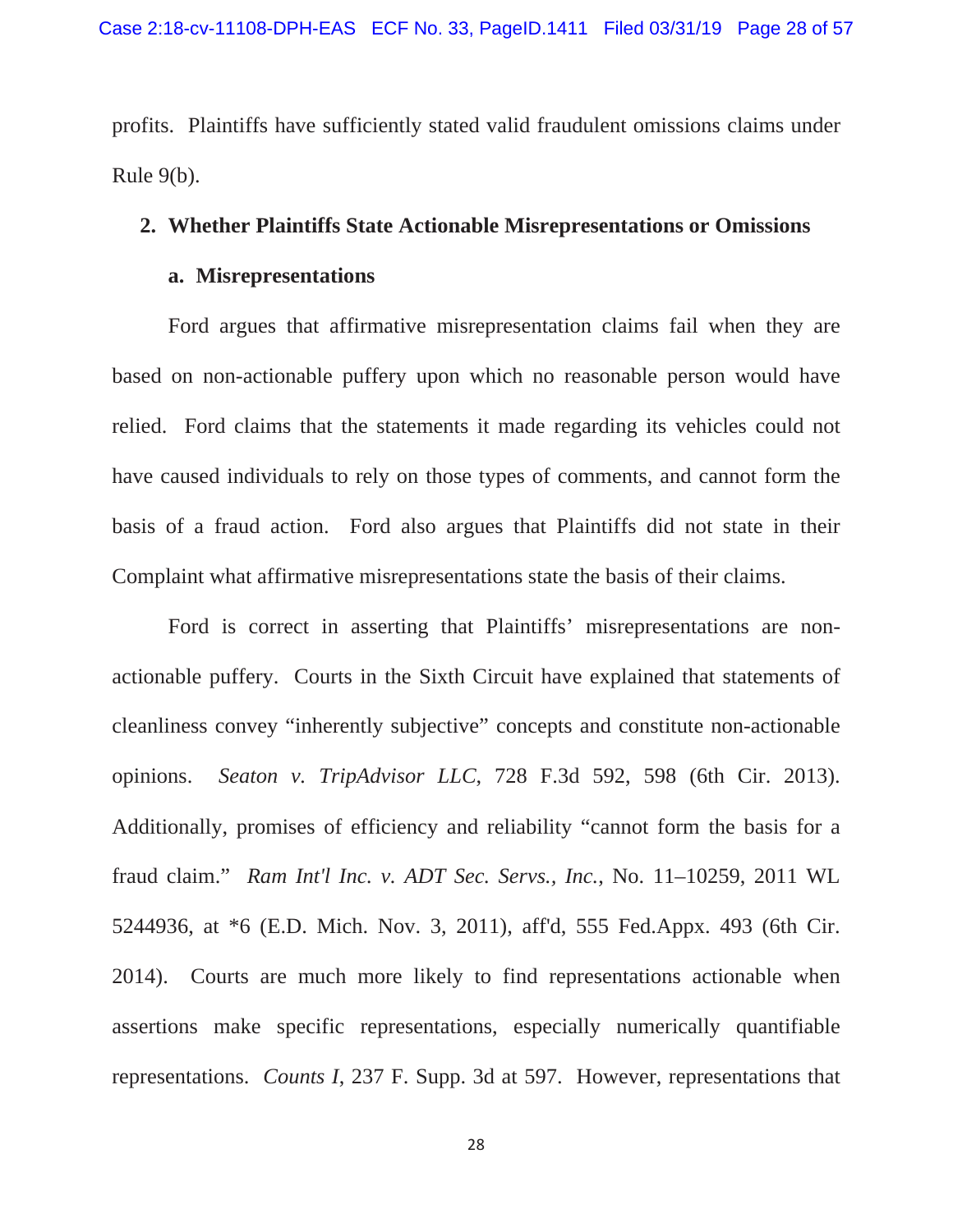merely contain numbers are not necessarily enough to qualify as actionable statements under a fraud theory. *Id.* Factors that generally demonstrate that a numerical claim is actionable include: (1) if an advertisement expressly states that the product was tested by the advertising company; and (2) if the advertisement compares the product to a specific competitor by name.7 *Id.* (citing *Southland Sod Farms v. Stover Seed Co.,* 108 F.3d 1134, 1145 (9th Cir. 1997)).

Here, the only advertisement that Plaintiffs allege contain anything related to a specific, numerically quantifiable statement is found in paragraph 96 of the Complaint. That advertisement states that "[Ford's] cleanest super duty diesel ever reduces nitrogen oxide (NOx) levels by more than 80% compared to last year." (Doc # 1, Pg ID 65) As the *Counts I* court stated, this type of a claim regarding emissions, while a statistic, is not quantifiable by itself. *Counts I*, 237 F. Supp. 3d at 597 (holding that an advertisement that stated that an engine generated at least 90% less NOx was non-actionable). Further, Ford does not specifically assert in its advertisement that this claim was based on testing, and does not compare their vehicles' engines to any identifiable competitor's product. Since all of the other representations made by Ford are non-actionable, all of Ford's alleged *affirmative misrepresentations* amount to non-actionable puffery.

# **b. Omissions**

<sup>&</sup>lt;sup>7</sup> This does not apply in actions involving the Lanham Act.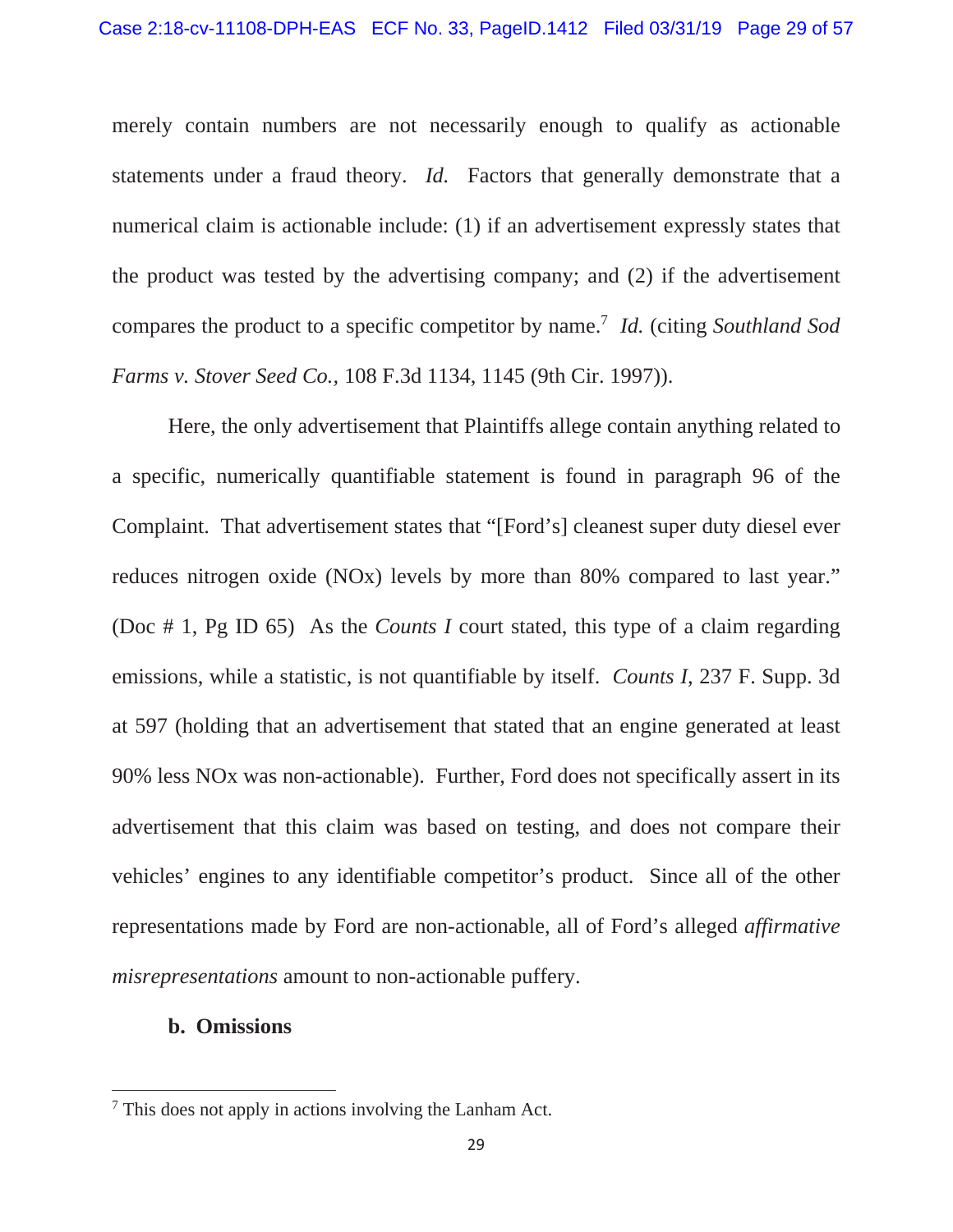Ford argues that Plaintiffs' claims based on fraudulent omissions should be dismissed because Plaintiffs have not proven that Ford had a duty to disclose any alleged omitted information that was material. Ford alludes to the fact that the information that it allegedly omitted was not material because a reasonable consumer would not have behaved differently had the omitted information been disclosed. Additionally, Ford argues that even if it did withhold material information from consumers, this material information only relates to EPA regulations, and would be preempted. In *Duramax*, the Court rejected an argument similar to Ford's, but Ford attempts to distinguish *Duramax* from this case. Ford argues that in *Duramax*, GM's advertisements did not expressly reference EPA regulations, but here, Ford explicitly references regulatory requirements in connection with its cars' emissions. Further, Ford states that even if Ford's misrepresentations and omissions were material, Plaintiffs cannot demonstrate that Ford had exclusive knowledge of these facts.

Plaintiffs argue in response that their allegations are not limited to statements concerning federal regulations. Plaintiffs also claim that if Ford had disclosed any relevant information to consumers regarding the presence of defeat devices or unlawful emissions levels to authorized Ford dealerships or to the media, that information would have been passed on to consumers, and Plaintiffs would have behaved differently. Plaintiffs also argue that Ford's lack of exclusive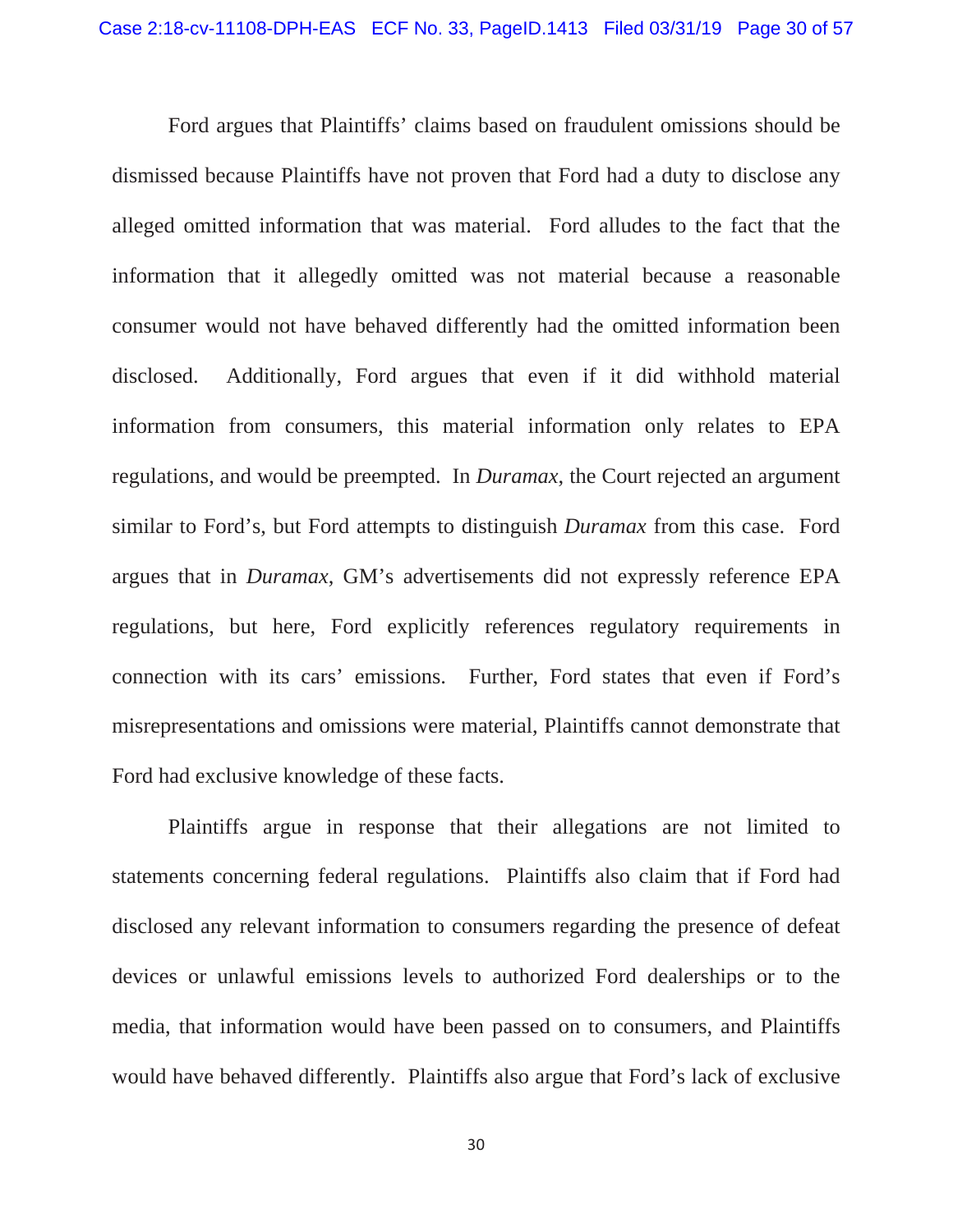knowledge argument is without merit because even if it were properly raised, which Plaintiffs do not believe is the case, Ford did have "exclusive knowledge" of the defeat devices due to their status as the manufacturer of the vehicles involved in this case.

The Court agrees that based on the court's decision in *Counts v. Gen. Motors, LLC*, No. 16-CV-12541, 2017 WL 1406938, at \*4 (E.D. Mich. Apr. 20, 2017) ("*Counts II*"), Ford had a duty to disclose information about the defeat devices that were installed in their vehicles because the omissions were material and not necessarily connected to EPA regulations. In *Counts II*, GM argued that because the plaintiffs' fraudulent concealment claims were premised on GM secretly using defeat devices in its vehicles, plaintiffs could not succeed with those claims because they were inextricably tied to EPA regulations, and so, even if they were material, they would be preempted by federal law. *Counts II*, 2017 WL 1406938, at \*3-4. The *Counts II* court ruled that although it would be relevant to the plaintiffs' claims to prove that the vehicles they bought contained defeat devices as defined by federal law, they could prevail without demonstrating that GM did not comply with EPA regulations because they were attempting to hold GM liable for concealing material facts, specifically the non-functionality of certain technology within the vehicles. *Id.* at 4 The *Counts II* court explained that if GM's argument was to be accepted, "consumers would be unable to hold vehicle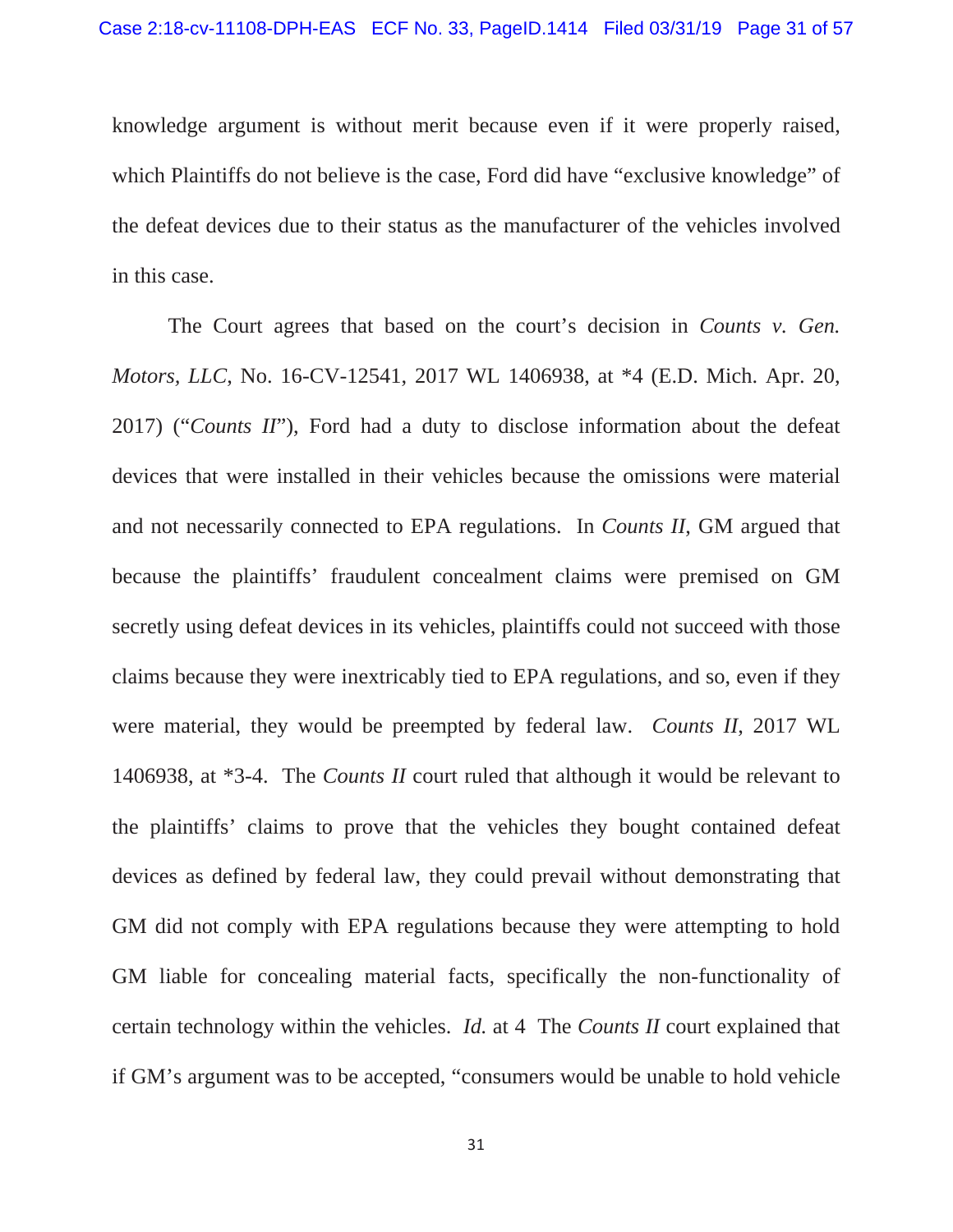manufacturers liable for any intentionally defective technology, if the technology also impacted or concealed the vehicle's emissions levels." *Id.*

Our case is analogous to *Counts II*. Throughout Plaintiffs' Complaint, several Plaintiffs mention that if Ford did not omit information regarding its vehicles' fuel economy, performance, and emissions, they would either not have purchased their vehicles or paid less money for them. Since Ford's alleged fraudulent omissions are material (because these plaintiffs would have behaved differently) and not all connected to EPA regulations (and therefore not preempted by federal law), Ford's argument with regard to materiality fails at this time. Furthermore, Ford's argument pertaining to it lacking exclusive knowledge of defeat devices also fails. Ford was the company responsible for manufacturing its vehicles, and it would be difficult to argue that it was unaware of any defeat devices in their automobiles. *See Counts I*, 237 F. Supp. 3d at 600 (ruling that it would be impossible for GM to be unaware about defeat devices in its vehicles because they were in a "superior position to know" about their existence).

# **D. RICO**

RICO establishes bases for both criminal and civil suits. A RICO civil suit may be brought by "[a]ny person injured in his business or property by reason of a violation of section 1962 of this chapter." 18 U.S.C. § 1964(c). Section 1962 provides that: "It shall be unlawful for any person employed by or associated with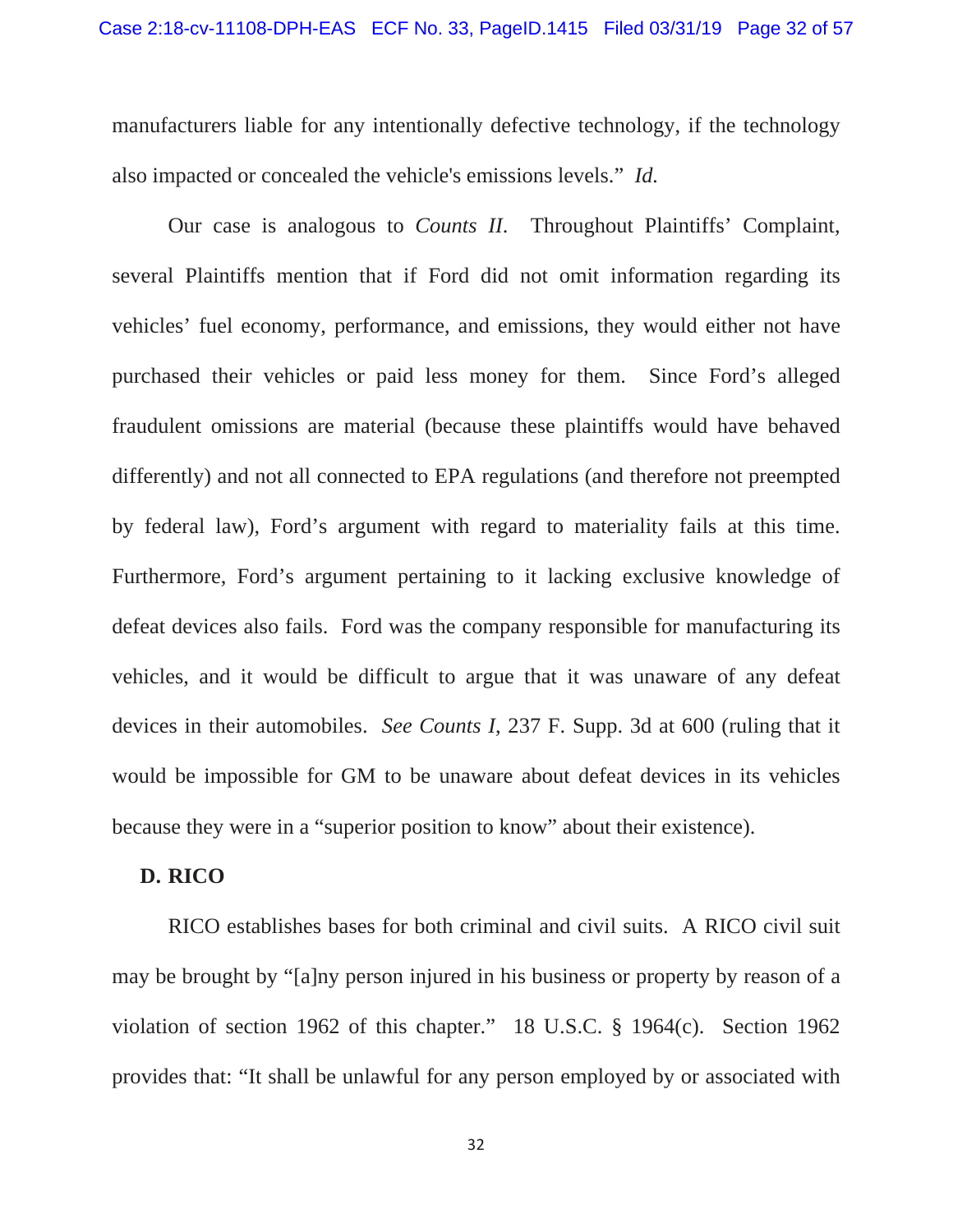any enterprise engaged in, or the activities of which affect, interstate or foreign commerce, to conduct or participate, directly or indirectly, in the conduct of such enterprise's affairs through a pattern of racketeering activity or collection of unlawful debt." *Id.* at § 1962(c). In other words, a party advancing a civil RICO claim must establish their right to sue and then further allege the following elements: "(1) conduct (2) of an enterprise (3) through a pattern (4) of racketeering activity." *Heinrich v. Waiting Angels Adoption Servs., Inc.*, 668 F.3d 393, 404 (6th Cir. 2012) (quoting *Sedima, S.P.R.L. v. Imrex Co.*, 473 U.S. 479, 496, 105 S.Ct. 3275, 87 L.Ed.2d 346 (1985)).

# **1. Standing**

Plaintiffs may assert a RICO claim only if they can identify an injury to their "business or property by reason of a violation of section 1962." 18 U.S.C. § 1964(c). In so limiting the scope of RICO standing, Congress exhibited an intention to exclude "personal injury—that is, an injury 'to a person, such as a broken bone, a cut, or a bruise' or a 'bodily injury.'" *Jackson v. Sedgwick Claims Mgmt. Servs., Inc.*, 731 F.3d 556, 564 (6th Cir. 2013) (quoting *Black's Law Dictionary* 857 (9th ed. 2009)). Similarly, a RICO injury must be concrete, not intangible or speculative. *See Saro v. Brown,* 11 Fed.Appx. 387, 389 (6th Cir. 2001). *See also Fleischhauer v. Feltner*, 879 F.2d 1290, 1299 (6th Cir. 1989) (explaining that RICO plaintiffs must identify a "reasonable and principled basis of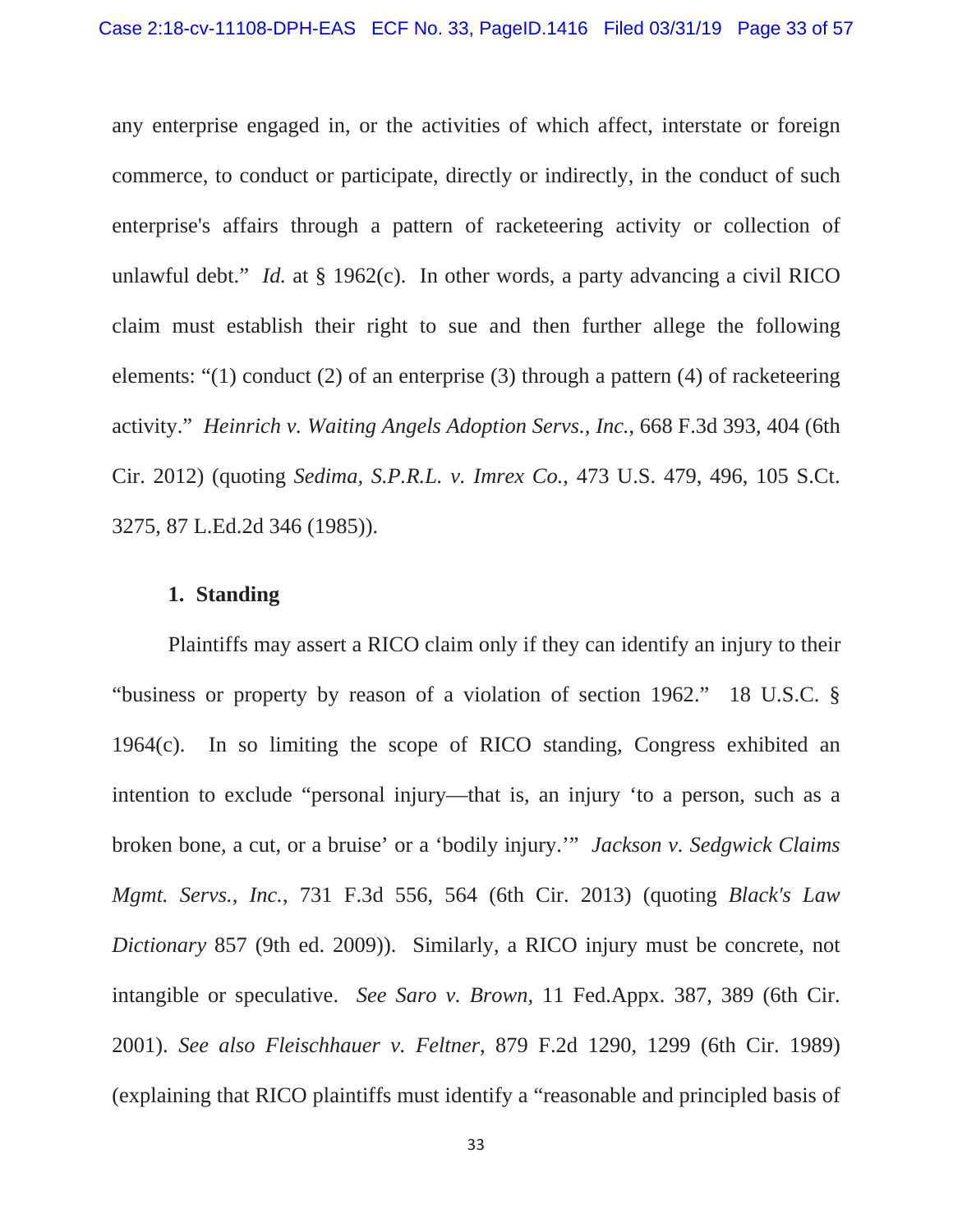recovery" which is "not based upon mere speculation and surmise"); *Short v. Janssen Pharm., Inc.*, No. 1:14-CV-1025, 2015 WL 2201713, at \*3 (W.D. Mich. May 11, 2015) ("Short must, at a minimum, show some direct, pecuniary injury to his own pocket that is unrelated to the claimed personal injury.").

In *Reiter v. Sonotone Corp.*, the Supreme Court interpreted § 4 of the Clayton Act, which authorizes "[a]ny person who shall be injured in his business or property" by reason of an antitrust law violation to bring suit. 442 U.S. 330, 337 (1979). The Supreme Court held that "where petitioner alleges a wrongful deprivation of her money because the price of the hearing aid she bought was artificially inflated by reason of respondents' anticompetitive conduct, she has alleged an injury in her 'property' under § 4." *Id.* at 342. That holding did not involve the RICO statute, but the Sixth Circuit has held that "*Reiter*'s commonsense observation about  $\S$  4 applies with equal logical force to  $\S$  1964(c)." *Jackson*, 731 F.3d at 564.

Ford argues that Plaintiffs lack the standing necessary to bring a RICO action against it because Plaintiffs do not prove that they were "injured in [their] business or property by reason of a violation of 18 U.S.C. § 1964(c)." Ford argues that Plaintiffs' injuries are speculative. Ford claims that Plaintiffs' RICO claim should be dismissed in its entirety because their "premium price" theory fails. According to Ford, under RICO, it is not enough for Plaintiffs to allege in a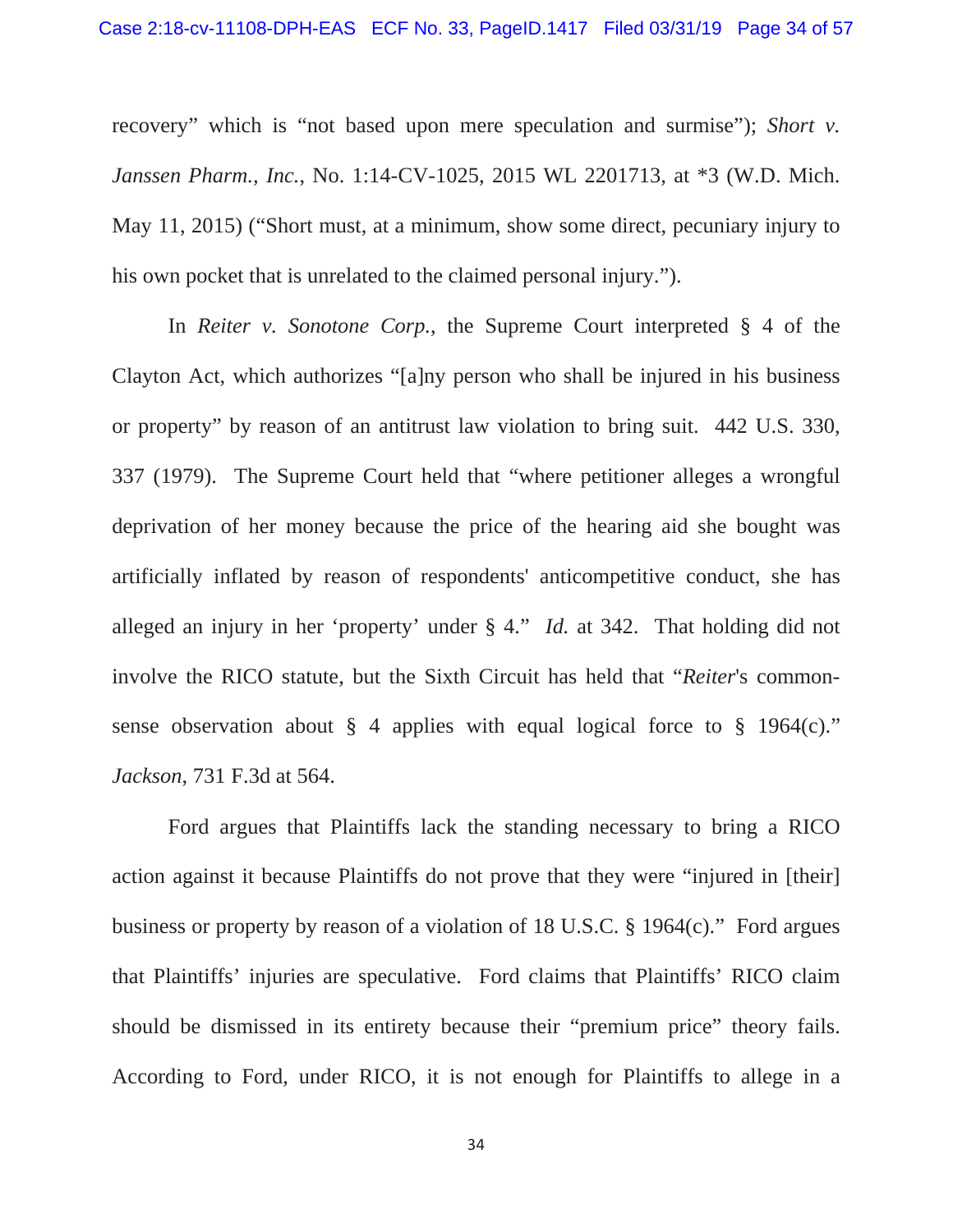conclusory manner that they have cognizable injuries due to paying a "premium price" of approximately \$8,400 for their vehicles based on false promises of "power, performance, fuel economy, and environment friendliness." Ford contends that Plaintiffs have not articulated how, in a quantifiable manner, they did not get the benefit of their bargain.

Plaintiffs respond by stating that they do not lack standing because their claim is in fact cognizable under RICO. Plaintiffs argue that their cognizable injury derives from the fact that they overpaid for their vehicles considering that their vehicles were not sold to them as promised. (Doc # 34, Pg ID 1652-1658) Plaintiffs argue that this court should reach the same conclusion that the Court did in *In re Chrysler-Dodge-Jeep EcoDiesel Litig.*, 295 F. Supp. 3d 927 (N.D. Cal. 2018) ("*EcoDiesel*") with regard to the plausibility of their overpayment injury argument. Plaintiffs assert that in *EcoDiesel*, the Court held that the plaintiffs were allowed to use overpayment as a cognizable RICO injury while claiming that their vehicles "could not achieve the advertised towing power, performance, and/or fuel economy without cheating emissions tests." *EcoDiesel*, 295 F. Supp. 3d at 946.

Courts have held that there is a distinction between damages theories where the (ascertainable and reasonably quantifiable) overpayment occurred at the time of injury and speculative damages theories which are contingent on some future event, lost profit, or unanticipated future expense. *Duramax*, 298 F. Supp. 3d at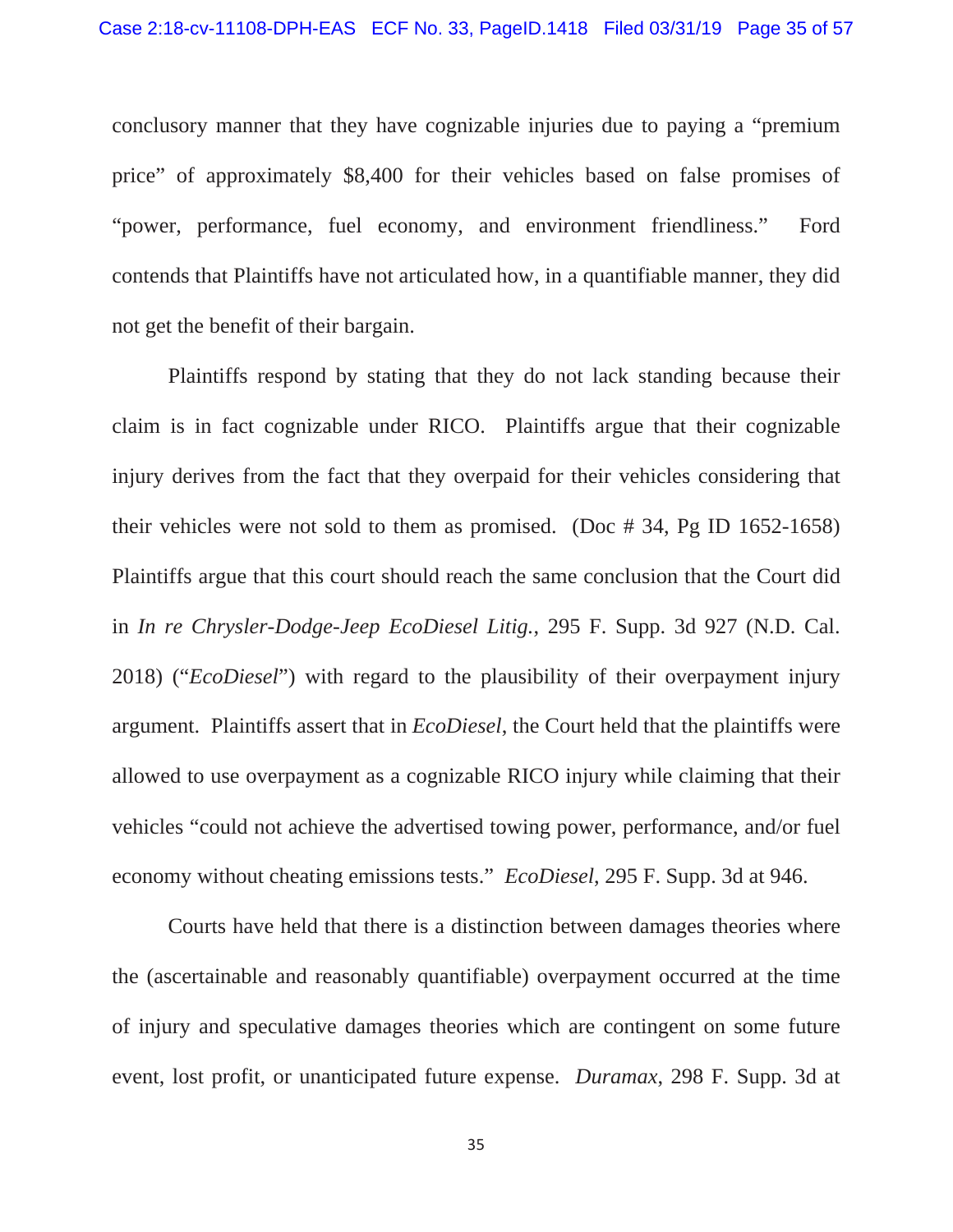1070–71. Therefore, a RICO plaintiff may recover for money invested on the basis of misrepresentations, but not for loss of the profits, which the plaintiffs expected to receive from that investment. *See Fleischhauer*, 879 F.2d at 1300. Likewise, a RICO plaintiff may recover for overpayment when they buy a used car after being told it was new, *see Bailey v. Atl. Auto. Corp.,* 992 F. Supp. 2d 560, 579 (D. Md. 2014), but may not recover for overpayment simply because the tires they purchased *may* be defective, *see In re Bridgestone/Firestone, Inc. Tires Prod. Liab. Litig.*155 F.Supp.2d at 1095 (S.D. Ind. 2001), *rev'd on other grounds In re Bridgestone/Firestone, Inc.*, 288 F.3d 1012 (7th Cir. 2002). A RICO plaintiff may recover money paid pursuant to insurance policies that plaintiffs chose because "the defendants falsely represented that the potential investors could completely avoid payment of any future federal income taxes," *see Hofstetter v. Fletcher*, 860 F.2d 1079, 1988 WL 107371, at \*6 (6th Cir. 1988), but cannot recover for loans granted to debtors based upon misrepresentations by the debtors because the plaintiffs would suffer damages only if the debtors defaulted (and because the amount of damages was speculative until the creditor's bargained for remedies were exhausted), *see First Nationwide Bank v. Gelt Funding Corp.*, 27 F.3d 763, 768 (2d Cir. 1994).

Here, Plaintiffs allege that they overpaid for their vehicles based on Ford's alleged omissions. Plaintiffs claim that if not for learning of Ford's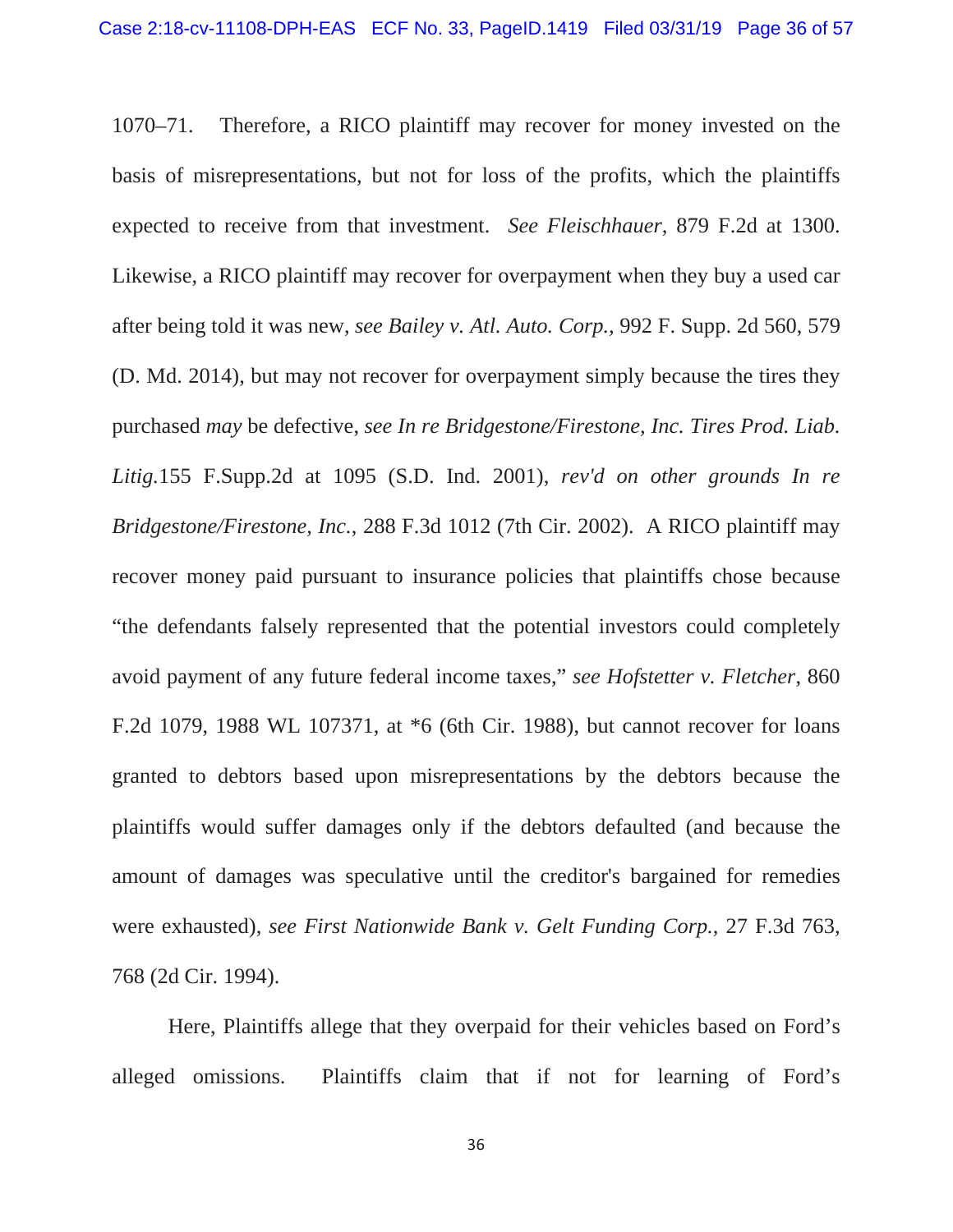misrepresentations, without knowing what information was omitted (that pollutants were only reduced during testing), they would not have purchased Ford's automobiles. Under *Duramax*, Plaintiffs' claims are premised on overpayment that occurred at the time of their injuries and are not speculative. Plaintiffs have adequately alleged that they have cognizable injuries, and therefore standing.

#### **2.** *Prima Facie* **Elements of a RICO Violation**

As indicated above, plaintiffs alleging that RICO has been violated are required to plead the essential elements of a violation, including: "(1) conduct (2) of an enterprise (3) through a pattern (4) of racketeering activity." *Heinrich*, 668 F.3d at 404 (6th Cir. 2012) (citations omitted). Ford asserts that Plaintiffs have not met two of these essential elements: (1) the existence of an enterprise; and (2) the required predicate acts.

# **a. RICO "Enterprise"**

Ford alleges that Plaintiffs are not considered a legal racketeering "enterprise" under RICO. Ford argues that Plaintiffs only offer conclusory allegations suggesting that Ford and Bosch GmbH and Bosch LLC ("Bosch Defendants") constituted an enterprise. Ford claims that RICO does not apply to acts of separate businesses in pursuit of their ordinary business activities, even if those activities cross the line into predicate acts under the statute. Ford further argues that because Ford and Bosch Defendants came together for legitimate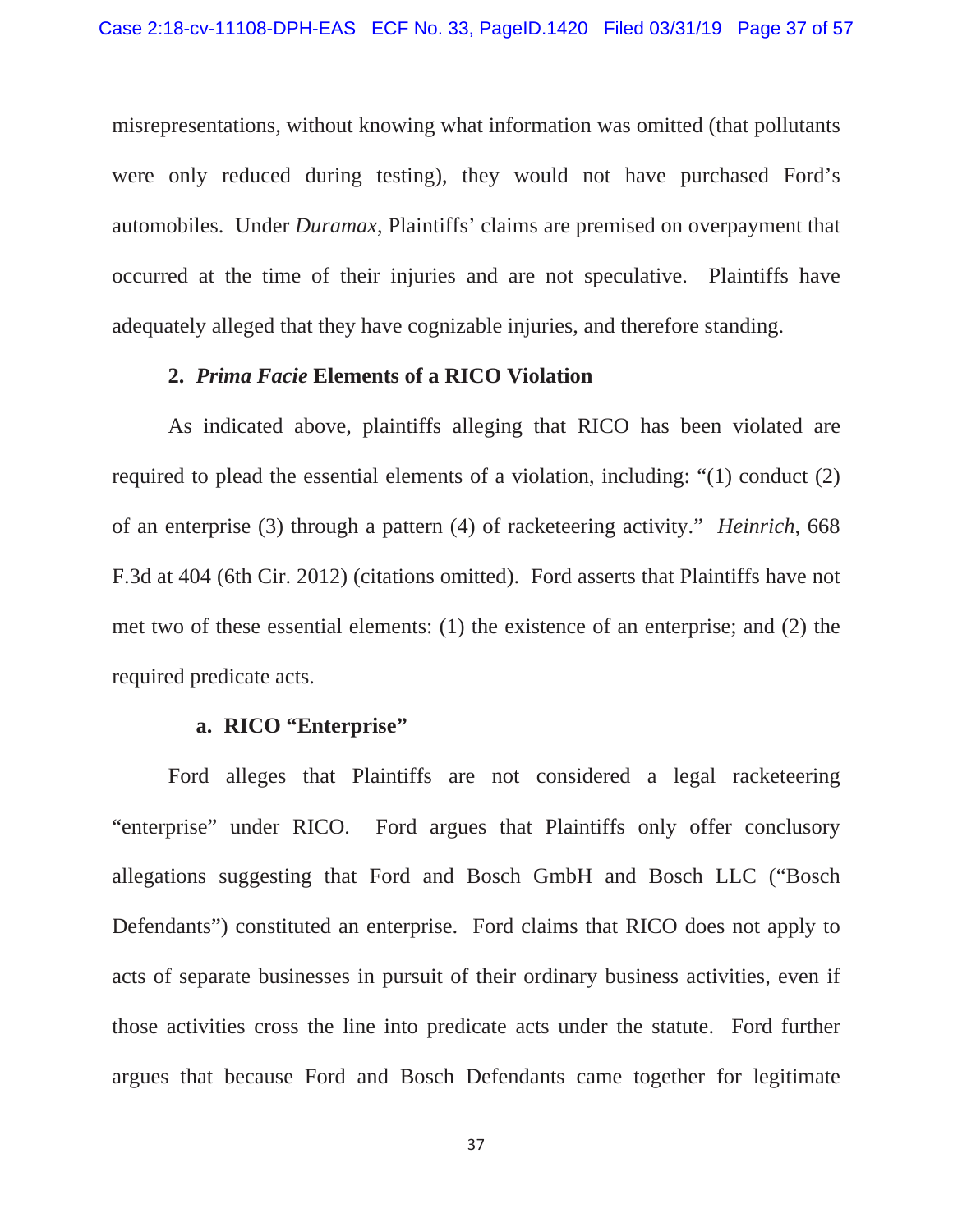purposes (engaging in a manufacturer-supplier relationship), in the ordinary course of business, no RICO enterprise existed as a matter of law.

Plaintiffs argue that Ford cannot escape liability for its fraudulent activity solely by claiming that it engaged in a legitimate activity. Plaintiffs assert that even if any legitimate activity excuse were plausible, the purpose of an alleged enterprise's activity is a question for the jury, and not a question to be resolved at this stage. Plaintiffs assert that Ford's arguments are only based on non-binding and distinguishable precedent.

In order to state a RICO claim, plaintiffs must plausibly allege the existence of an enterprise engaged in a pattern of racketeering activity. 18 U.S.C. § 1962(c). But, the definition of "enterprise" for RICO purposes is exceedingly "broad." *Boyle v. United States*, 556 U.S. 938, 944 (2009). The statute defines "enterprise" as "any individual, partnership, corporation, association, or other legal entity, and any union or group of individuals associated in fact although not a legal entity." 18 U.S.C. § 1961(4). "On its face, the definition appears to include both legitimate and illegitimate enterprises within its scope; it no more excludes criminal enterprises than it does legitimate ones." *United States v. Turkette*, 452 U.S. 576, 580–81 (1981). A RICO association-in-fact "must have at least three structural features: a purpose, relationships among those associated with the enterprise, and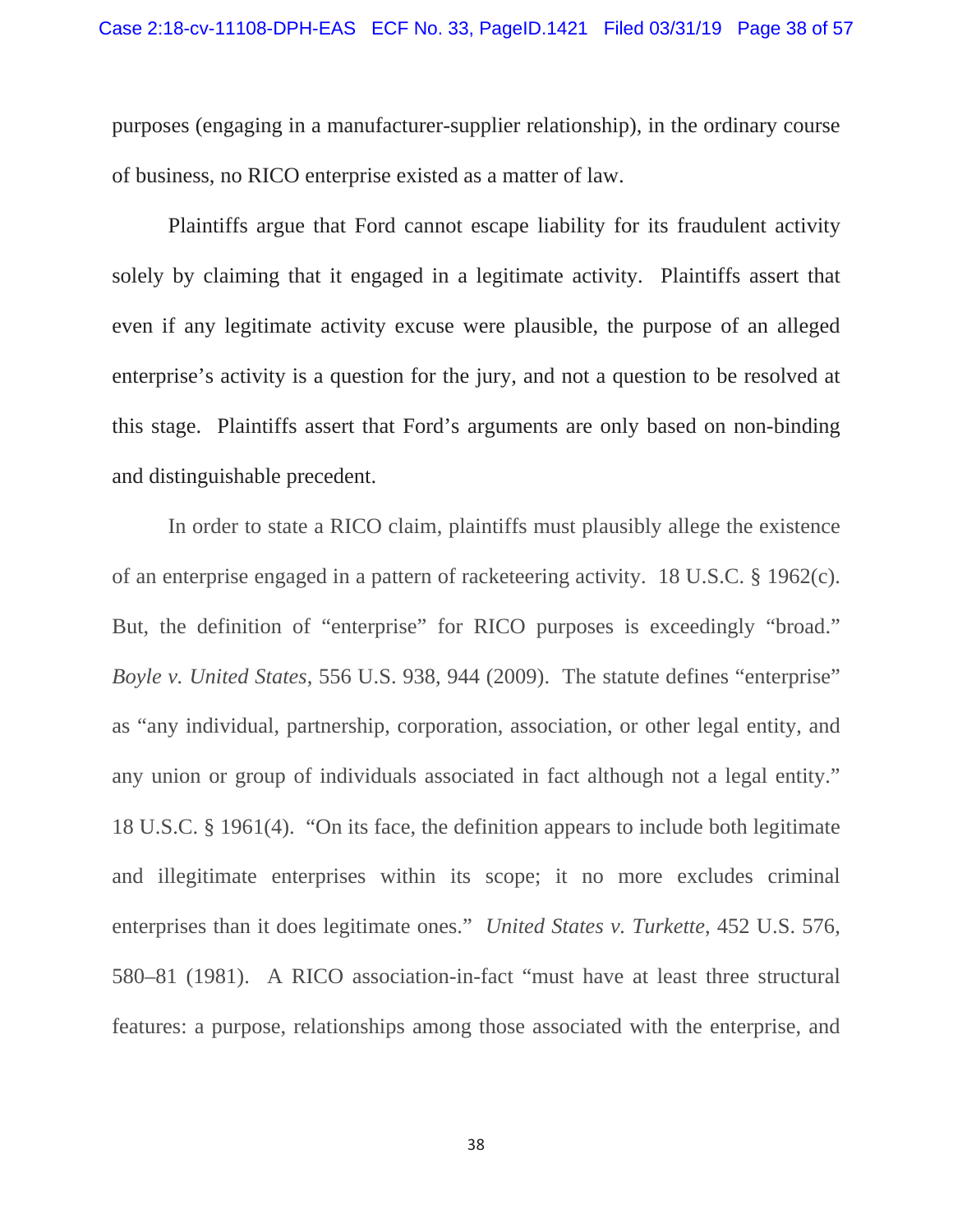longevity sufficient to permit these associates to pursue the enterprise's purpose." *Boyle,* 556 U.S. at 946.

Case law demonstrates that it is irrelevant whether or not Ford and Bosch Defendants engaged in legitimate activity. A review of Plaintiffs' Complaint shows that all three of the structural features required for a RICO association-infact have been alleged: (1) the purpose of the relationship between Ford and Bosch Defendants was to engage in business to manufacture vehicles; (2) the relationship between the parties has been well-documented; and (3) the parties have been in business together for at least ten years. (Doc # 1, Pg ID 34) Plaintiffs have sufficiently alleged a racketeering "enterprise" between Ford and Bosch Defendants for purposes of Plaintiffs' RICO claim.

#### **b. Mail and Wire Fraud**

Ford argues that this Court should dismiss Plaintiffs' RICO claim for failure to sufficiently plead predicate acts of mail or wire fraud for three reasons. First, Ford claims that Plaintiffs' claim is predicated on a preempted fraud-on theregulators theory. According to Ford, because Plaintiffs allege that Ford and Bosch Defendants formed an enterprise for the express purpose of fraudulently obtaining certificates of conformity ("COC") from the EPA in order to sell vehicles, this constitutes an attempt to privately enforce the CAA, and is preempted and within exclusive province of the EPA. Second, Ford asserts that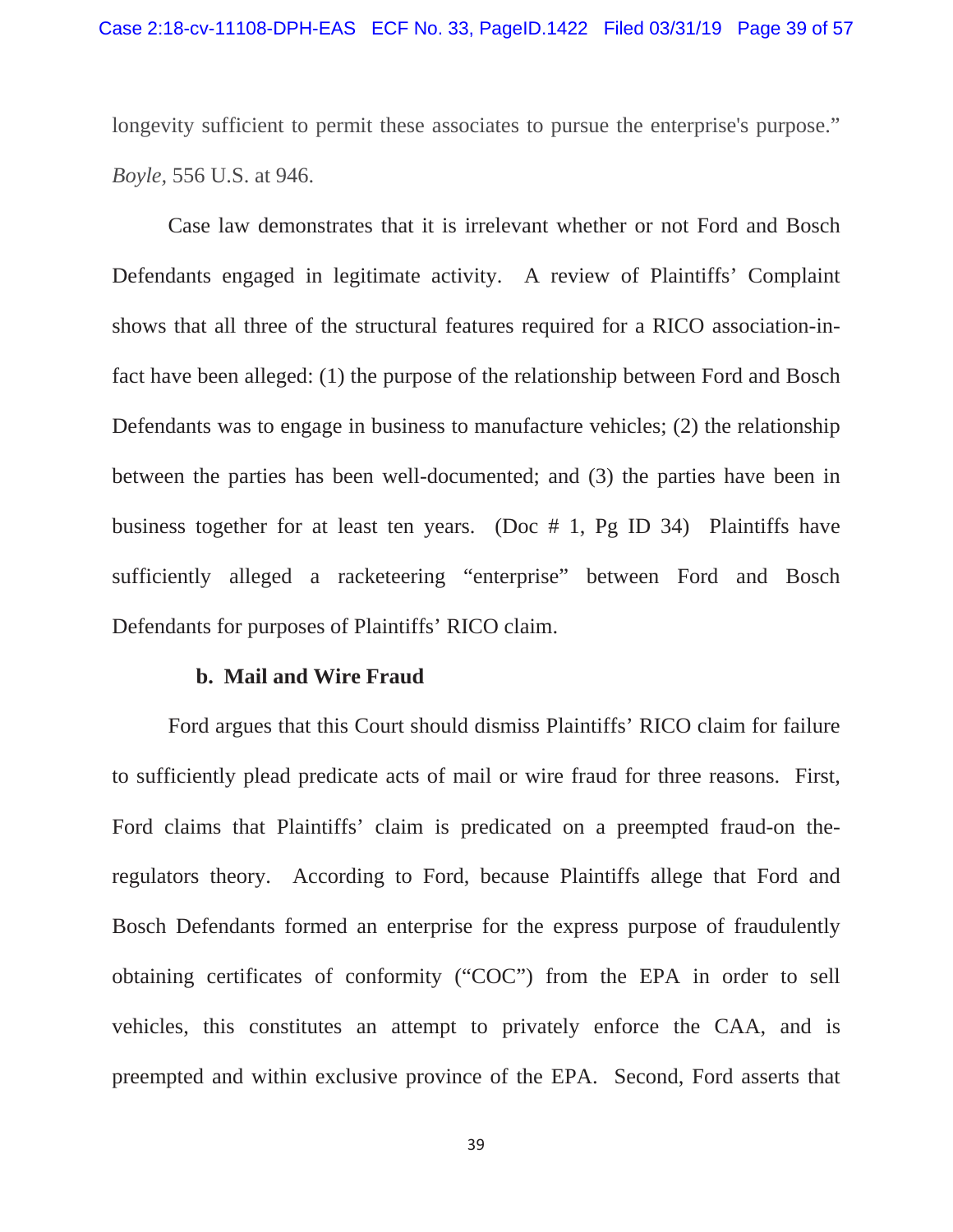Plaintiffs' claim that are predicated on advertisements to consumers is nonactionable because: "(i) Plaintiffs have failed to identify with any specificity which statements are at issue; (ii) the few supposed misrepresentations they do identify are puffery; and (iii) Plaintiffs have failed to allege that the alleged affirmative misrepresentations and or omissions were material." Finally, Ford claims that Plaintiffs have not alleged multiple instances of mail and wire fraud that are plead with factual specificity as mandated by Rule 9(b).

Plaintiffs respond by arguing that Ford's assertions regarding their failure to plead predicate acts of mail or wire fraud are unfounded. First, Plaintiffs state that their RICO claim is not predicated on a preempted fraud-on-the-regulators theory because plaintiffs allege they were defrauded. Plaintiffs argue that even though they allege that Ford intended to deceive regulators and made fraudulent mail and wire communications to regulators, neither of those allegations are essential to their RICO claim. Plaintiffs said that those allegations are merely collateral matters. Second, Plaintiffs argue that they do offer their allegations about Ford's concealment with specificity in their Complaint. Plaintiffs specifically point to paragraphs 92 through 110 of their Complaint to find specific allegations. For those reasons, Plaintiffs contend that their allegations are sufficient under Rule 9(b).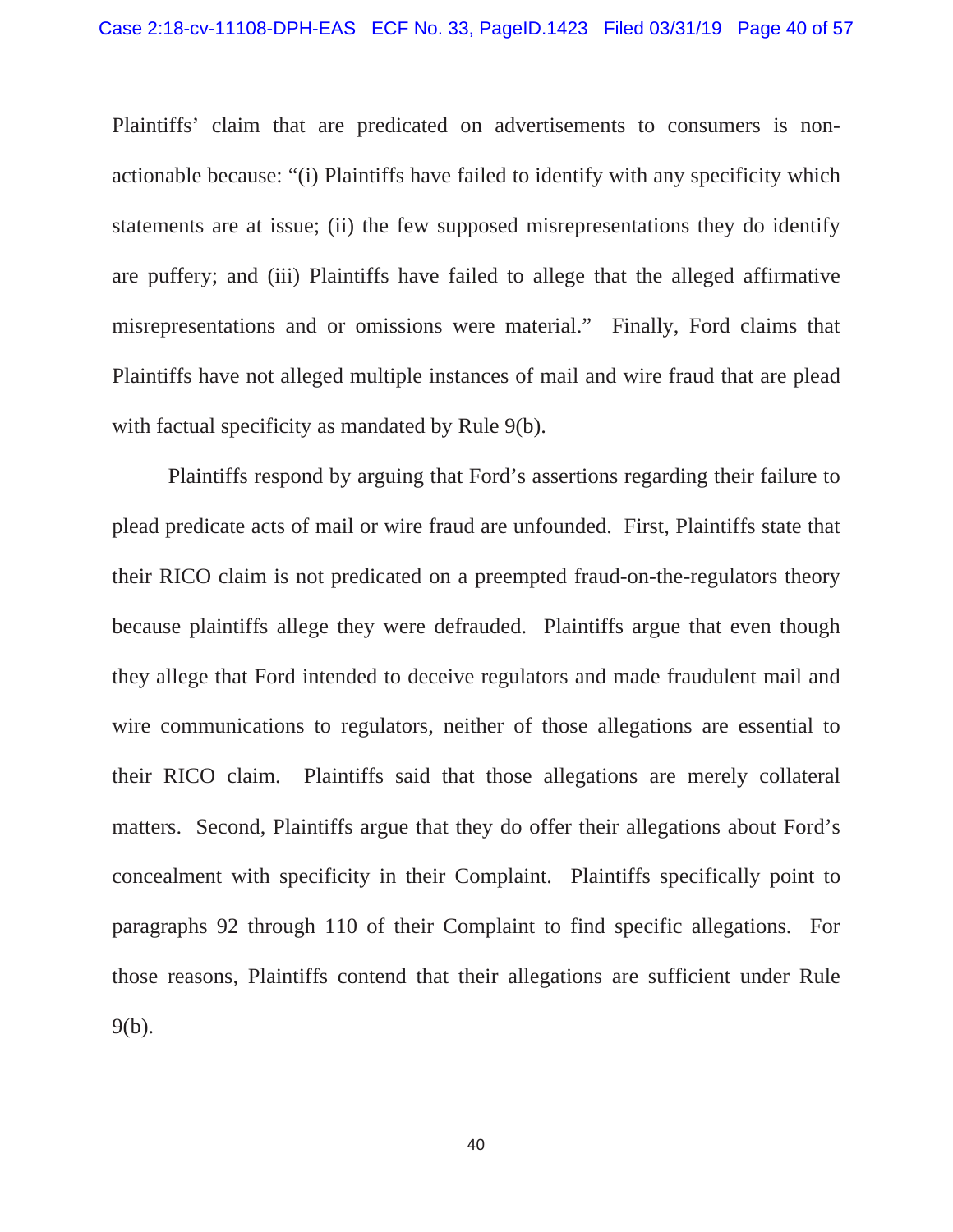To state a claim based on mail or wire fraud, the Plaintiffs must allege the following three elements: "(1) devising or intending to devise a scheme to defraud (or to perform specified fraudulent acts); (2) involving a use of the mails; and (3) for the purpose of executing the scheme or attempting to do so." *United States v. Kennedy*, 714 F.3d 951, 958 (6th Cir. 2013) (quoting *United States v. Frost*, 125 F.3d 346, 354 (6th Cir.1997)). Plaintiffs must allege that Defendants possessed the "specific intent to deceive or defraud." *Frost*, 125 F.3d at 354. The "scheme to defraud must involve 'misrepresentations or omissions reasonably calculated to deceive persons of ordinary prudence and comprehension.'" *Bender v. Southland Corp.*, 749 F.2d 1205, 1216 (6th Cir. 1984) (quoting *United States v. Van Dyke*, 605 F.2d 220, 225 (6th Cir. 1979)). Plaintiffs need not show "actual reliance," but must demonstrate that the misrepresentations or omissions were "material." *United States v. Daniel*, 329 F.3d 480, 487 (6th Cir. 2003). Specific intent to defraud or deceive exists if "the defendant by material misrepresentations intends the victim to accept a substantial risk that otherwise would not have been taken." *Id.* at 488.

Importantly, "[a] defendant may commit mail fraud even if he personally has not used the mails." *Frost*, 125 F.3d at 354 (citing *United States v. Griffith*, 17 F.3d 865, 874 (6th Cir.1994)). "A mail fraud conviction requires only a showing that the defendant acted with knowledge that use of the mails would follow in the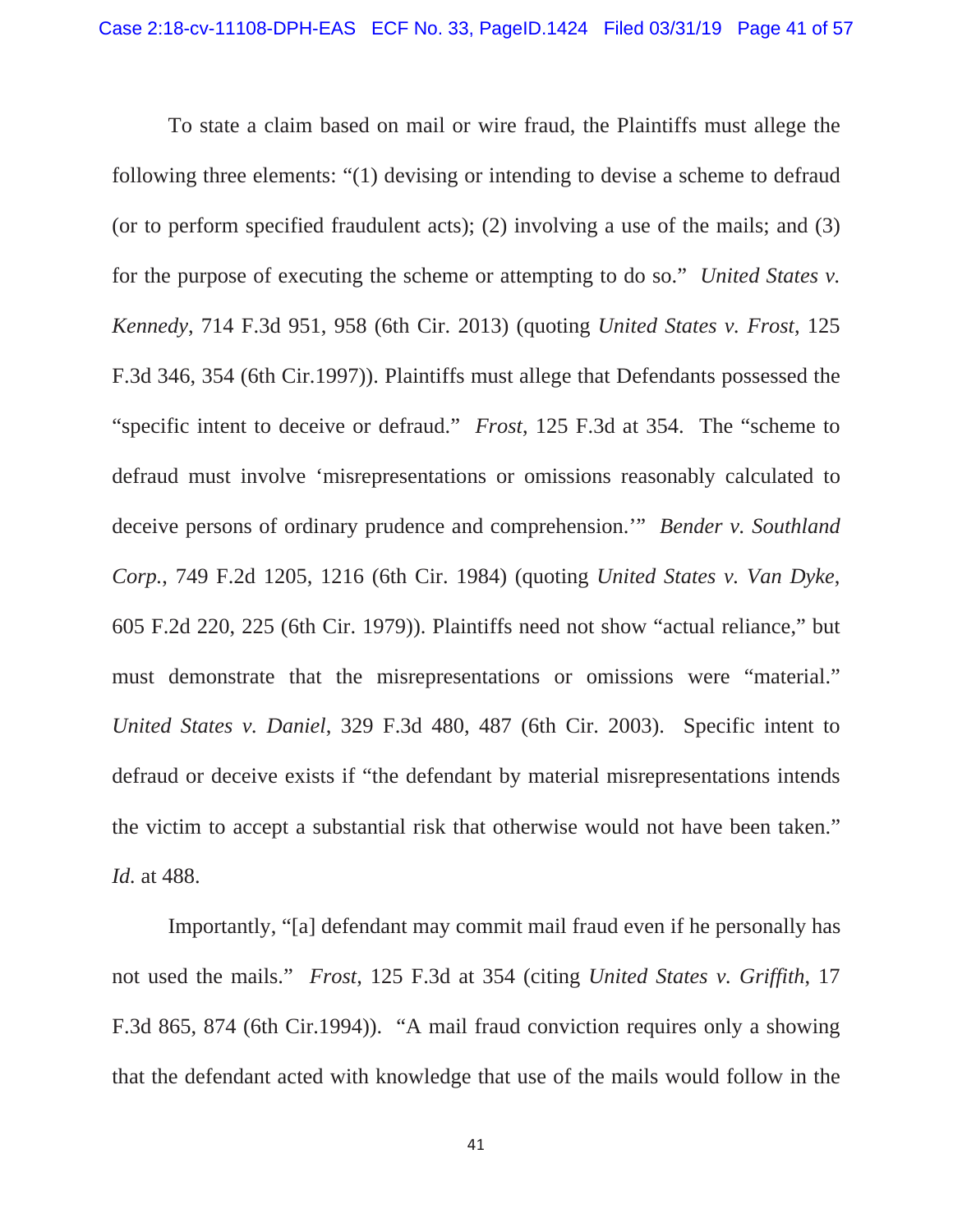ordinary course of business, or that a reasonable person would have foreseen use of the mails." *Id.* In other words, there is no requirement that the defendant have actually intended that the mails (or wire) be used. *Id.* And, further, "'[t]he mailings may be innocent or even legally necessary.'" *Id.* (quoting *United States v. Oldfield*, 859 F.2d 392, 400 (6th Cir. 1988)). The use of the mails "'need only be closely related to the scheme and reasonably foreseeable as a result of the defendant's actions.'" *Id.* (quoting *Oldfield*, 859 F.2d at 400).

"When pleading predicate acts of mail or wire fraud, in order to satisfy the heightened pleading requirements of Rule 9(b), a plaintiff must '(1) specify the statements that the plaintiff contends were fraudulent, (2) identify the speaker, (3) state where and when the statements were made, and (4) explain why the statements were fraudulent.'" *Heinrich*, 668 F.3d at 404 (quoting *Frank v. Dana Corp.*, 547 F.3d 564, 570 (6th Cir. 2008)).

This Court finds that based on a review of Plaintiffs' Complaint, they have sufficiently stated allegations of mail or wire fraud in relation to their RICO claim. First, Plaintiffs have alleged that Ford intended to defraud Plaintiffs based on its undoubted knowledge of its vehicles' defeat devices. Second, Plaintiffs allege that Ford defrauded Plaintiffs by omitting facts through U.S. mail and online. (Doc #1, Pg ID 164-167) Third, Plaintiffs allege that Ford has engaged in a scheme due to engaging in a course of action to deprive Plaintiffs of their money. *See United*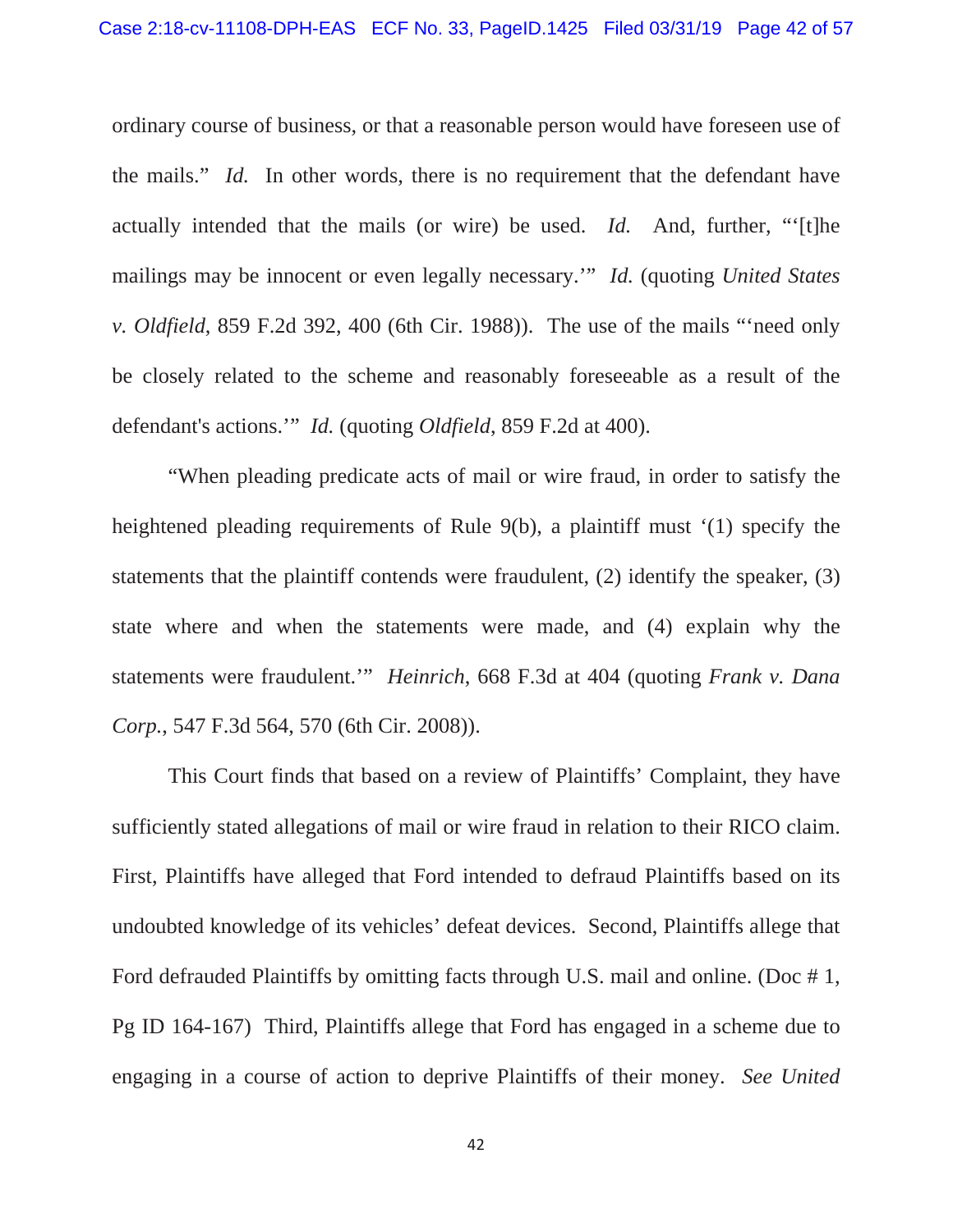*States v. Daniel*, 329 F.3d 480, 485 (6th Cir. 2003) (explaining that a scheme to defraud "includes any plan or course of action by which someone intends to deprive another by…deception of money or property by means of false or fraudulent pretenses, representations, or promises."). According to the relevant standards, Plaintiffs properly alleged the existence of mail or wire fraud.

#### **c. Bosch LLC's Duty to Disclose**

Bosch LLC argues that in order for Plaintiffs to succeed on a theory of fraud by omission, Plaintiffs must allege that Bosch LLC had an independent duty to disclose information to them. Bosch LLC cites to cases where courts have determined that omissions intended to create fraudulent representations can only constitute a violation of a mail fraud if the defendant had a duty to disclose material information. According to Bosch LLC, Plaintiffs have not alleged any facts that would support that Bosch LLC owed them a duty to disclose.

Plaintiffs argue that they are not required to allege that Bosch LLC had an independent duty to disclose information to them. Plaintiffs assert that they alleged in their Complaint that Defendants concealed the truth from, and communicated half-truths to, Plaintiffs and class members. Plaintiffs further assert that in those instances, courts have held that plaintiffs need not allege that RICO defendants had an independent duty to disclose.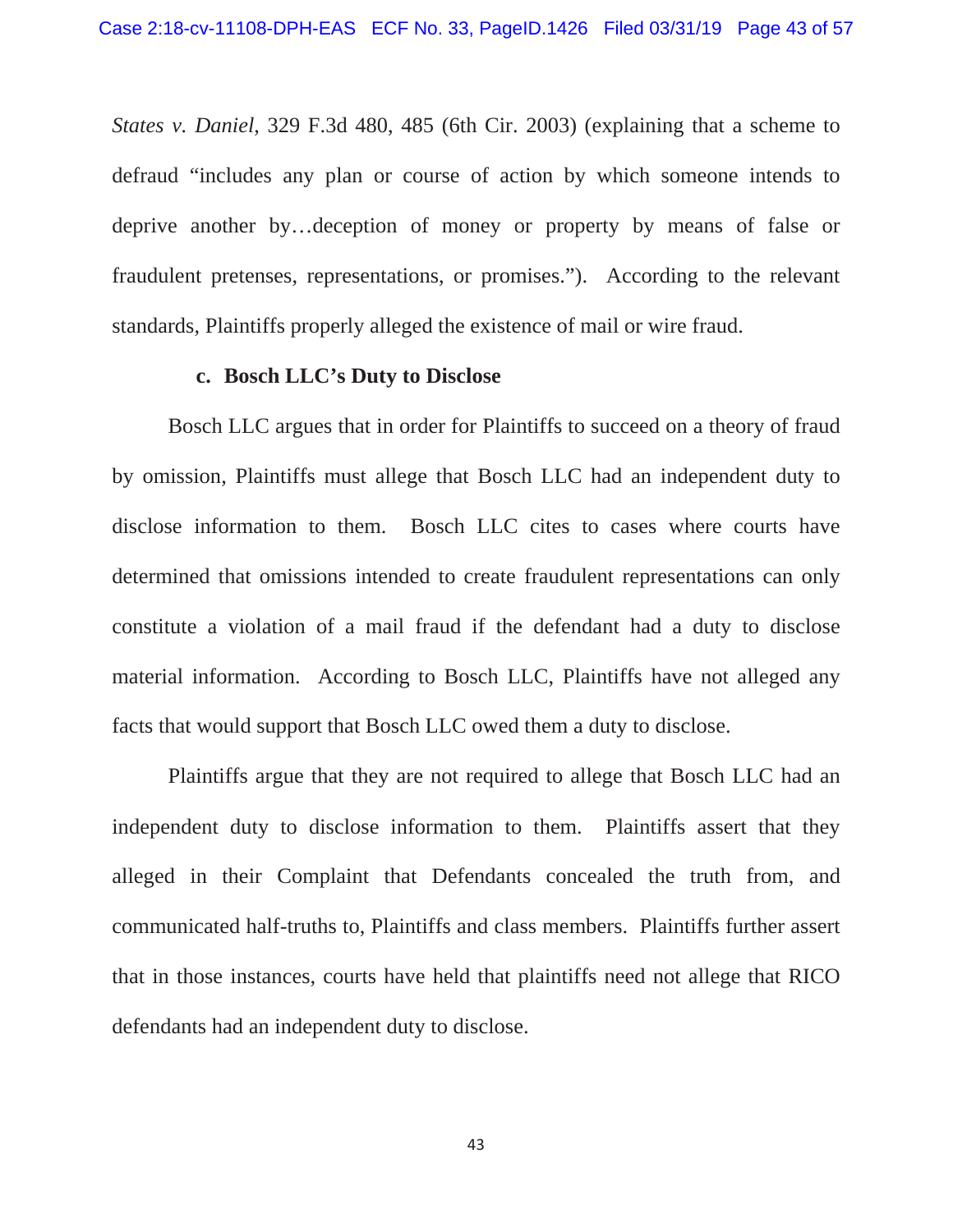Some non-controlling cases do appear to support the proposition that in order for plaintiffs to be able to rely on omissions to establish fraud, they need prove that defendants must have a duty to disclose. *See United States v. Skeddle*, 940 F.Supp. 1146, 1149 (N.D. Ohio 1996) ("Because the "scheme to defraud of property or money" counts are based on what was not said (i.e., omissions), the defendants are culpable under this branch of the mail fraud statute only if the government proves the defendants had a duty to disclose their interest in the transactions."); *Gould, Inc. v. Mitsui Min. & Smelting Co.*, 750 F.Supp. 838, 843 (N.D. Ohio 1990) ("[T]here has been no attempt to delineate what facts were omitted or what duty defendants had to disclose information to Gould, which is necessary when one alleges a material omission."). *See also United States v. Benny*, 786 F.2d 1410, 1418 (9th Cir. 1986) ("[A] non-disclosure can only serve as a basis for a fraudulent scheme when there exists an independent duty that has been breached by the person so charged."); *United States v. Rabbitt*, 583 F.2d 1014, 1026 (8th Cir. 1978).

But, other courts have expressly rejected this rationale. *United States v. Colton*, 231 F.3d 890, 901 (4th Cir. 2000) ("Concealment often is accompanied by an affirmative misrepresentation or a violation of an independent statutory or fiduciary disclosure duty, but neither is "essential" for actionable fraud."); *United States v. Keplinger*, 776 F.2d 678, 697 (7th Cir. 1985) ("It requires no extended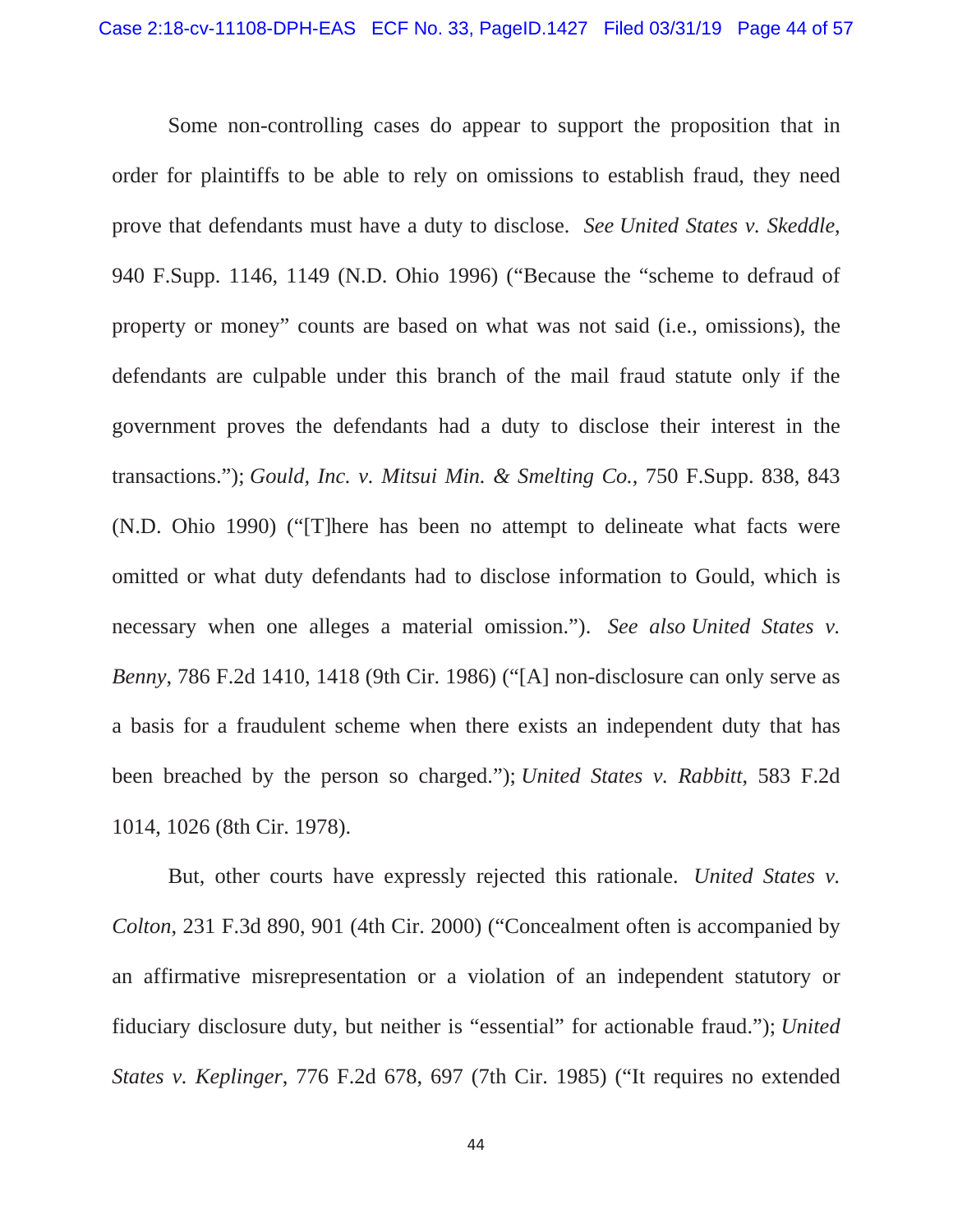discussion of authority to demonstrate that omissions or concealment of material information can constitute...fraud cognizable under the mail fraud statute, without proof of a duty to disclose the information pursuant to a specific statute or regulation."); *United States v. Allen*, 554 F.2d 398, 410 (10th Cir. 1977).

The Sixth Circuit has, however, repeatedly confirmed that concealment of material facts can constitute a fraudulent scheme sufficient to establish RICO liability. *See, e.g., Daniel,* 329 F.3d at 487; *Dana Corp. v. Blue Cross & Blue Shield Mut. of N. Ohio*, 900 F.2d 882, 885 (6th Cir. 1990); *Am. Eagle Credit Corp. v. Gaskins*, 920 F.2d 352, 354 (6th Cir. 1990); *Bender*, 749 F.2d at 1216. *See also United States v. Chew*, 497 Fed.Appx. 555, 563 (6th Cir. 2012) ("[I]n relation both to mail fraud and wire fraud, there is no technical or precise definition of an unlawful 'scheme to defraud.' The standard is a reflection of moral uprightness, of fundamental honesty, fair play and right dealing in the general and business life of members of society.") (internal citations omitted); *In re ClassicStar Mare Lease Litig.*, 823 F.Supp.2d 599, 627 (E.D. Ky. 2011) ("A fraudulent scheme may be demonstrated by proof that it was reasonably calculated to deceive persons of ordinary prudence and comprehension, and communications of half-truths and concealment of material facts are both actionable."). Since to the Court's knowledge, the Sixth Circuit has never articulated a duty to disclose requirement, the Court declines to abide by such a requirement. Therefore, Plaintiffs were not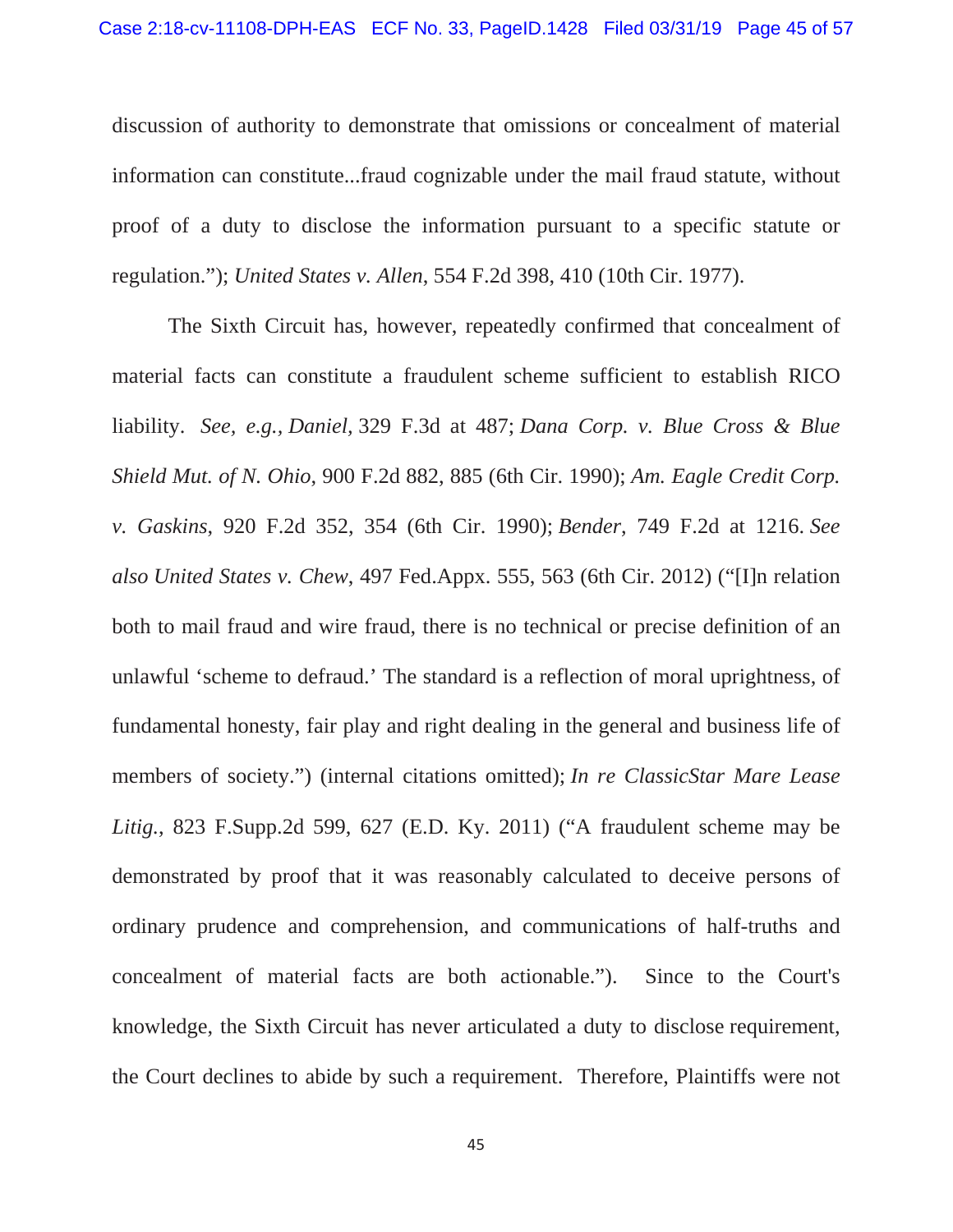required to prove that Bosch LLC had a duty to disclose any information about the defeat devices.

### **d. Whether Ford Proximately Caused Plaintiffs' Injuries**

Ford argues that even if Plaintiffs adequately pleaded a RICO injury and required predicate acts, they have not alleged that the injury was "by reason of" a RICO violation under Rule 9(b)'s heightened pleading requirements. Ford claims that any type of causal link between Ford's alleged "fraud-on-the-regulator" conduct and Plaintiffs' claimed injuries is indirect and attenuated. Ford argues that the court in *Duramax* incorrectly ruled that the plaintiffs did not fail to plead proximate causation because alleged intervening acts were carried out by coconspirators, and not third parties. Ford argues that this conclusion reached in *Duramax* was wrong because the Court overlooked the EPA's acceptance of allegedly fraudulent COC's, which Ford believes was an intervening factor by a third party that broke the casual link between the violations and the injury.

 Plaintiffs respond by contending that the court was not incorrect in *Duramax*. Plaintiffs assert that there is no case law that demonstrates that if a manufacturer defrauds the EPA and the public, it may escape liability as a matter of law by claiming that the EPA's approval of the fraudulent COC breaks the chain of proximate causation. Plaintiffs argue that if the EPA knew that the Defendants' submissions were false, that might constitute an intervening cause. However,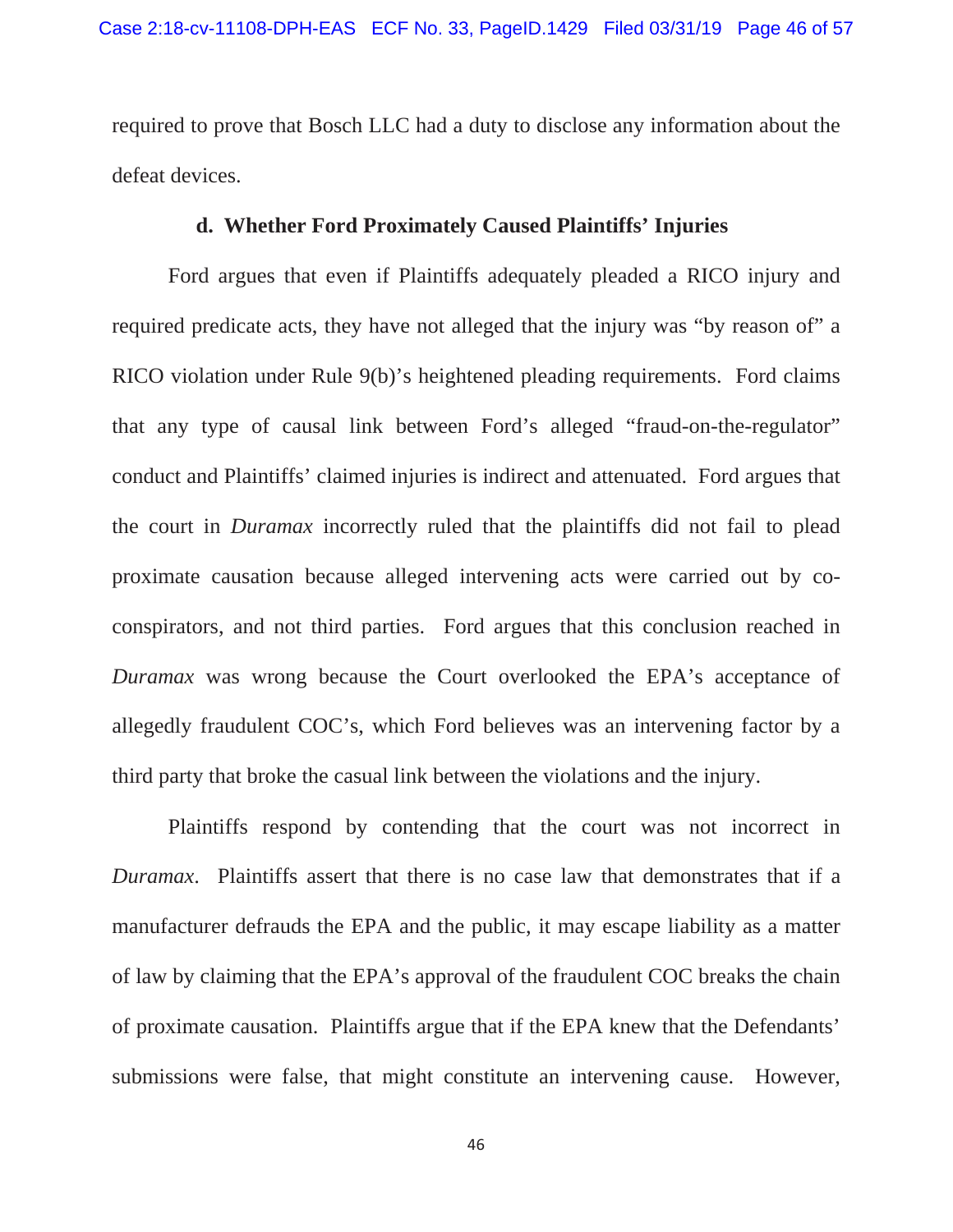Plaintiffs are arguing that the EPA did not know about Defendants' fraud; therefore, their approval of the fraudulent COCs did not constitute an intervening cause.

The Supreme Court has "held that a plaintiff's right to sue...required a showing that the defendant's violation not only was a 'but for' cause of his injury, but was the proximate cause as well." *Holmes v. Sec. Inv'r Prot. Corp.,* 503 U.S. 258, 268 (1992). The plaintiff must show "some direct relation between the injury asserted and the injurious conduct alleged." *Id.* Importantly, the causation inquiry must focus on the alleged link between the "predicate acts" and the asserted injury. *Heinrich v. Waiting Angels Adoption Servs., Inc.*, 668 F.3d 393, 405 (6th Cir. 2012). A purported link that is "too remote," "purely contingent," or "indirect" is insufficient to confer standing. *Holmes*, 503 U.S. at 271. According to the Supreme Court, "'[t]he general tendency of the law, in regard to damages at least, is not to go beyond the first step.'" *Id.* (quoting *Associated Gen. Contractors of California, Inc. v. California State Council of Carpenters*, 459 U.S. 519, 534 (1983)). An attenuated causation theory creates difficulties in apportioning damages between plaintiffs and attributing damages to defendants. *See id.* at 273. A challenge to a RICO suit based on asserted lack of proximate causation, however, is often best resolved at summary judgment, not at the pleading stage. *See Trollinger v. Tyson Foods, Inc.*, 370 F.3d 602, 615 (6th Cir. 2004).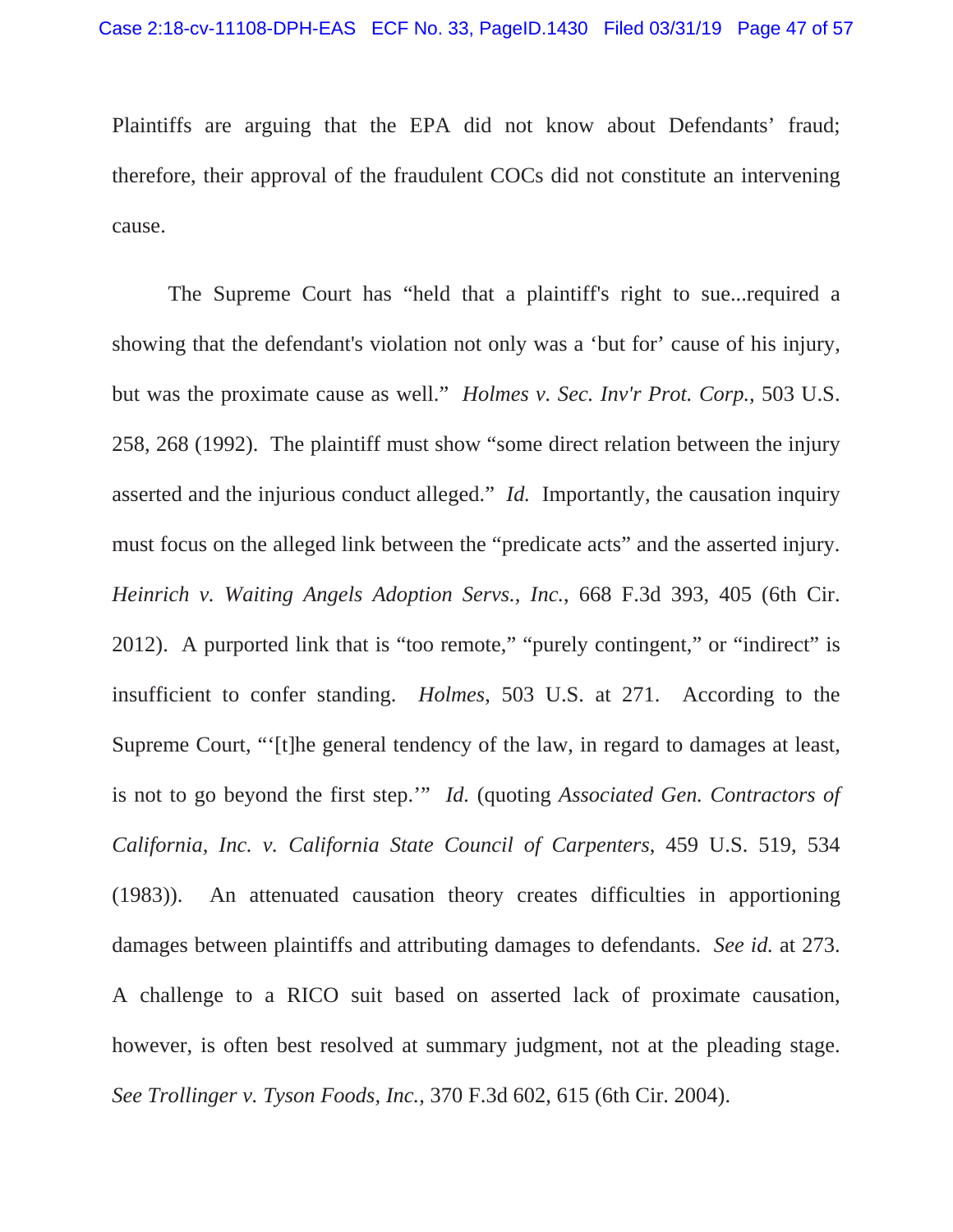The connection between the predicate acts (Ford's alleged deceit) and the asserted injury (Plaintiffs' economic loses) are sufficient to demonstrate that Ford is the proximate cause of Plaintiffs' injuries. Plaintiffs allege that but for Ford's alleged fraudulent omissions, they would not have purchased Ford's vehicles. This connection is not too distant or indirect. There is also no support for Ford's argument that the EPA's approval of the fraudulent conduct broke the chain of causation. As Plaintiffs argue, the EPA did not know about any alleged omissions.

# **e. Whether Bosch LLC Proximately Caused Plaintiffs' Injuries**

Bosch LLC claims that Plaintiffs fail to allege that they were injured "by reason of" a predicate offense committed by Bosch LLC. Bosch LLC argues that Plaintiffs do not sufficiently allege that its actions were a substantial cause of their injuries. Bosch asserts that even though Plaintiffs allege that Bosch LLC produced the Electronic Diesel Control Unit 17 and sold it to Ford, there were additional factors that substantially caused Plaintiffs' alleged injuries, including, but not limited to: (1) the alleged premium that Ford charged for the vehicles; (2) Ford's advertising campaign related to the vehicles; (3) fluctuations in consumer demand for vehicles like Plaintiffs' and other market forces; and (4) potential future modifications to the vehicles. Bosch LLC also argues that Plaintiffs do not allege a direct link between their claimed injuries and Bosch LLC's purported conduct.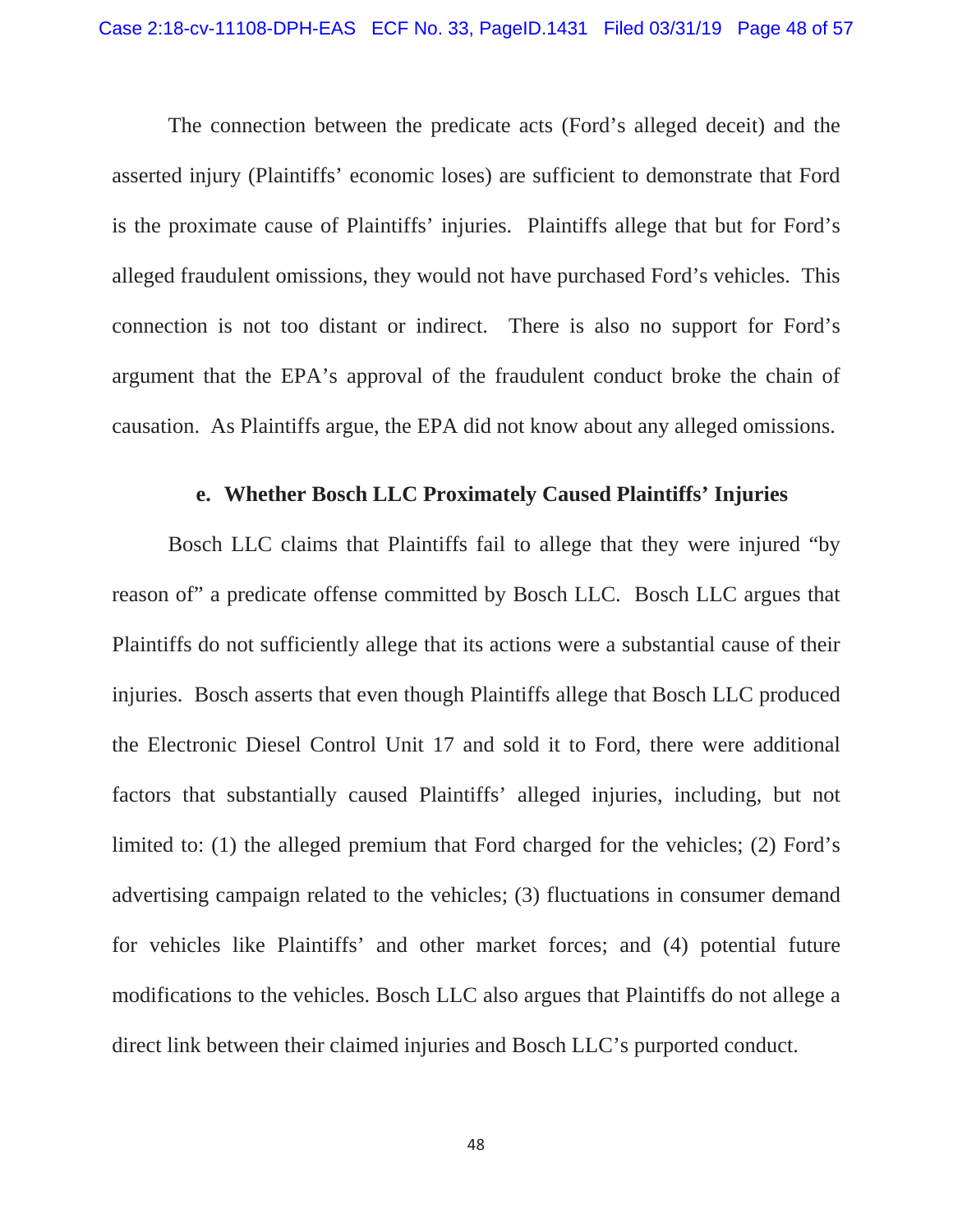Plaintiffs argue that they adequately allege that Bosch LLC's conduct was a substantial factor in causing their purported injuries. Plaintiffs argue that they would not have overpaid for Ford's vehicles if they did not contain the defeat devices that Bosch LLC designed and helped implement as part of Defendants' unlawful scheme. Plaintiffs argue that the "direct link" between their injuries and Bosch LLC's conduct is that Bosch entities participated not just in the development of the defeat devices, but also in the scheme to prevent U.S. regulators from uncovering the device's true functionality. Plaintiffs further argue that without Bosch LLC's knowing participation, the scheme would not have existed at all.

Based on the above standards that courts have implemented to analyze proximate causation under RICO, Plaintiffs have sufficiently demonstrated that there was a direct link between the injuries that they allege they suffered and Bosch LLC's conduct. But for Bosch LLC working with Ford to make the defeat devices, Plaintiffs would not have overpaid for the vehicles. Further, as courts have noted, Bosch LLC's assertion about proximate causation is best resolved at the summary judgment stage.

# **V. Whether Plaintiffs are Permitted to Assert Claims on Behalf of Absent Class Members Under the Laws of Other States**

Ford argues that Plaintiffs are not permitted to bring claims under the laws of forty-seven states because there are only six named Plaintiffs who reside in five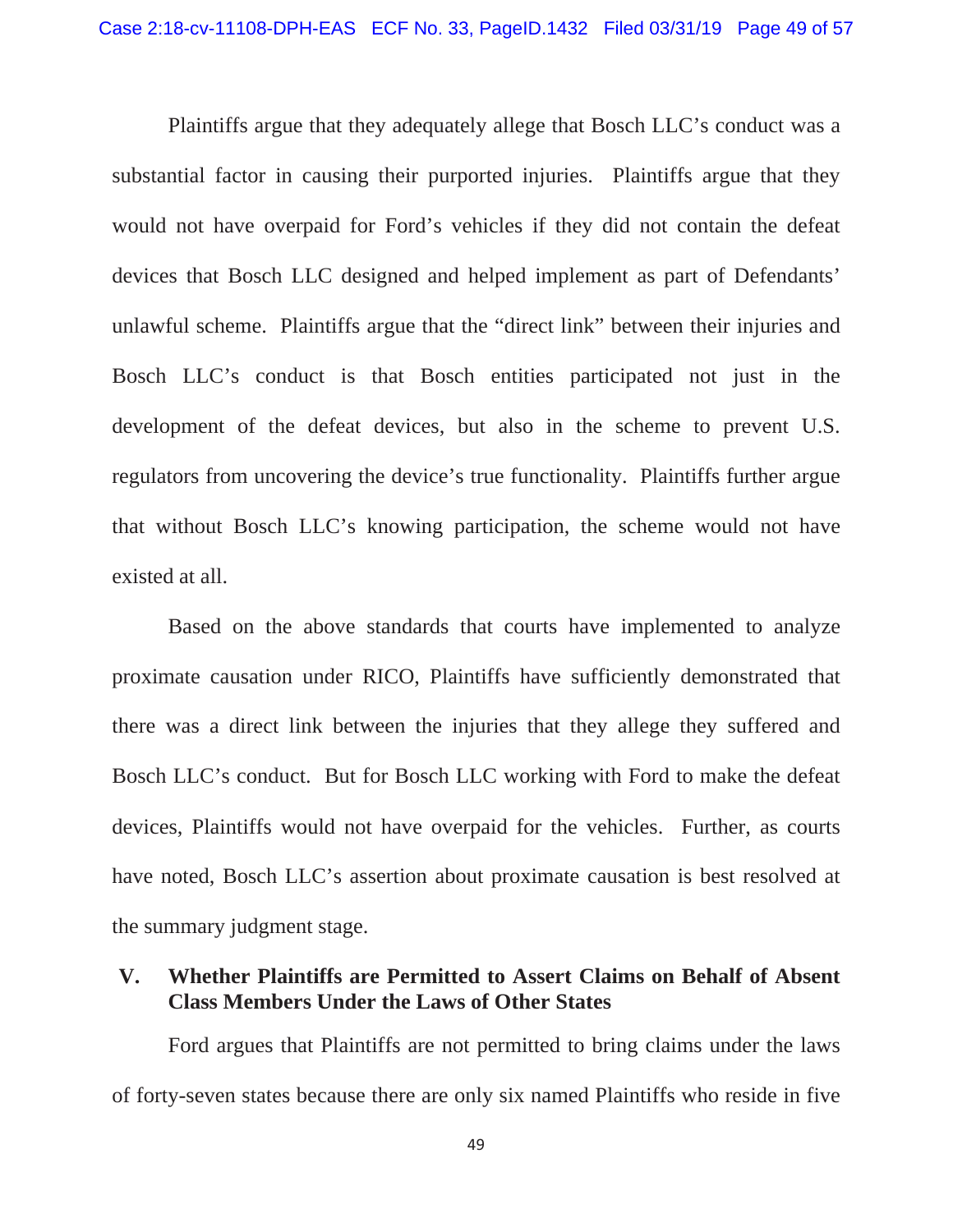states, and who allegedly bought trucks in five states. Those states being: (1) Arizona; (2) California; (3) Illinois; (4) Pennsylvania; and (5) Texas. Ford asserts that this Court should determine that the named Plaintiffs lack standing to assert claims in all of the states where they do not reside or claim to have suffered an injury. Ford acknowledges that federal courts have deferred this question of standing until the class certification stage, but argues that some courts are beginning to address this question sooner in the litigation process in order to refrain from subjecting defendants to the expense and burden of nationwide discovery without first securing plaintiffs who clearly have standing.

In response, Plaintiffs argue that courts have been very clear about not resolving questions regarding the standing of plaintiffs until the class certifications stage. Plaintiffs point to several cases to demonstrate this "growing consensus" among federal courts. Further, Plaintiff argues that the main case that Ford relies on in making its argument is an outlier and runs afoul of many other cases.

"Threshold individual standing is a prerequisite for all actions, including class actions." *Fallick v. Nationwide Mut. Ins. Co.*, 162 F.3d 410, 423 (6th Cir. 1998). "A potential class representative must demonstrate individual standing visas-vis the defendant; he cannot acquire such standing merely by virtue of bringing a class action." *Id.* The growing consensus, however, is that "class certification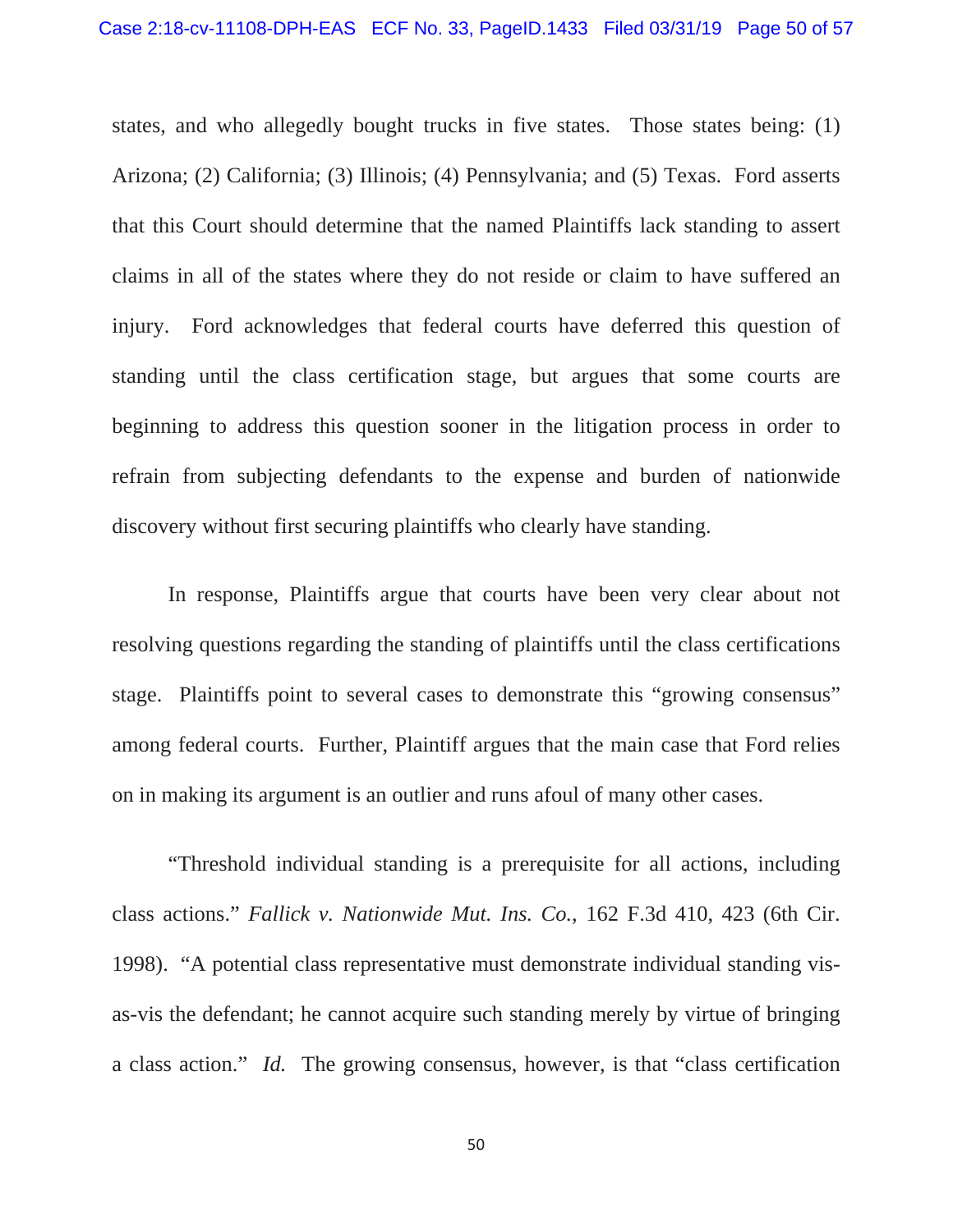issues are...'logically antecedent' to Article III concerns," at least when the named plaintiffs possess Article III standing. *See Ortiz v. Fibreboard Corp.*, 527 U.S. 815, 831 (1999); *Kaatz v. Hyland's Inc.*, No. 16 CV 237 (VB), 2016 WL 3676697, at \*4 (S.D.N.Y. July 6, 2016); *Storey v. Attends Healthcare Prod., Inc.*, No. 15- CV-13577, 2016 WL 3125210, at \*3 (E.D. Mich. June 3, 2016); *In re Auto. Parts Antitrust Litig.*, 29 F.Supp.3d 982, 1000 (E.D. Mich. 2014). In other words, "where 'class certification is the source of the potential standing problems,' class certification should precede the standing inquiry." *In re Digital Music Antitrust Litig.*, 812 F.Supp.2d 390, 406 (S.D.N.Y. 2011) (quoting *In re Grand Theft Auto Video Game Litig.*, No. 06 MD 1739, 2006 WL 3039993, at \*2 (S.D.N.Y. Oct. 25, 2006)).

All of the named Plaintiffs in our case have Article III standing. If the class is certified, those Plaintiffs will be able to advance state law claims on behalf of unnamed Plaintiffs. The question of whether the state law claims may be advanced on behalf of unnamed Plaintiffs is indistinguishable from the Federal Rule of Civil Procedure 23 analysis. *See Kaatz v. Hyland's Inc.,* No. 16 CV 237, 2016 WL 3676697, at \*4 (S.D.N.Y. July 6, 2016) ("That standing inquiry is more appropriately addressed at the class certification stage when courts consider the commonality and typicality prerequisites of class actions."). The claims premised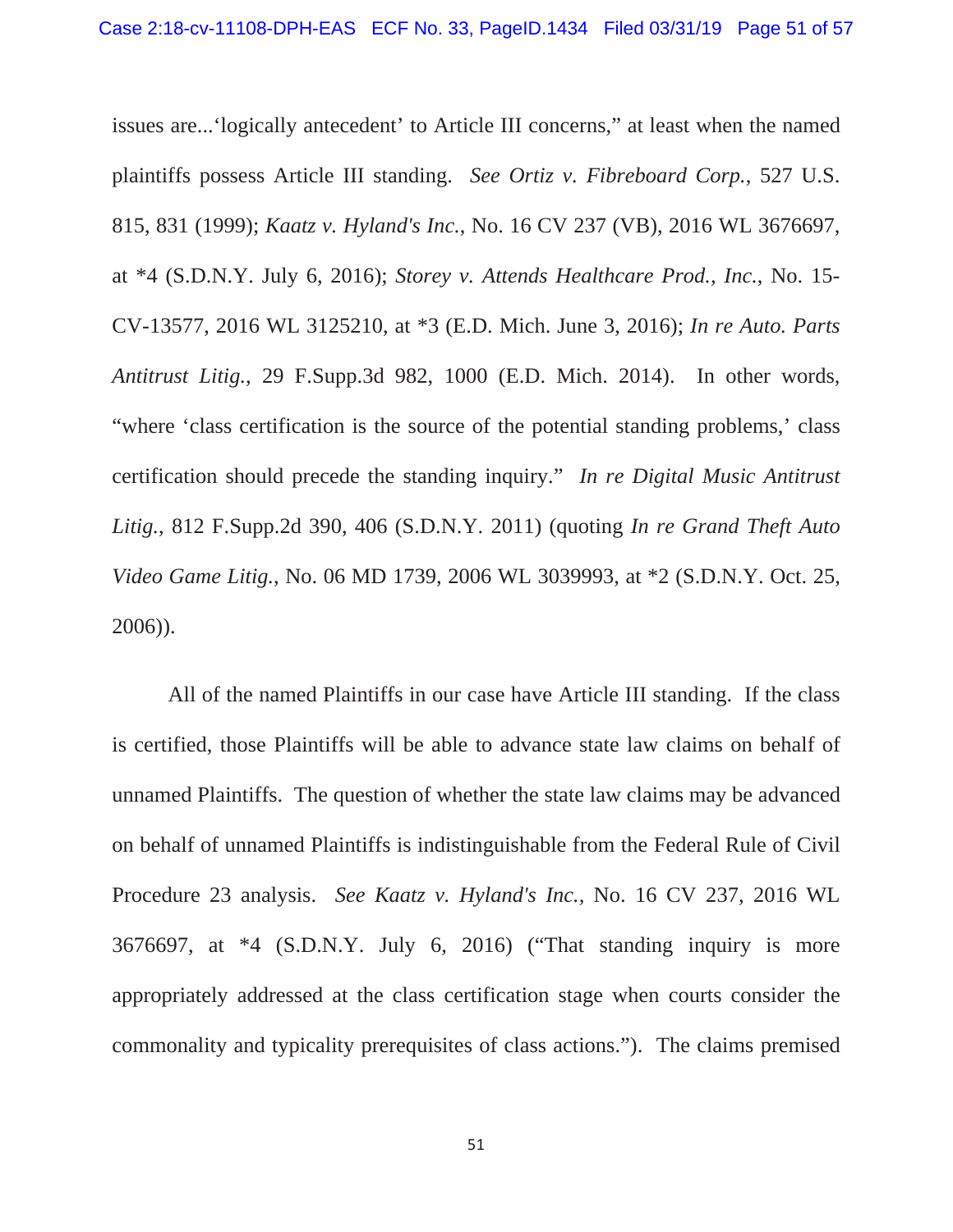on the law of states where no named Plaintiff lives will therefore not be dismissed for lack of standing. *See Duramax*, 298 F. Supp. 3d at 1089.

### **VI. Article III Standing**

Bosch LLC makes a separate argument in its Motion with regard to Plaintiffs' Article III standing. Bosch LLC argues that Plaintiffs lack Article III standing for three reasons. First, Bosch LLC argues that Plaintiffs seek redress based on hypothetical future events, namely injuries that may occur "when and if" Ford recalls its vehicles and degrades the Ford clean diesel engine performance and fuel efficiency in order to make its vehicles complaint with EPA standards. According to Bosch LLC, Plaintiffs' harms are not "actual" or "imminent" in accordance with Article III. Second, Bosch LLC relies on *Bledsoe v. FCA US LLC*, 307 F. Supp. 3d 646 (E.D. Mich. 2018), a recent decision in which the Court held that in the context of Fiat-Chrysler vehicles, the plaintiffs' claims to Article III standing were disregarded for being conclusory, or upon implausible inferences because the plaintiffs injuries were based on their expert's testing of a single vehicle that purportedly showed higher NOx emissions than the federal standards allow. Bosch LLC claims that Plaintiffs' claims are similar since they also failed to put forth any description of the purported defeat device or when and under what circumstances it is triggered in the truck they tested. Third, Bosch LLC argues that Plaintiffs' overpayment theory cannot be traced to Bosch LLC because there is no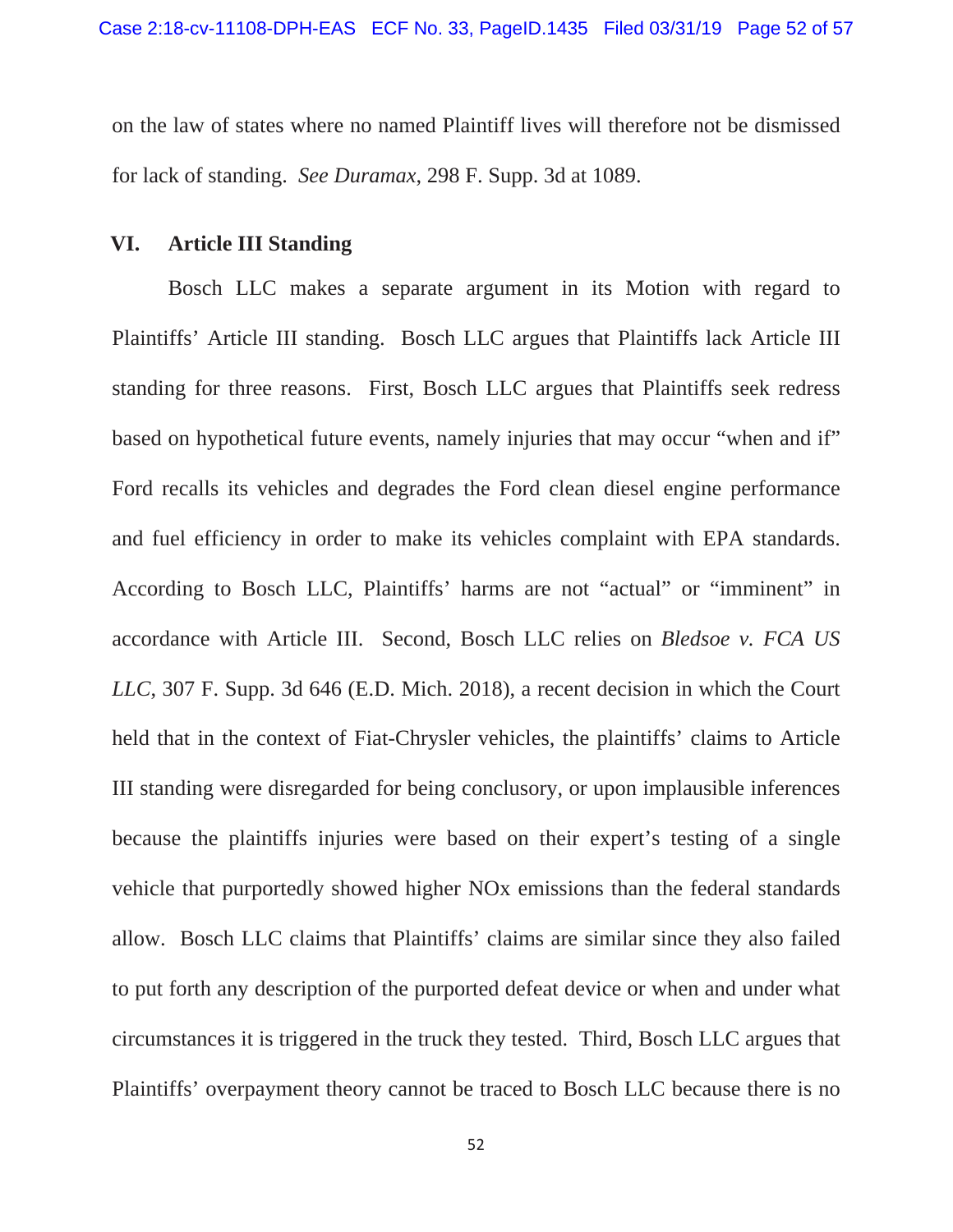evidence that Bosch LLC advertised directly to consumers or had any control over the price of Ford's vehicles.

Plaintiffs argue in response that they sufficiently alleged that they suffered economic injuries at the time they purchased their vehicles as a result of overpaying for them due to Defendants' wrongful conduct. Plaintiffs further argue that in nearly identical circumstances, courts have rejected Bosch LLC's argument that such allegations are conjectural. Further, Plaintiffs claim that Bosch LLC misreads the court's standing rule in *Bledsoe*. Plaintiffs claim that in *Bledsoe*, the court held that plaintiffs lacked standing for failure to allege the injury-in-fact prong of the standing analysis because they solely relied on test results for a single vehicle and extrapolations from those results. Plaintiffs argue that here, they assert reasonable, plausible grounds for why their testing indicates that defeat devices were used in Ford's vehicles, and falls within the category of diesel emissions fraud cases that the court in *Bledsoe* distinguished. Plaintiffs also argue that courts have repeatedly rejected Bosch LLC's argument that the lack of a direct connection between itself and plaintiffs who are purchasers of the vehicles in question precludes Article III standing.

Federal courts have a duty to confirm subject matter jurisdiction in every case pending before them. *Valinski v. Detroit Edison*, 197 Fed.Appx. 403, 405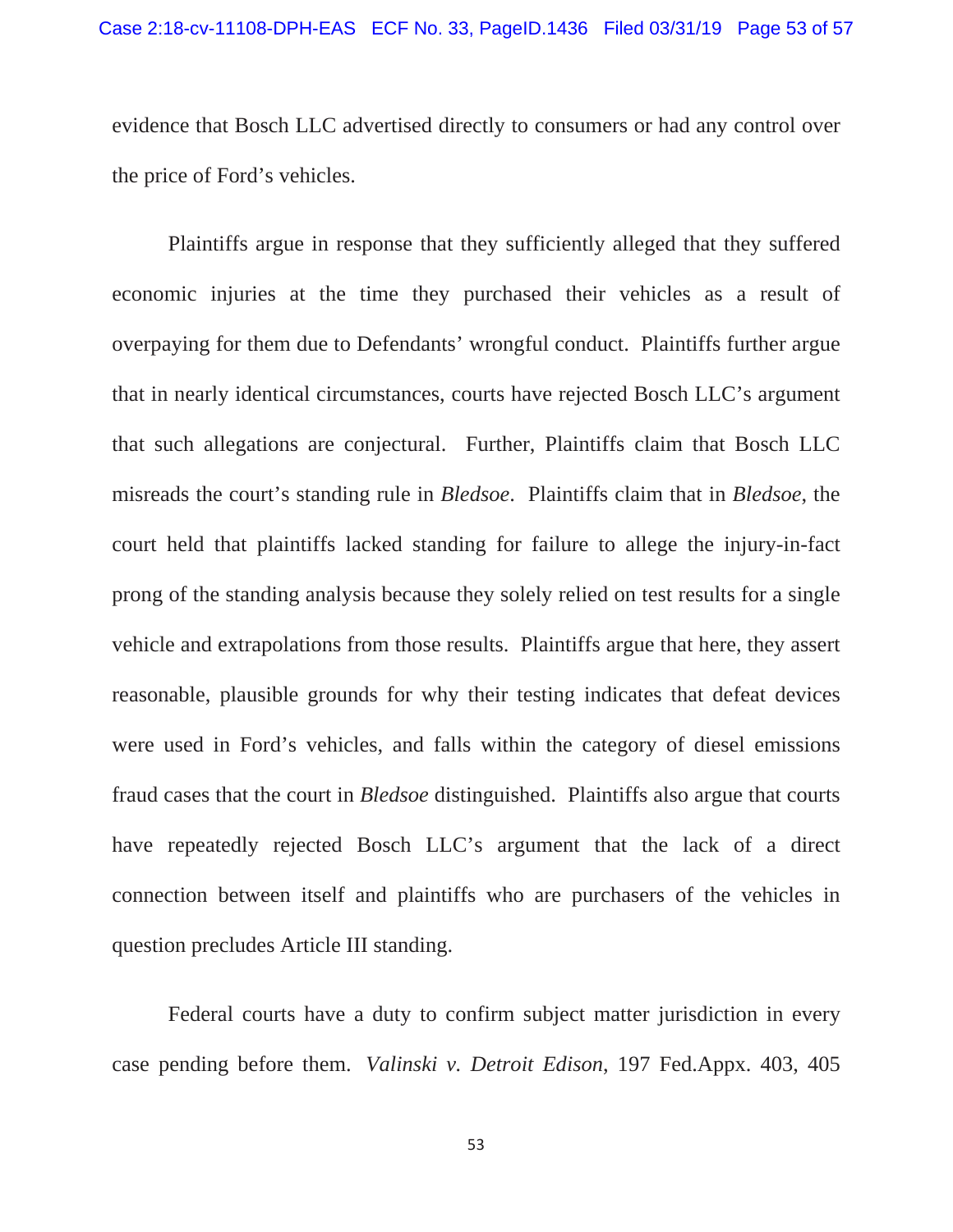(6th Cir. 2006). Article III, § 2 of the U.S. Constitution limits federal court jurisdiction to "Cases" and "Controversies." The doctrine derived from Art. III, § 2 imposes the requirement of standing: federal jurisdiction exists only if the dispute is one "which [is] appropriately resolved through the judicial process." *Whitmore v. Arkansas*, 495 U.S. 149, 155 (1990). For standing to exist, three elements must be satisfied: injury in fact, causation, and redressability. *Lujan v. Defs. of Wildlife*, 504 U.S. 555, 560–61 (1992). Injury in fact exists when the plaintiff has suffered "an invasion of a legally protected interest" that is both "concrete and particularized" and "actual or imminent," not "conjectural or hypothetical." *Id.* at 560 (citations omitted). Causation exists if the injury is one "that fairly can be traced to the challenged action of the defendant." *Simon v. E. Kentucky Welfare Rights Org.*, 426 U.S. 26, 41 (1976). The redressability requirement is satisfied if the plaintiff's injury is "likely to be redressed by a favorable decision." *Id.* at 38. Standing can exist even if the alleged injury "may be difficult to prove or measure." *Spokeo, Inc. v. Robins*, — U.S. — , 136 S.Ct. 1540, 1549, 194 L.Ed.2d 635 (2016).

Plaintiffs' overpayment theory is sufficient to provide standing to sue Bosch LLC because of its role in the use and concealment of a cheat device that allegedly constrained the emissions control system of the vehicles purchased by Plaintiffs. Accepting Plaintiffs' allegations as true, they paid a premium for a "clean diesel"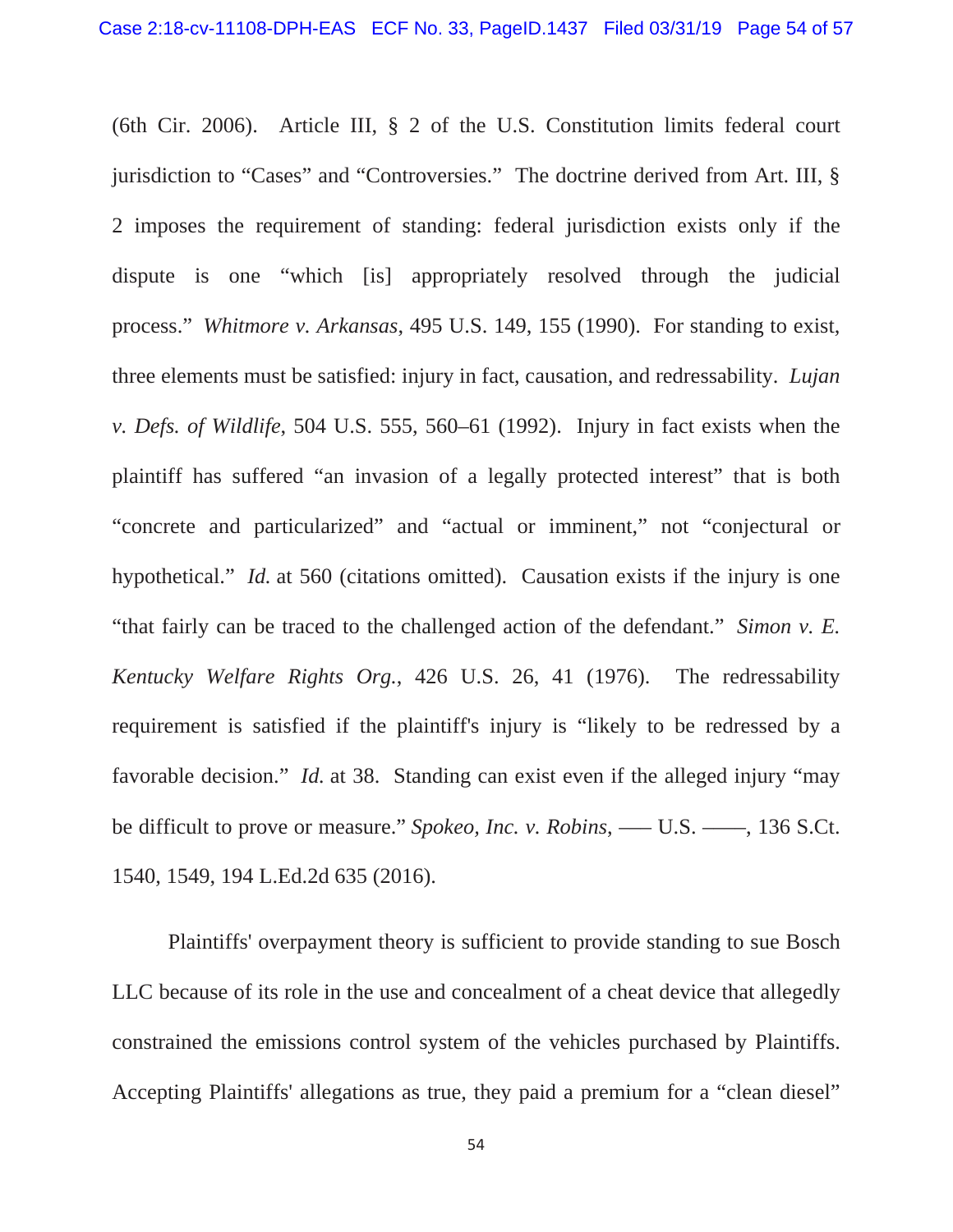vehicle, which actually polluted at levels dramatically higher than a reasonable consumer would expect. In other words, they paid for a product that did not operate in the way they believed it did. Claims of overpayment, wherein a plaintiff paid a premium but did not receive the anticipated consideration, are cognizable injuries in fact. *See Wuliger v. Manufacturers Life Ins. Co.*, 567 F.3d 787, 794 (6th Cir. 2009). The alleged injuries are traceable to Bosch LLC's actions, and there is, accordingly, a traceable connection between the plaintiffs' injuries and the complained-of conduct of the defendant. *Id.* at 796 (quoting *Steel Co. v. Citizens for a Better Env't*, 523 U.S. 83, 103 (1998)). And, financial damages are fully redressable by a favorable decision. *Duramax*, 298 F. Supp. 3d at 1053. Therefore, although Bosch LLC's role in the alleged fraudulent concealment is more indirect than Ford's role, "the causation requirement in standing is not focused on whether the defendant 'caused' the plaintiff's injury in the liability sense; the plaintiff need only allege 'injury that fairly can be traced to the challenged action of the defendant, and not injury that results from the independent action of some third party not before the court.'" *Wuliger*, 567 F.3d at 796 (quoting *Simon v. E. Ky. Welfare Rights Org.*, 426 U.S. 26, 41–42 (1976)). While Bosch LLC may ultimately prevail in its argument that it should not be held liable for Plaintiffs' overpayment, Plaintiffs' allegation that Bosch LLC was intimately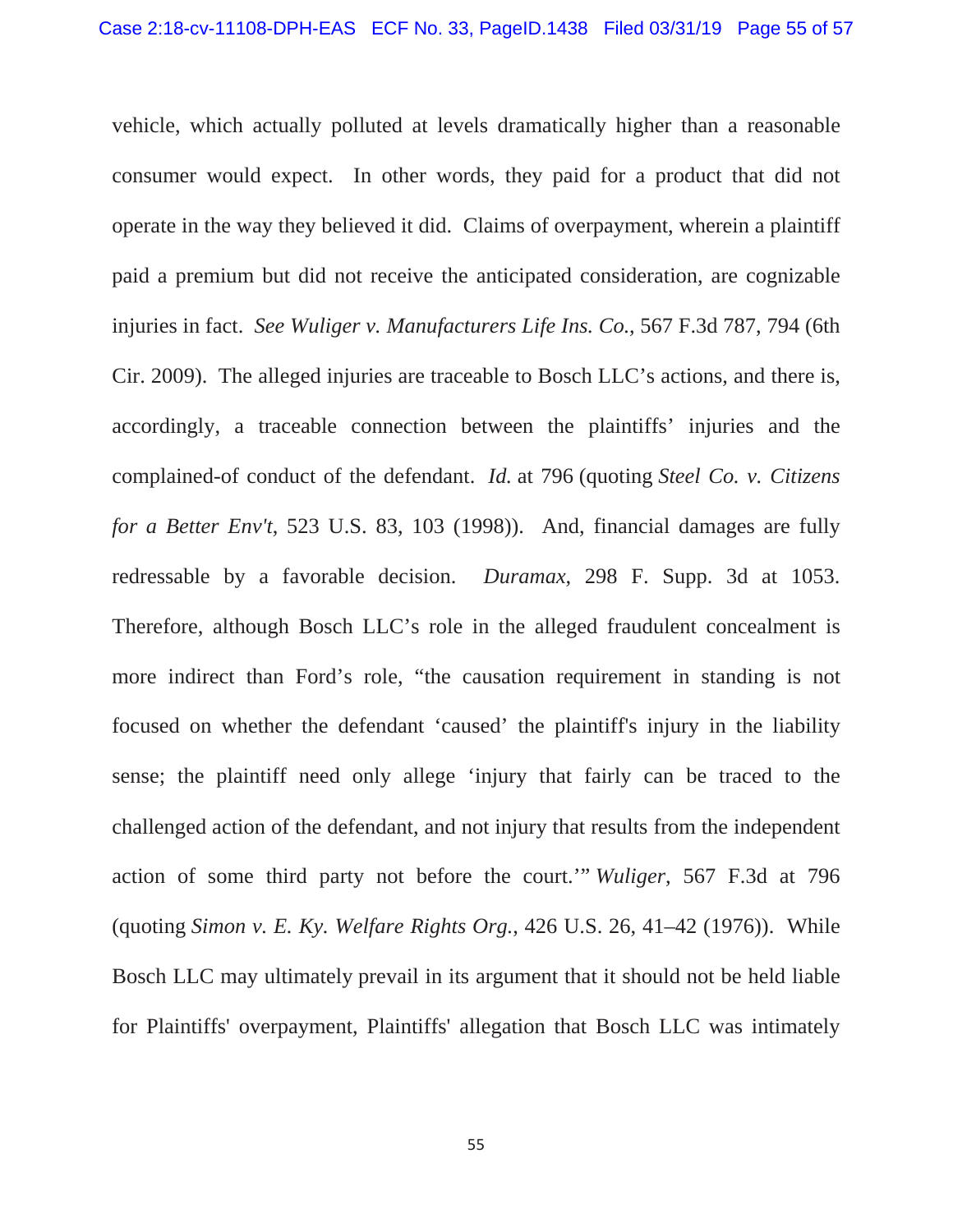involved in the creation of the component that caused the overpayment establishes Article III standing.

# **VII. CONCLUSION**

For the reasons set forth above,

IT IS HEREBY ORDERED that Defendants' Motions to Consolidate Cases (Doc # 39; Doc # 46) are **GRANTED**.

IT IS FURTHER ORDERED that the following cases are consolidated: *Gamboa et al. v. Ford Motor Company et al.*, Case No. 2:18-cv-10106; *Ruston et al. v. Ford Motor Company et al.*, Case No. 2:18-cv-11108; *Goodroad, Jr. et al. v. Ford Motor Company et al.*, Case No. 2:18-cv-11900; and *Badagliacco v. Ford Motor Company et al.*, Case No. 2:18-cv-12379.

IT IS FURTHER ORDERED that Plaintiffs' Motion for the Appointment of Interim Class Counsel (Doc # 27) is **GRANTED**.

IT IS FURTHER ORDERED that Defendants Ford Motor Company and Robert Bosch LLC's Motions to Dismiss (Doc # 28; Doc # 29) are **DENIED**; although these Motions are denied, as noted above, Plaintiffs are not permitted to proceed with their claims that pertain to Defendants' alleged affirmative misrepresentations.